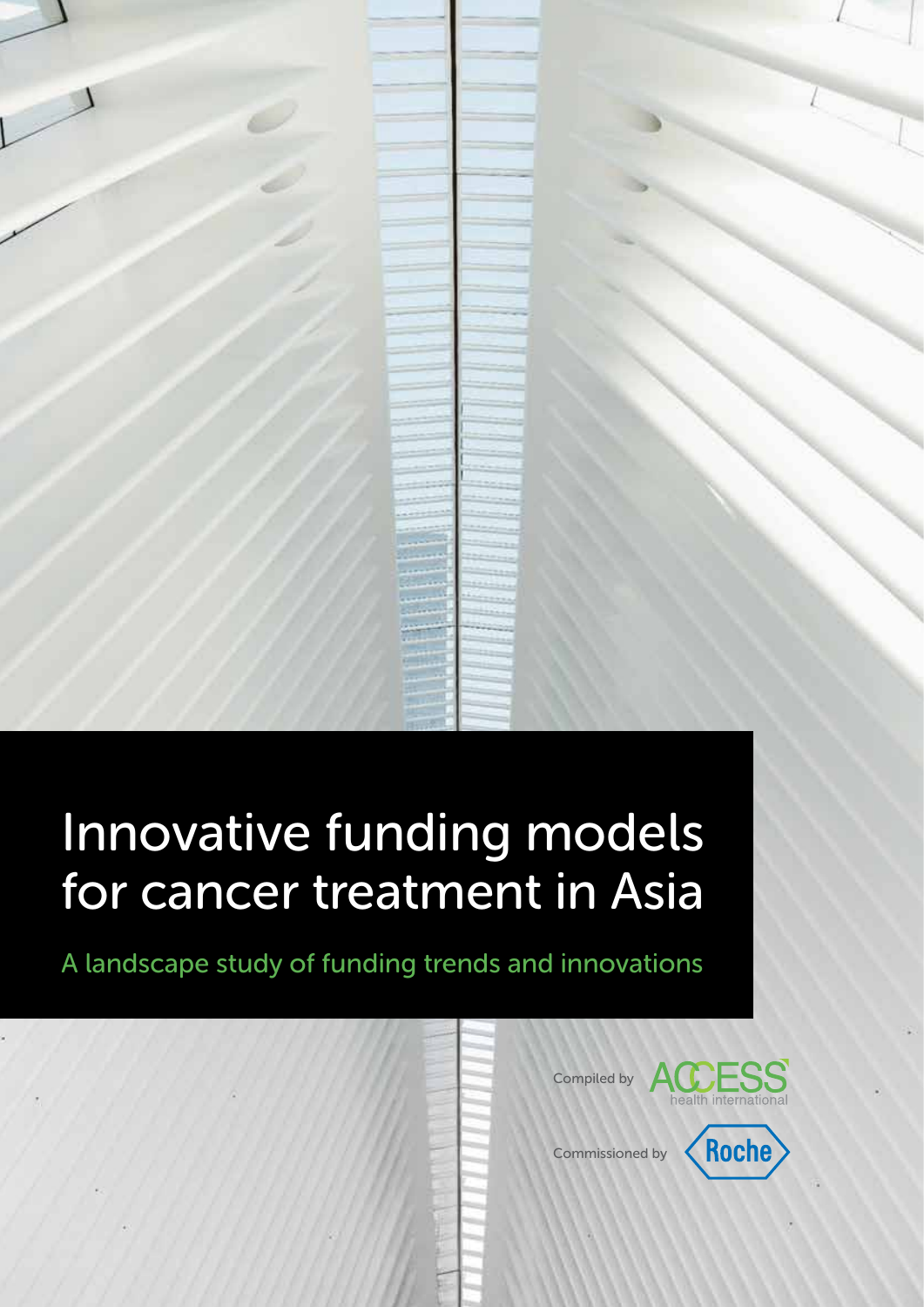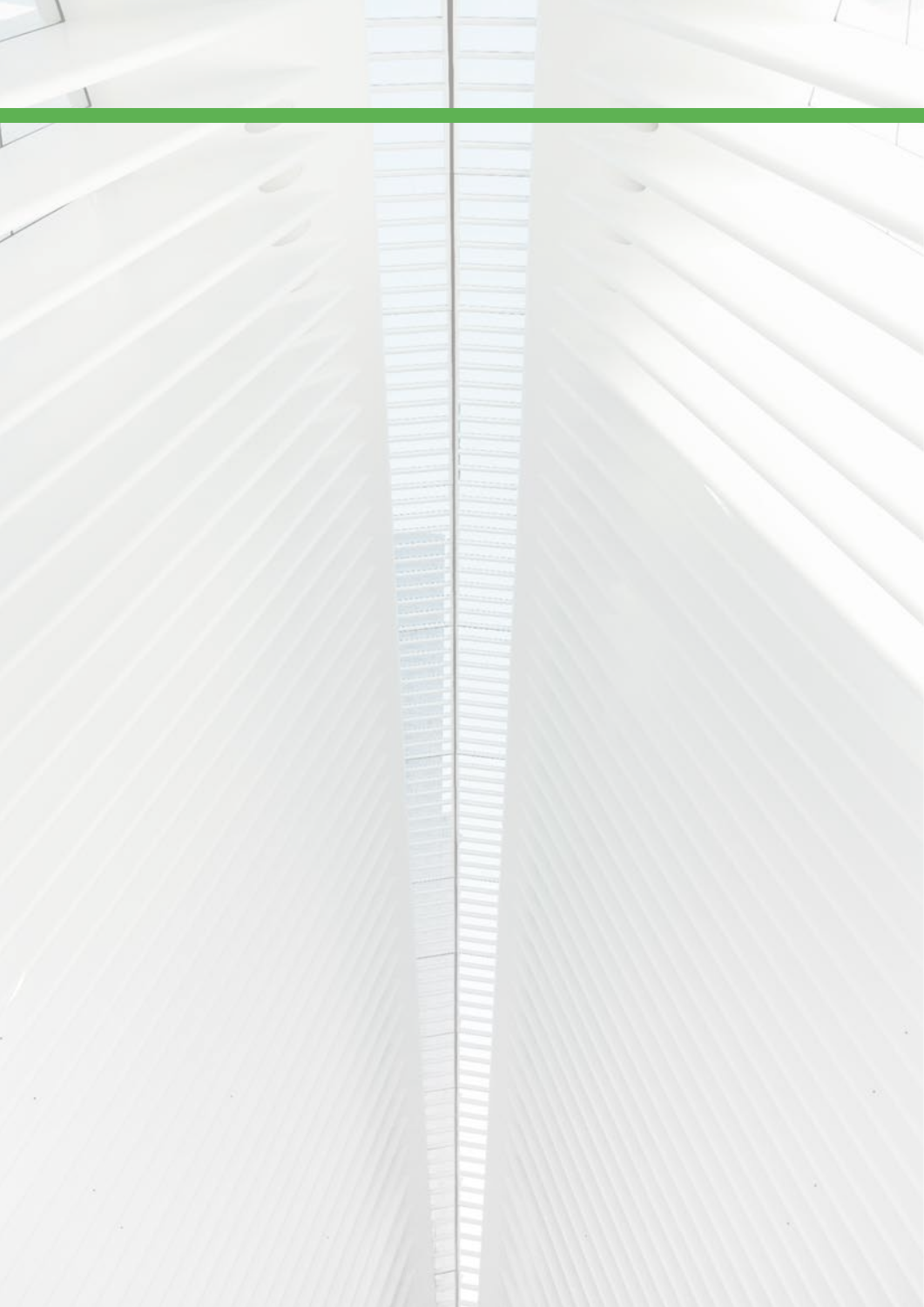## Foreword

There is no bigger challenge facing Asian health systems than cancer. The impact on health is already immense and is set to increase further still. Outcomes continue to lag behind other regions. Too many people are missing out on the diagnostics, treatment, and care that could help them live longer, healthier, and more productive lives.

The financial impact of cancer is also significant – on patients, their families, health services, and economies. As more people are diagnosed with cancer and the cost of delivering treatment grows, this cost will only increase.

Even without the pressures of the future, there is a need to act now to address the gaps that exist in the funding, access, and coverage of cancer services across Asia. The personal and economic cost is too great to do nothing.

Yet, doing something is challenging. Budgets are stretched, and as we move towards universal health coverage across Asia, there are few easy choices. The good news is that – as this report shows – many countries are adopting innovative approaches to funding cancer services. These approaches are filling gaps, enabling improvements in care, and – importantly – benefiting patients.

At ACCESS Health International, we are committed to identifying and sharing best practices in health services and health financing that will inform governments, the private sector, and the local communities they serve to ensure optimal health and well being. This report brings together some of the most compelling examples of good practice, analyzes them, and identifies different models which might be most appropriate for different health systems across Asia. Although the focus is Asia, we hope that some of the themes identified will also be useful in other regions.

The report sets out recommendations which we hope different stakeholders will reflect and act upon as they take action to improve the funding of cancer services.

Dr. Chang Liu Managing Director for Singapore, Mainland China, and Hong Kong ACCESS Health International

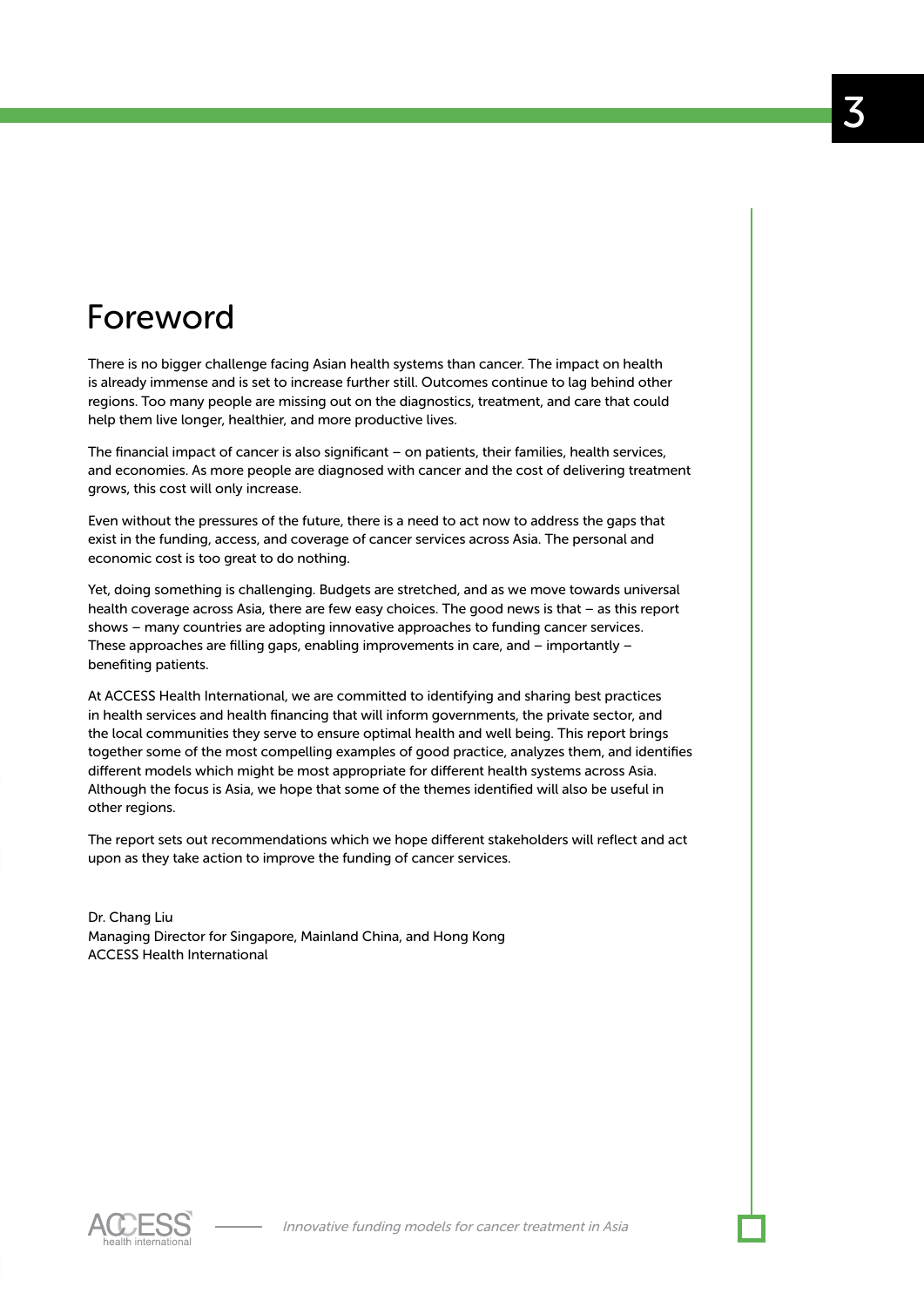4

#### About ACCESS Health International

ACCESS Health is an international think tank, advisory group, and implementation partner. We work to improve access to high quality and affordable health care. We also work to reduce health disparities by shaping the social and environmental determinants of health. We conduct practical, evidence-based research. We cultivate partnerships. We foster health innovation. We establish long term, in residence, country and regional programs.

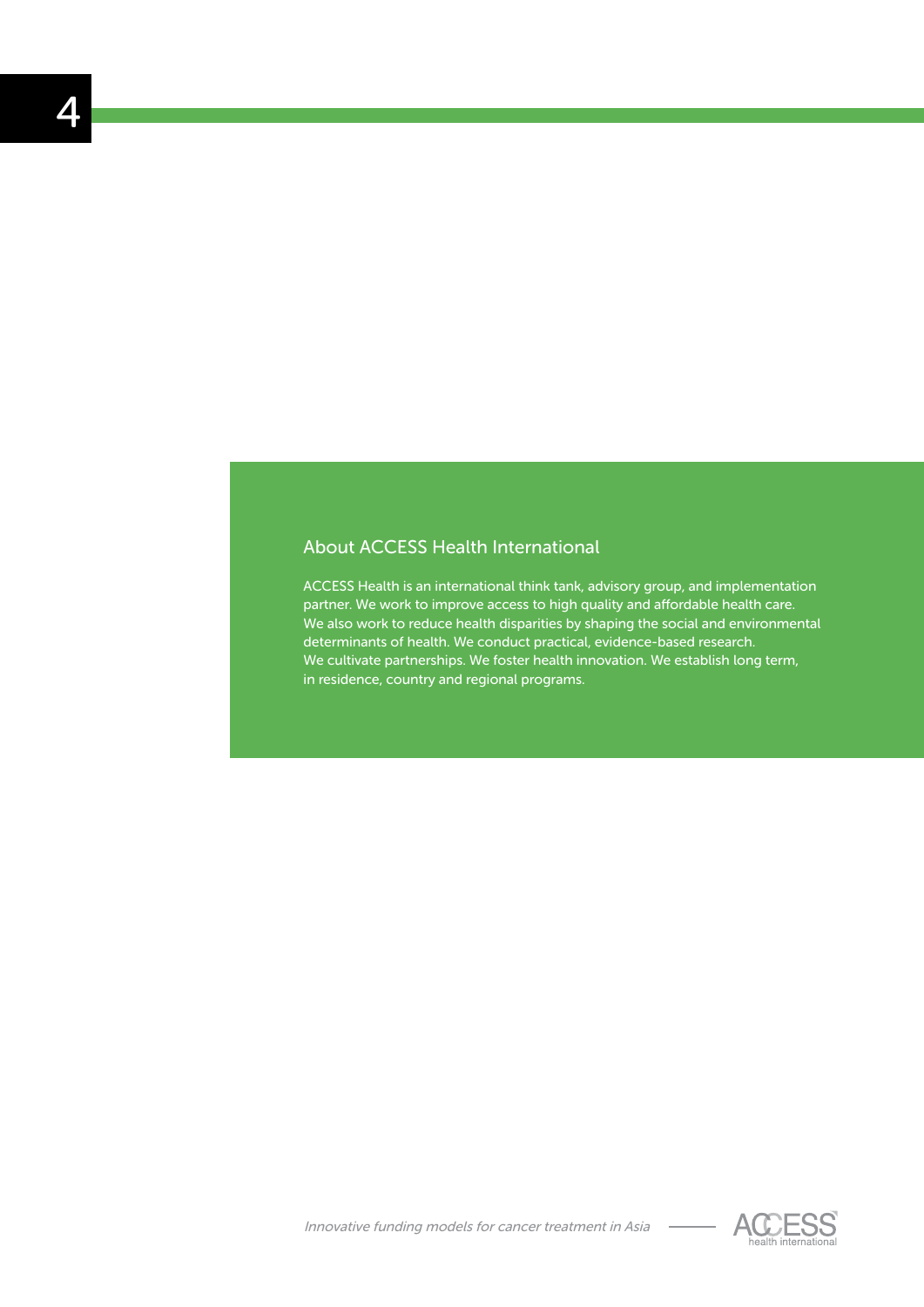# 5

# Table of Contents

|                | <b>Executive Summary</b>                                                     | 6  |
|----------------|------------------------------------------------------------------------------|----|
|                | <b>Cancer in Asia</b><br>The funding gap                                     | 9  |
|                | The impact of cancer                                                         |    |
|                | The context beyond cancer                                                    |    |
|                | The financial challenge - for people and health services                     |    |
| 2              | <b>Study methodology</b>                                                     | 15 |
| $\overline{3}$ | <b>Traditional models</b><br>of funding cancer treatment and care in Asia    | 18 |
|                | <b>Innovative models</b><br>of funding for cancer treatment and care in Asia | 23 |
|                | Categorizing innovation                                                      |    |
|                | The focus<br>of innovative funding models                                    | 31 |
|                | Broader focus models to address gaps in funding, access, or coverage         |    |
|                | Targeted approaches to improving coverage                                    |    |
|                | <b>Conclusions and recommendations</b>                                       | 37 |
|                | <b>Glossary of key terms</b>                                                 | 41 |

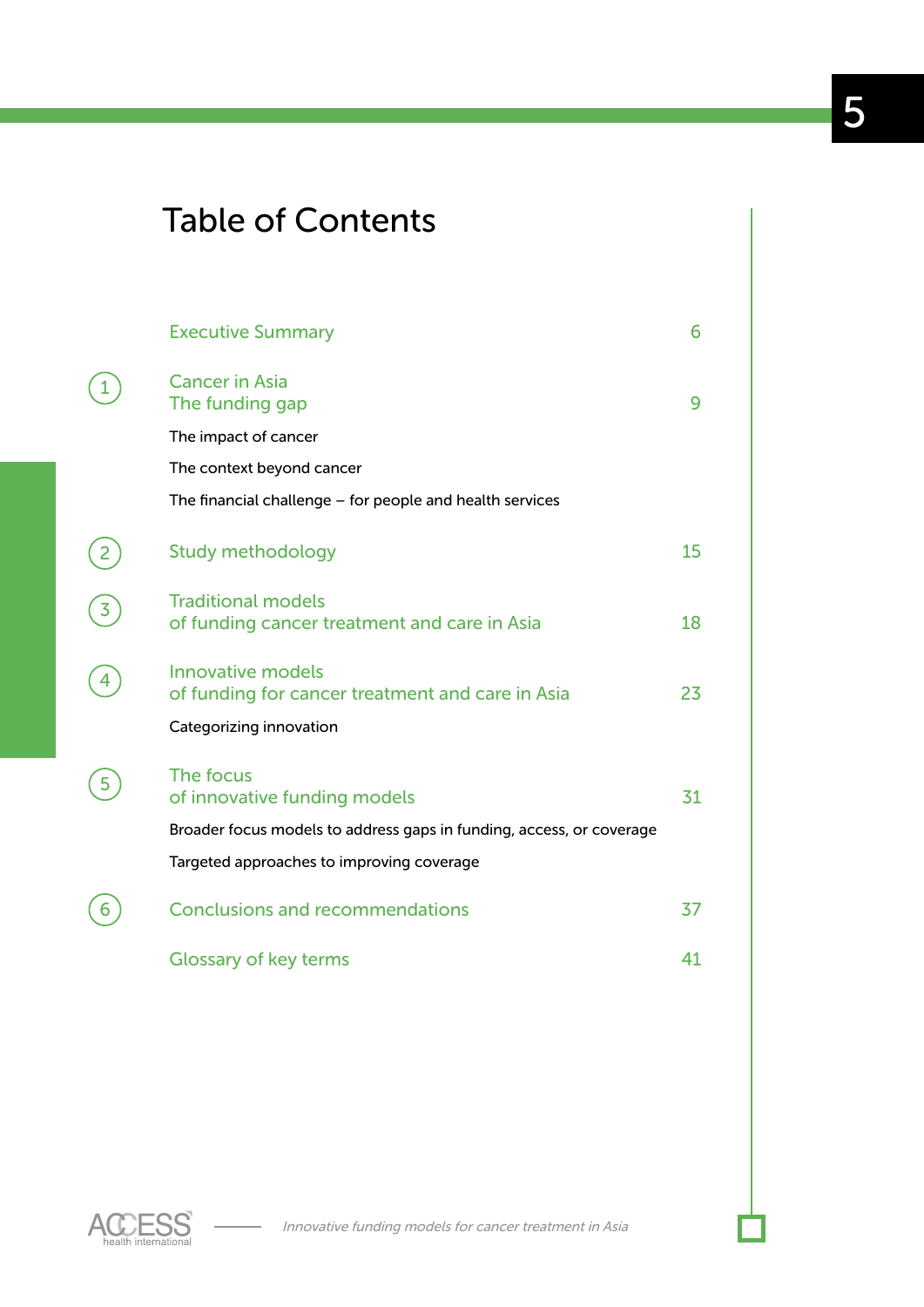### Executive Summary

Scientific advances in cancer care are improving survival and quality of life. However, too many people across Asia have been denied access to the benefits of these improvements.<sup>1</sup> Insufficient funding of cancer services is one key factor that has led to variations in access to care and insufficient coverage for those who do receive it.<sup>2</sup>

Although Asian countries differ considerably in their economic development and health coverage, the growing cancer burden is a common challenge facing them all. Asia is home to approximately half of the world's new cases of cancer and cancer related deaths; every day over 17,500 people will be diagnosed with cancer across the region, a number set to rise to nearly 25,000 by 2025.<sup>3</sup> Even without action to improve cancer outcomes, funding requirements will rise dramatically. If we aspire to improve outcomes so that they are comparable with best-performing regions, then the challenge will be greater.

Cancer costs are just one aspect of the funding pressures facing health systems across Asia. A recent prediction suggests that total health care spending will increase for the ten ASEAN countries from \$420 billion to \$720 billion by 2025.4 Therefore, with health care costs and the burden of cancer rising, current funding strategies alone will be insufficient. Many Asian countries have recognized this challenge and are responding. Part of this response is to consider and adopt innovative funding solutions, which enable them to draw on new sources of funding to address specific challenges in cancer care and gaps in coverage affecting particular groups in the population.

The purpose of this report is to ensure that these innovative funding examples are identified, analyzed, and – where appropriate – emulated and scaled up so that more patients can benefit. In order to map and understand how countries are seeking to strengthen health financing systems for cancer, our research team undertook a landscape study of funding mechanisms in eight countries in Asia (China, India, Indonesia, Malaysia, Philippines, Singapore, Thailand and Vietnam) and the Hong Kong Special Administrative Region of China (Hong Kong SAR).

In total, we collated 208 mechanisms, which enabled us to identify major funding models and to assess patterns, considering their impact on funding, access, and coverage of cancer services. We have categorized nearly one fifth (40/208) of the mechanisms studied as 'innovative', in that they either enhanced existing arrangements or adopted a new approach to reduce gaps in the amount of funding, access to funding, and coverage of cancer treatment and care.

This report categorizes innovative funding models according to:

- $\triangleright$  The lead funding entity
- $\triangleright$  Whether they acted alone (single) or in partnership (multiple)
- $\triangleright$  Whether the innovation built on a traditional mechanism (enhanced) or adopted a different approach (new)
- $\triangleright$  The problem or gap that they sought to address

We found that the majority of innovations across Asia were partnership models, in which traditional funders came together to improve an existing funding mechanism in order to address a specific gap in cancer care (we call these 'multiparty enhancements').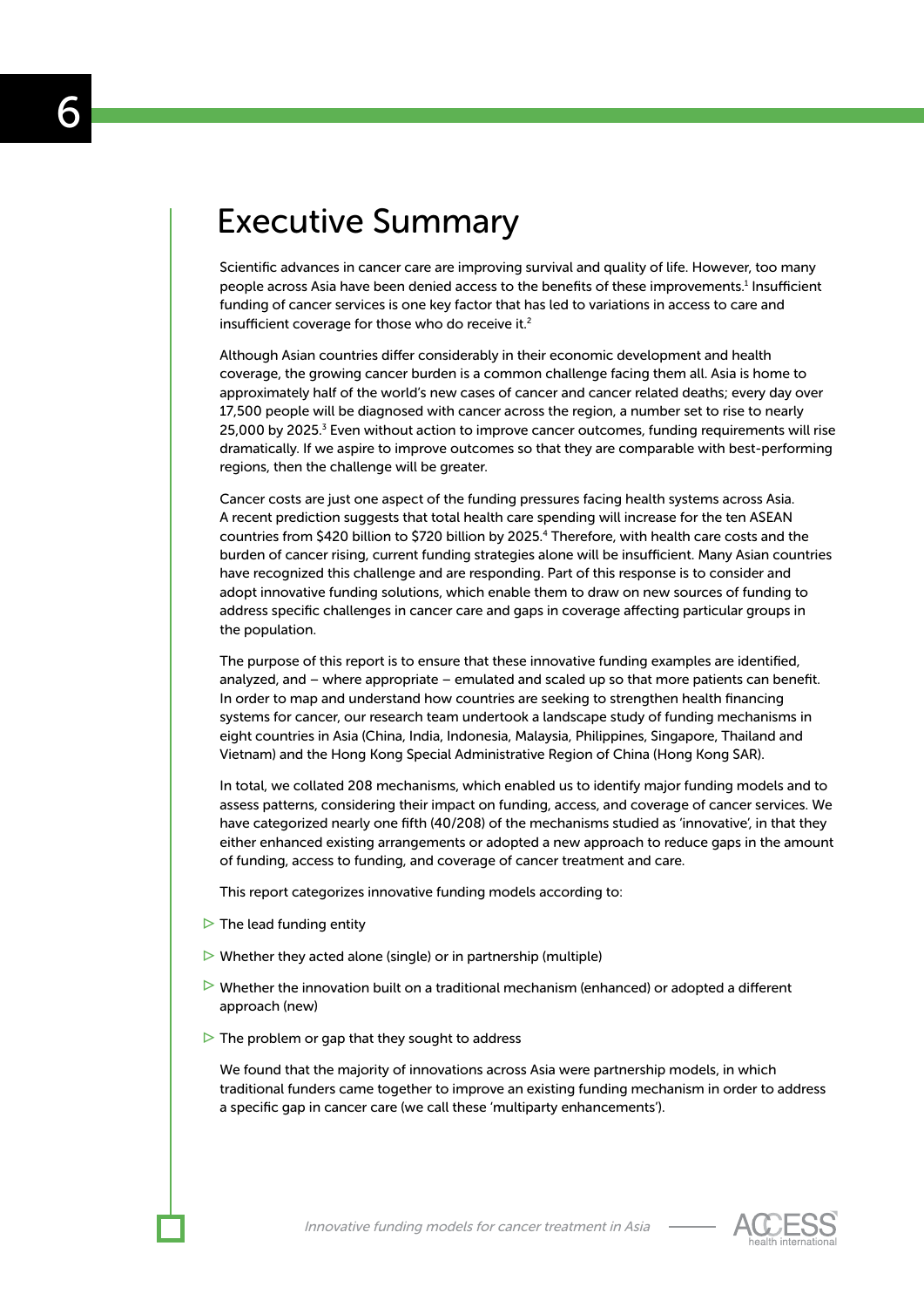Although this report has assigned different recommendations to different types of funder, it is ultimately the partnerships between these funders, whether traditional or new, that will be most valuable in addressing funding gaps for cancer patients in the future.

7

It is important to recognize that countries in Asia are at very different stages of health development and therefore face varying challenges. This report identifies the innovative models which are likely to be suitable for different countries, according to their stage of health development:

- $\triangleright$  Where universal health coverage is advanced and covers the majority of cancer services, innovative funding models can be used to strengthen overall health financing systems and enable the rapid introduction of new technologies.
- $\triangleright$  Where universal health coverage is rapidly developing, governments can adopt and enable innovative funding models to provide quality cancer care to more patients. Partnerships between public and private funders can help address high out of pocket costs for patients until universal health coverage covers a comprehensive package of cancer care.
- $\triangleright$  In countries where universal health coverage is less advanced, there is perhaps through necessity – a greater diversity of innovative funding mechanisms for cancer treatment and care. In these countries, nonprofit and private sector organizations can develop collaborative funding models to meet specific patient needs, while supporting government efforts to expand universal health coverage.

### Recommendations

As a result of our research, we make a series of recommendations.

#### Governments should:

- $\triangleright$  Increase health budgets and raise per capita health expenditures in line with the growing burden of noncommunicable diseases, including cancer.
- $\triangleright$  Strengthen, fund, and implement national cancer control plans, with specific goals to improve cancer outcomes and measurable indicators of current and future cancer expenditures.
- $\triangleright$  Work with public and private funders to initiate and/or enable innovative approaches to cancer funding, exploring partnerships that will fill funding gaps, and cover populations and services not reached by existing funding mechanisms.

#### Private insurers and financial institutions should:

- $\triangleright$  Explore partnership and risk sharing models that increase access to affordable financing for people with cancer in countries with high out of pocket costs or where there is demand for treatment and services not covered by current funding and universal health coverage.
- $\triangleright$  Partner with providers and other funders to develop new financing models to support groups who face obstacles in accessing funding for health care, including low income individuals, the elderly, and vulnerable populations.

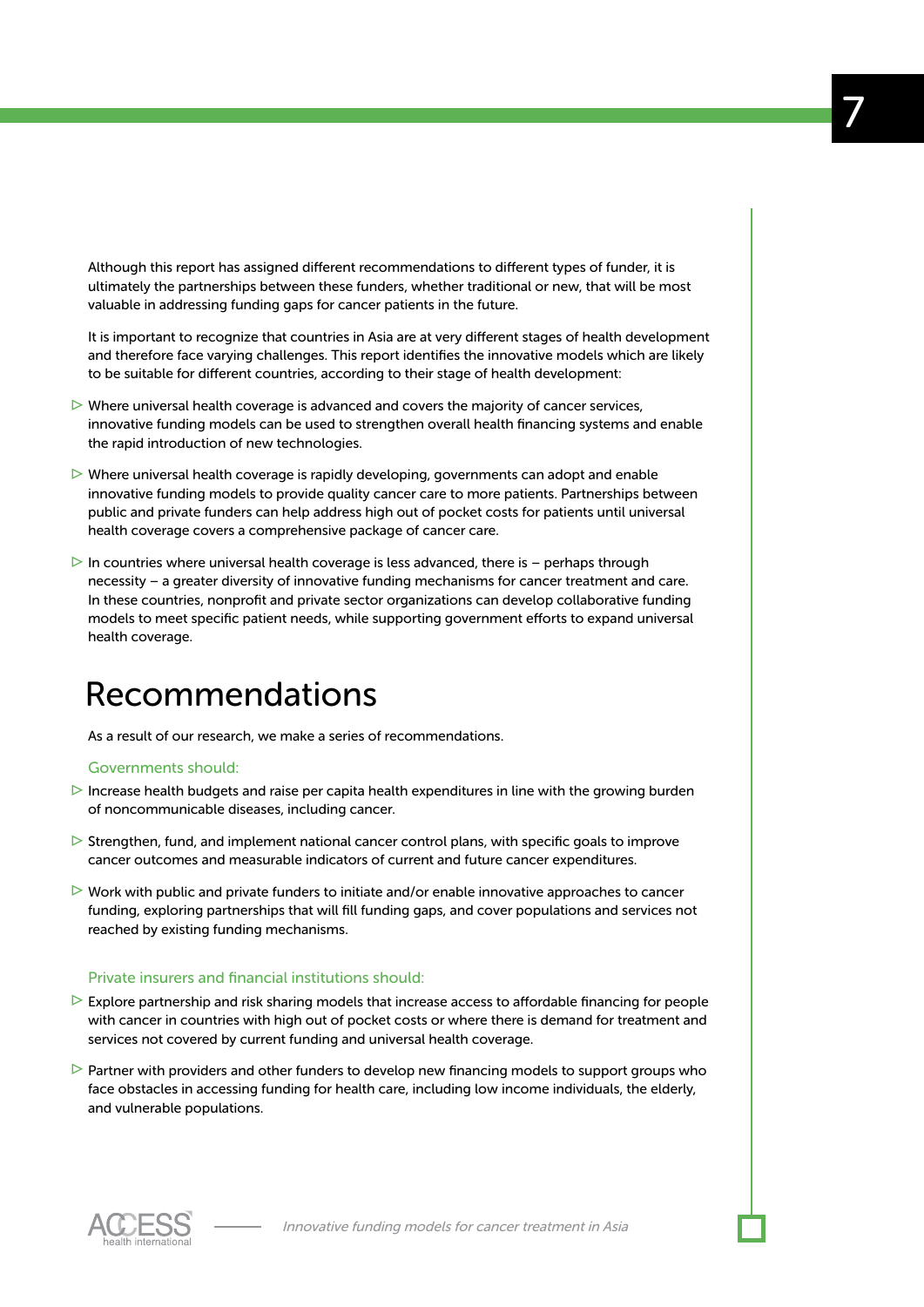#### Health care industries should:

- $\triangleright$  Partner with other traditional funders to develop new funding models that expand access to the treatment and services that they provide, through access programs, knowledge sharing, and co financing partnerships.
- $\triangleright$  Seek partnerships that extend financial support for cancer services beyond their own products, in areas where health funding options are minimal, focusing on populations who have the greatest need and the least ability to pay.
- $\triangleright$  Bring their global experience of health care financing mechanisms to bear through collaborations with governments, non governmental organizations, and international organizations to identify, spread, and scale innovative funding models across countries.

#### Health and cancer nonprofit organizations should:

- $\triangleright$  Explore partnership opportunities with governments, insurers, and financial institutions to develop patient centric, affordable insurance, and other health financing options, and to improve awareness of the support that already exists.
- $\triangleright$  Raise awareness of and encourage debate on the importance of adequate and sustainable financing that supports improvements in patient outcomes and holds partners accountable for the delivery of funded cancer control plans.

#### International donors and international organizations should:

- $\triangleright$  Recognize the urgency of tackling cancer in Asia and worldwide by placing cancer treatment and care high on the agenda for international cooperation, and ensuring governments are held accountable for developing and implementing national cancer control plans with appropriate funding.
- $\triangleright$  Commit resources to programs that reduce the funding gap for cancer treatment and care in low and middle income countries, through targeted programs that address specific, underserved populations.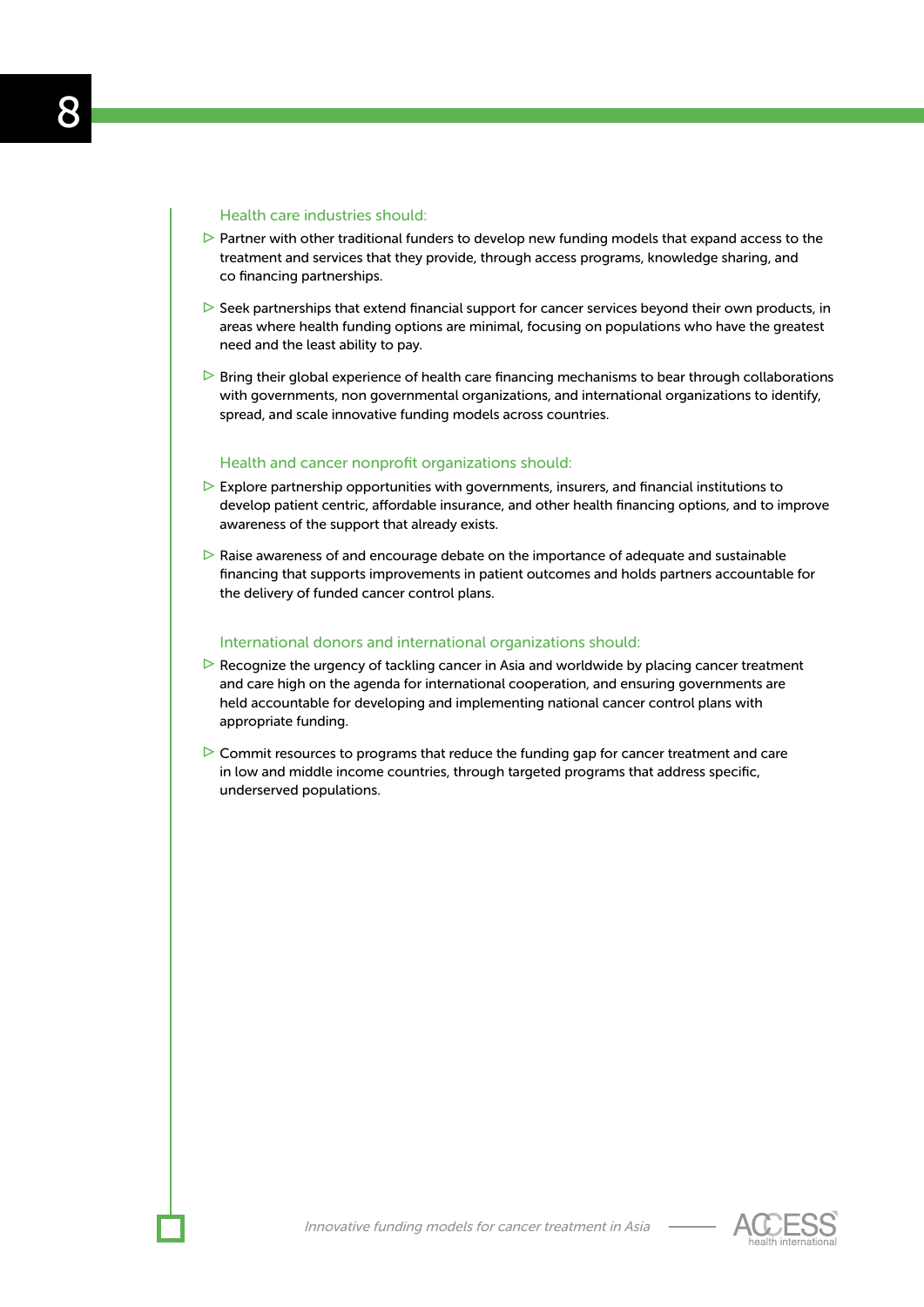

### Innovative funding models for cancer treatment in Asia Cancer in Asia The funding gap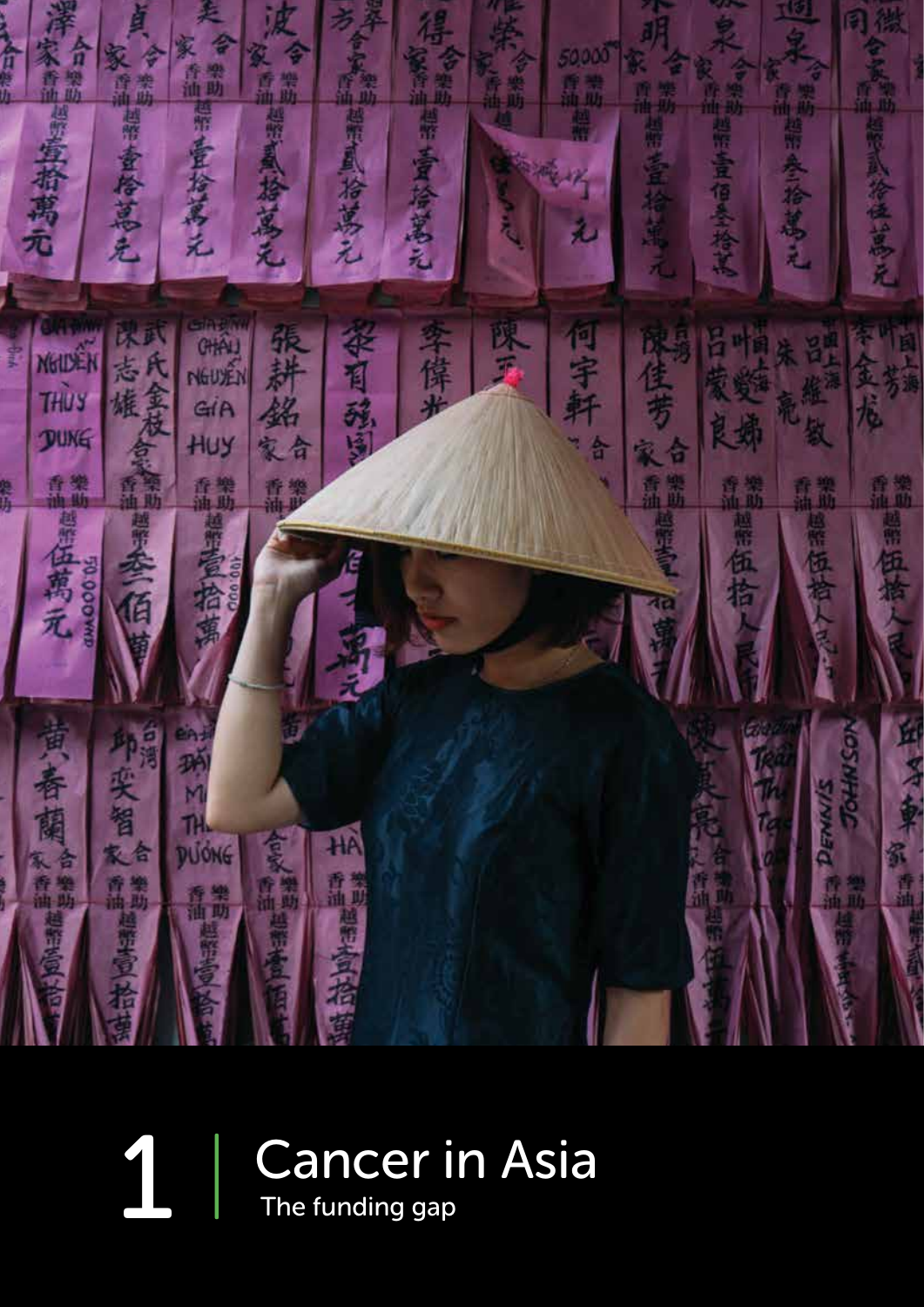#### The impact of cancer

The challenges posed by cancer in Asia are significant and growing. China alone accounts for one fifth of the global burden of disease. In India, there are an estimated one million new cases of cancer per annum, while the Southeast Asia region adds approximately 700,000 new cases every year.<sup>5,6,7</sup>

Experts estimate that cancer incidence in Asia will increase by forty four percent from 6.4 million cases in 2012 to 9 million cases in 2025.<sup>8</sup> As Figure 1 indicates, this rise will be driven by a combination of demographic and lifestyle factors and, crucially, will be unevenly distributed across the continent. Although some countries will be affected more than others, a significant growth in incidence rates can be observed for every nation, meaning that every government in the region must take action now.9



Figure 1: Total percentage growth in cancer incidence 2012-2030

"There is still a stigma by policy makers that cancer cannot be treated. This is not true. We need to bring awareness to public and policy makers that cancer is treatable even at later stages."

> Dr. Hasbullah Thabrany, Chair, Centre for Health Economics and Policy Studies, Universitas Indonesia

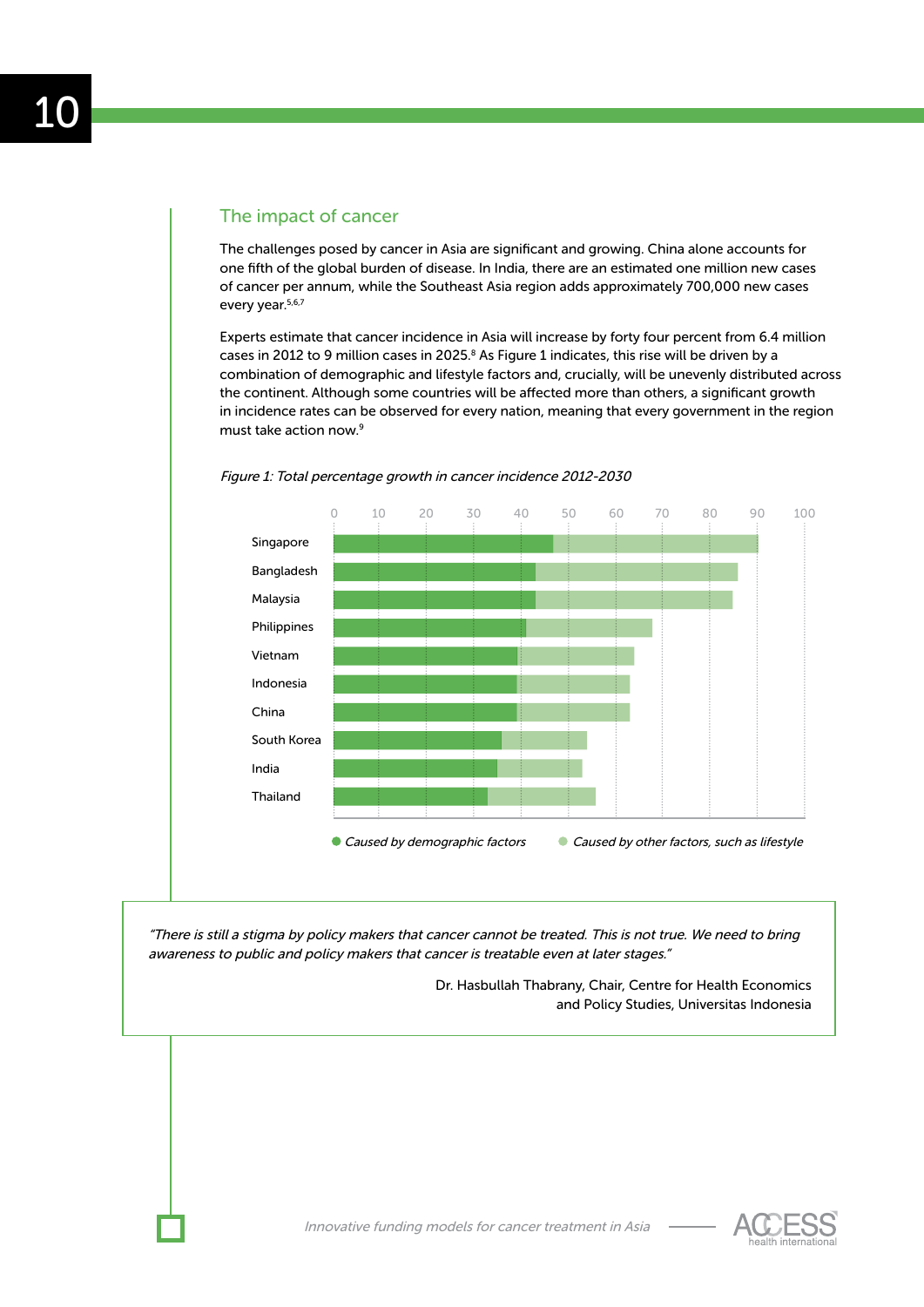11

The good news is that advances in cancer prevention, diagnosis, and treatment offer new opportunities to improve outcomes, and are already extending and improving patients' lives. For instance, South Korea, Japan, and Taiwan have made significant investments in cancer services and enjoy survival rates comparable with other OECD nations.<sup>10,11</sup> However, these improvements are not available to everyone in the region. For example:

 $\triangleright$  Gaps in access to primary care services mean that many people do not have access to the services that can support early diagnosis of cancer. One of the contributing factors to these access gaps is the shortage of primary health care professionals in comparison to more developed health systems, which can be clearly observed in Figure 2.12



Figure 2: Number of doctors per 100,000 population

- $\triangleright$  The last decade has witnessed a dramatic development of medical imaging, enabling more accurate diagnosis.13 However, these technologies are largely unavailable in low and middle income countries.
- $\triangleright$  There is a deficit of access to radiotherapy, with no country in Asia completely meeting its population needs.14
- $\triangleright$  There are large variations in access to innovative cancer medicines in Asia, impacting outcomes. For example, a study found that nearly two thirds of the reduction in breast cancer mortality in the USA is attributable to new medicines,<sup>15</sup> but many patients across Asia are unable to access these treatments.16

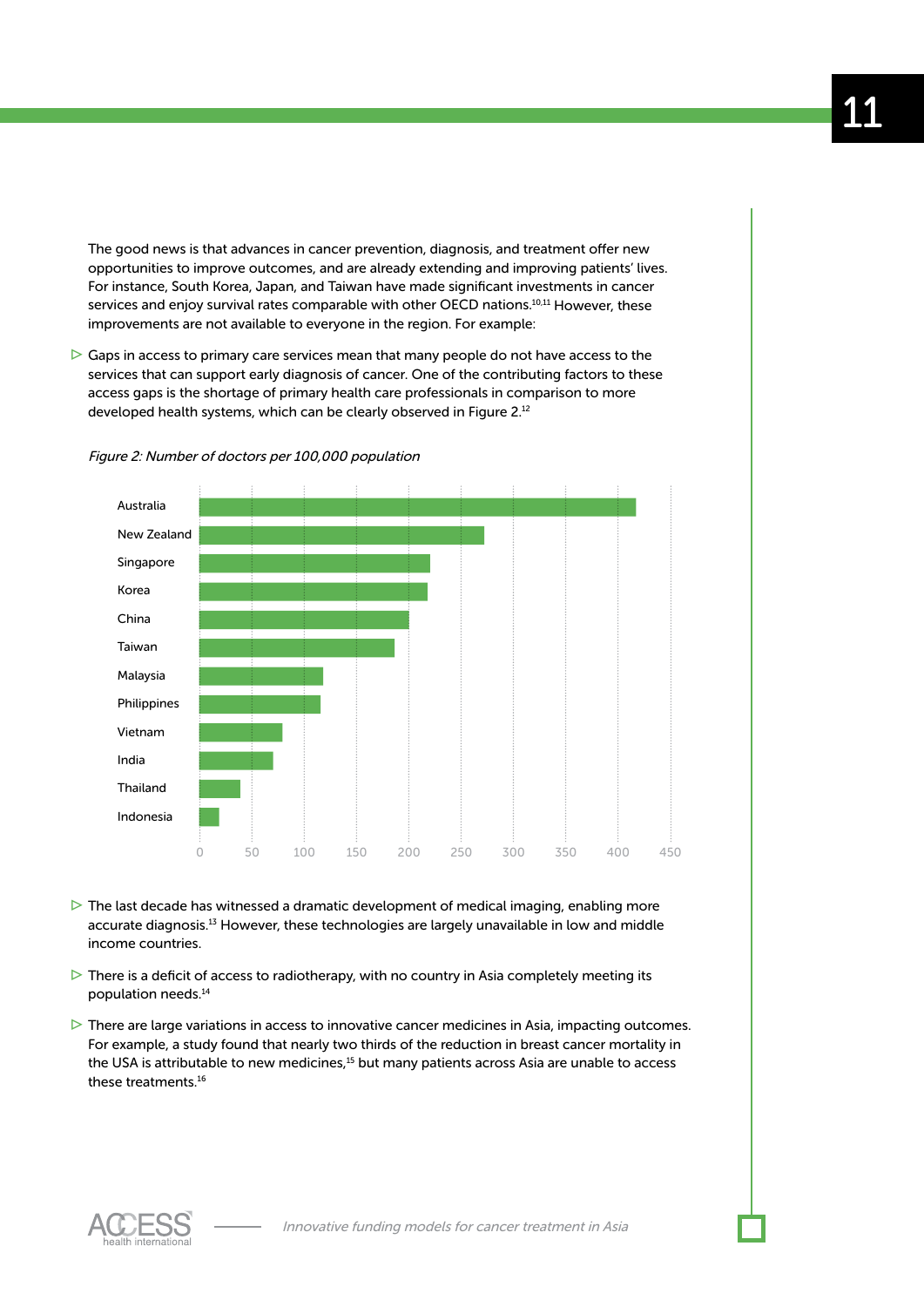Cancer outcomes – either in terms of mortality or survival – are therefore poorer in many Asian countries than other parts of the world.<sup>17</sup> In 2012, for instance, the ratio of cancer deaths to the number of new cancer cases was 0.66 in Asia, compared to 0.33 in North America.<sup>18</sup> As the impact of cancer in Asia grows, there is a risk that this disparity will widen.

#### The context beyond cancer

The challenge of funding cancer is not occurring in isolation. In 2015, countries pledged their commitment to universal health coverage under Sustainable Development Goal 3.8. The core principle of universal health coverage is to ensure that "all people can obtain the health services they need without suffering financial hardship."19

Several countries in Asia are taking steps to implement universal health coverage. In February 2018, the government of India announced a massive expansion of the country's health insurance that, if implemented, will represent the world's largest public health care program.<sup>20</sup> In Indonesia, the government rolled out the national single payer health care program, the Jaminan Kesehatan Nasional (JKN), in 2014, with the goal of covering 240 million people by 2019, making it currently the largest universal health coverage program in the world.<sup>21</sup>

These commitments to universal health coverage offer an important opportunity to increase access to cancer services. It is important to recognize that most universal health coverage plans – at this stage – provide access only to basic cancer care. Delivering improvements in cancer care and outcomes in parallel with rolling out universal health coverage will therefore be financially challenging.

Other noncommunicable diseases are also creating pressure on health services. The efforts of countries such as Thailand, $^{22}$  Singapore, and Malaysia<sup>23</sup> to improve the prevention and management of noncommunicable diseases should in time deliver benefits for cancer care, but many cancer control plans in Asia are either still in development or are not fully implemented or funded.<sup>24</sup>

#### The financial challenge – for people and health services

Funding and cancer outcomes appear to be linked. In countries where individuals bear high out of pocket costs for health care, they are at greater risk of mortality due to cancer.<sup>25,26</sup>

The Action Study, which examined the financial impact of cancer on households in Southeast Asia, found that seventy five percent of patients diagnosed with cancer faced financial catastrophe or death within a year.<sup>27</sup>

A 2016 study on the health impact of the global economic downturn of 2008 to 2010 found that reductions in government health budgets in high income countries contributed to an increase of 260,000 cancer deaths.28 As governments reduced public financing for health, individuals bore the financial burden of treatment and care through increased out of pocket spending, which had negative consequences on cancer survival.

The following table shows the levels of out of pocket spending as a portion of total health expenditure in the eight countries surveyed in this study and Hong Kong SAR (Table 1).<sup>29</sup> The proportion of people covered by private health insurance gives an indication of how patients in different countries meet their out of pocket costs.

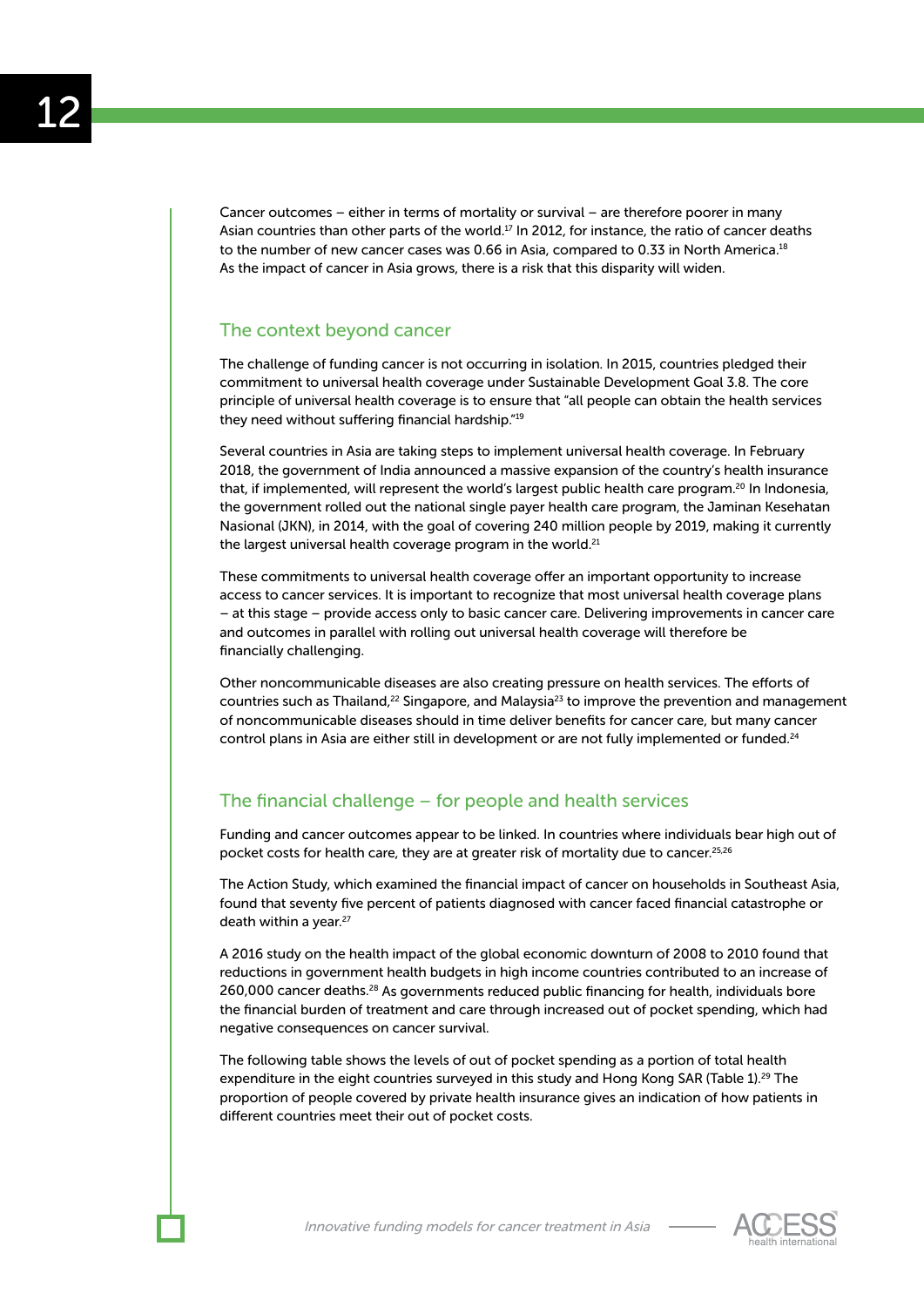| Country/region | Out of pocket<br>payments <sup>30</sup><br>% of total health expenditure | <b>Public</b><br>expenditure <sup>31</sup><br>% of total health expenditure | <b>Private health</b><br>insurance<br>% of population |
|----------------|--------------------------------------------------------------------------|-----------------------------------------------------------------------------|-------------------------------------------------------|
| China          | 32                                                                       | 56                                                                          | 9.1                                                   |
| Hong Kong SAR  | 35                                                                       | 49                                                                          | $12^{32}$                                             |
| India          | 62                                                                       | 30                                                                          | $< 5^{33}$                                            |
| Indonesia      | 47                                                                       | 37                                                                          | $< 10^{34}$                                           |
| Malaysia       | 35                                                                       | 55                                                                          | $15 - 20^{35}$                                        |
| Philippines    | 54                                                                       | 34                                                                          | $< 10^{36}$                                           |
| Singapore      | 55                                                                       | 42                                                                          | $75^{37}$                                             |
| Thailand       | 34                                                                       | 54                                                                          | $15 - 20^{38}$                                        |
| Vietnam        | 12                                                                       | 78                                                                          | $< 10^{39}$                                           |

#### Table 1: Key health financing figures in Asia

It is important that policies on cancer funding are informed by evidence, yet information on expenditure on cancer services in Asia is incomplete.<sup>40</sup> In the absence of information on cancer expenditure, this study looked at total health care spending as an indicator of the amount of money available for cancer services in different countries. A comparison of average per capita health expenditures of low to middle income Asian countries with OECD member countries shows a significant difference in the amount of per capita spending on health care, including cancer services (Figure 3).<sup>41</sup>





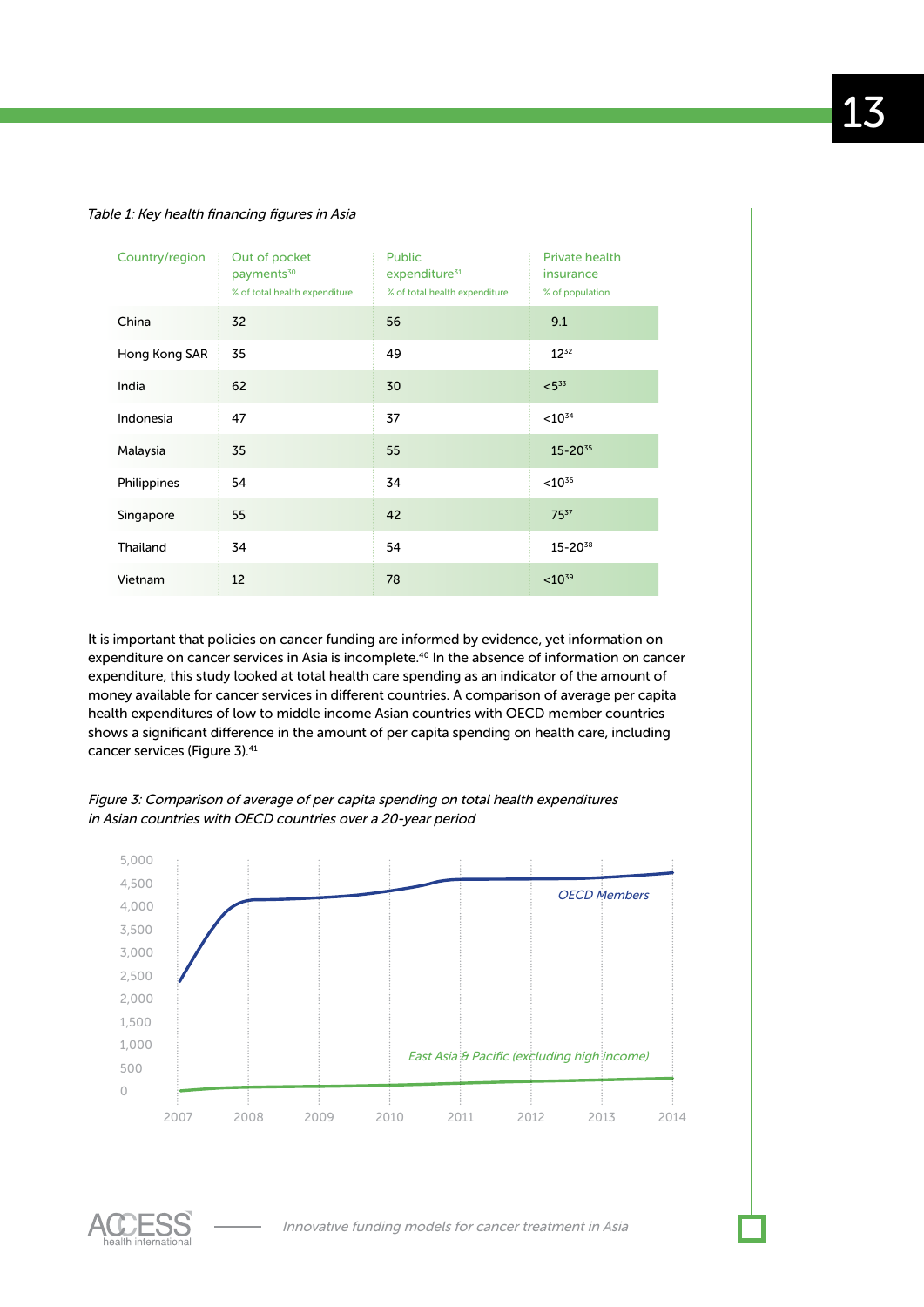The disparity in Figure 3 is striking and, irrespective of comparisons with other countries, it is clear that Asia faces a looming health care funding challenge. Indeed, a recent prediction suggests that total health care spending will increase for the ten ASEAN countries from \$420 billion to \$720 billion by 2025 as populations grow, age, and develop new diseases.<sup>42</sup> The funding gap is therefore real, significant, and will impact upon cancer services and patient outcomes.

In light of these challenges, it is important to develop a strong understanding of the funding models currently in place across Asia, to be able to identify clearly where the gaps associated with these exist, and to grasp how innovative funding models can provide solutions. This was the central goal of our research, the methodology behind which is explained in the following chapter.



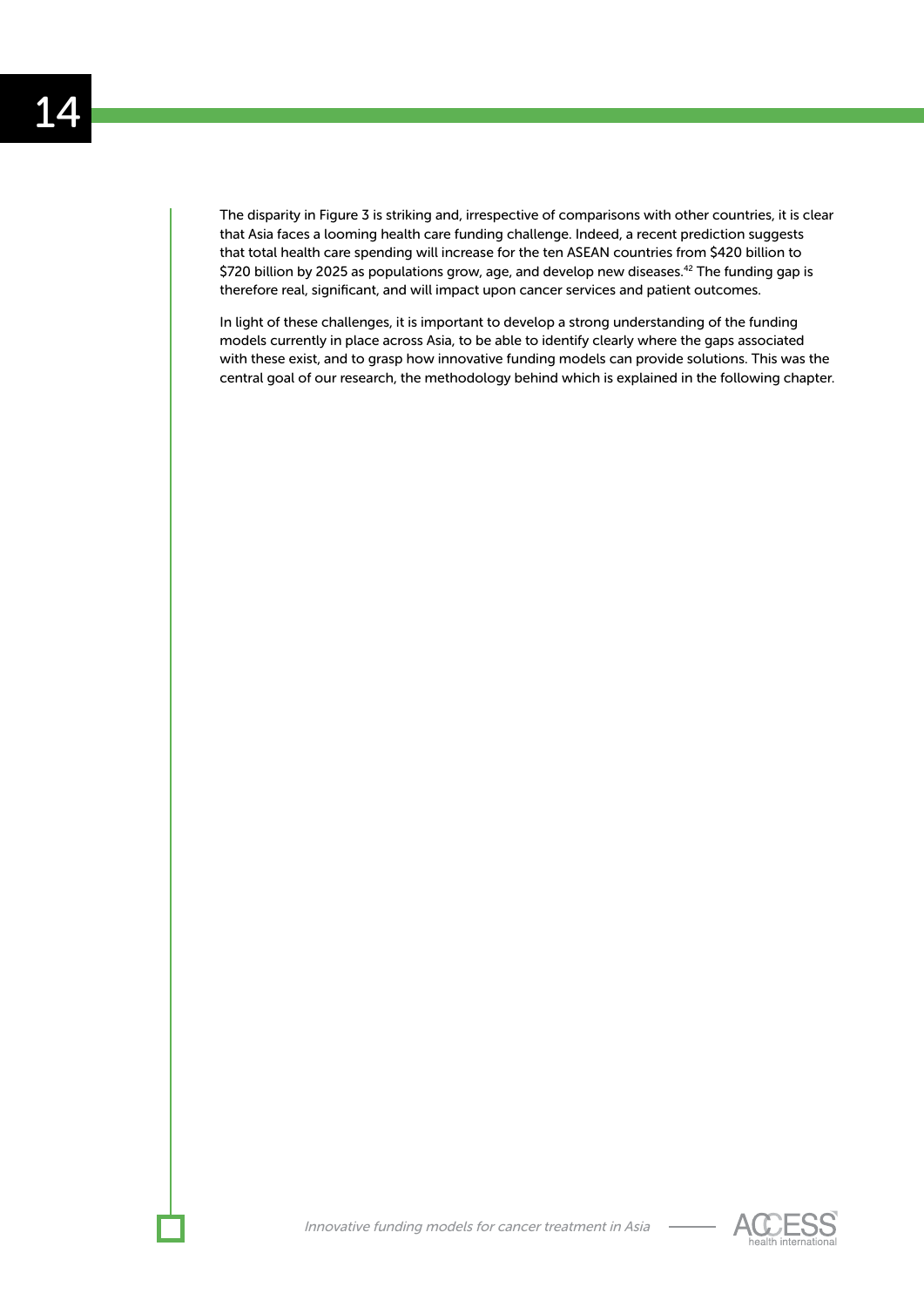

# 2 Study methodology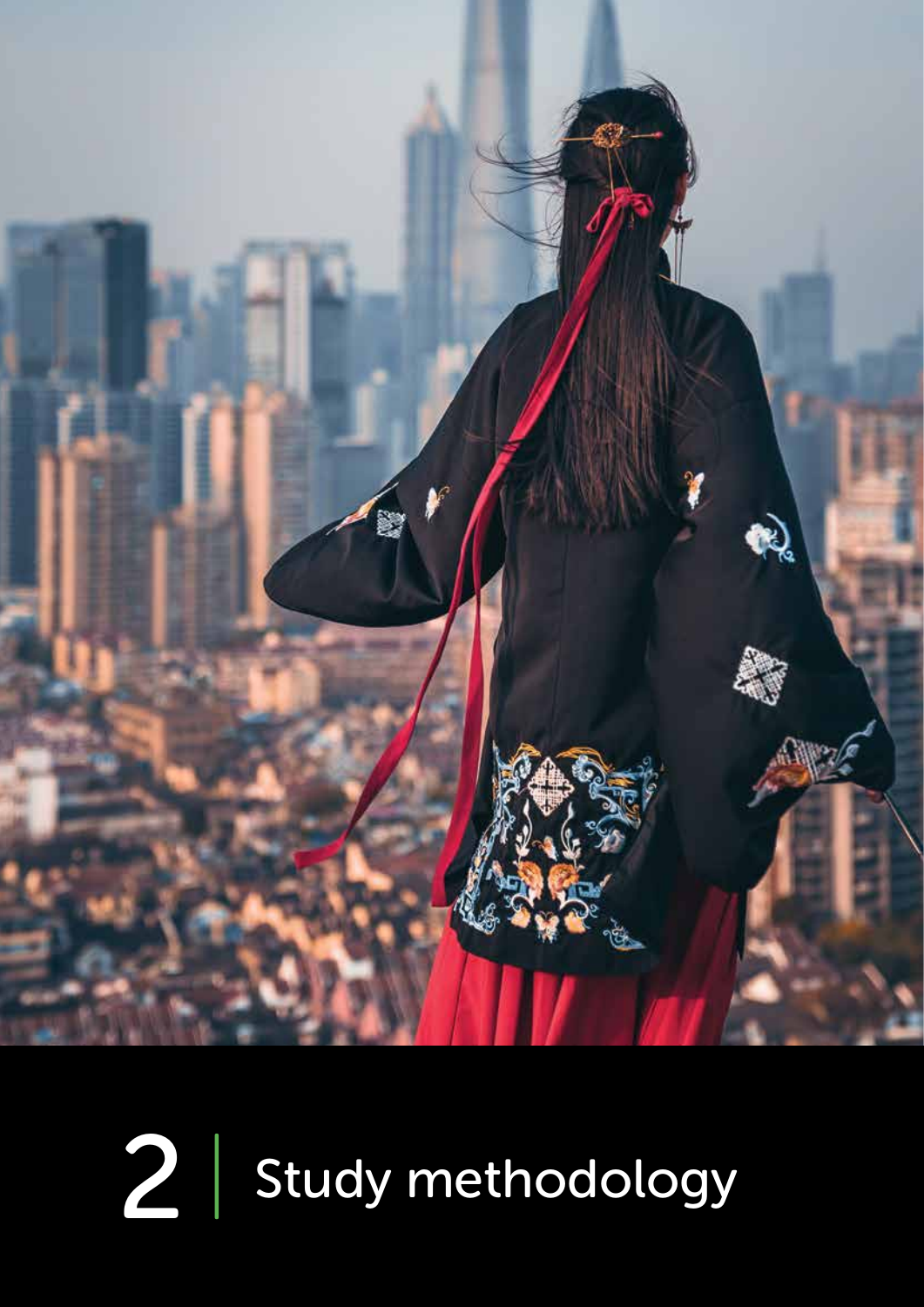#### Research methodology

This landscape study of cancer funding mechanisms was conducted through online research and interviews with twenty two key opinion leaders between November 2017 and January 2018. The research team undertook a comprehensive search through general and academic search engines in English and Mandarin (the languages of the team) to identify funding mechanisms for cancer treatment and care for each country and region. Where possible, information was taken directly from the website of the funding source for its description (e.g. Ministry of Health website for government schemes).

For each country/region, the following information was collected:

Funding mechanism Main funders Partnerships WHO dimensions: Funding, Access, Coverage

#### Country/region selection

The Asian health landscape is diverse, with countries at very different stages of their development. In order to better understand the approaches adopted for cancer funding, a balanced group of eight countries and Hong Kong SAR was selected for further study.

The criteria used to select these countries and regions were: 43

Cancer burden Availability of information on health funding systems Diversity of approaches to health funding

Diversity of health system development

The study countries selected were:

Low Middle Income: Philippines, Vietnam, India, Indonesia Upper Middle Income: China, Malaysia, Thailand High Income: Hong Kong, Singapore

#### Inclusion criteria for funding mechanisms

In order to be included in this study, a funding mechanism had to provide monetary or in-kind support to individuals for at least one of the following cancer treatment and care services:

Screening Diagnosis Surgery Radiology Medical oncology Palliative care

It is important to note that this study did not look at funding models for the supply (e.g. salaries, equipment, infrastructure) of cancer treatment services. This topic is considered in other reports.<sup>44</sup>

Innovative funding models for cancer treatment in Asia

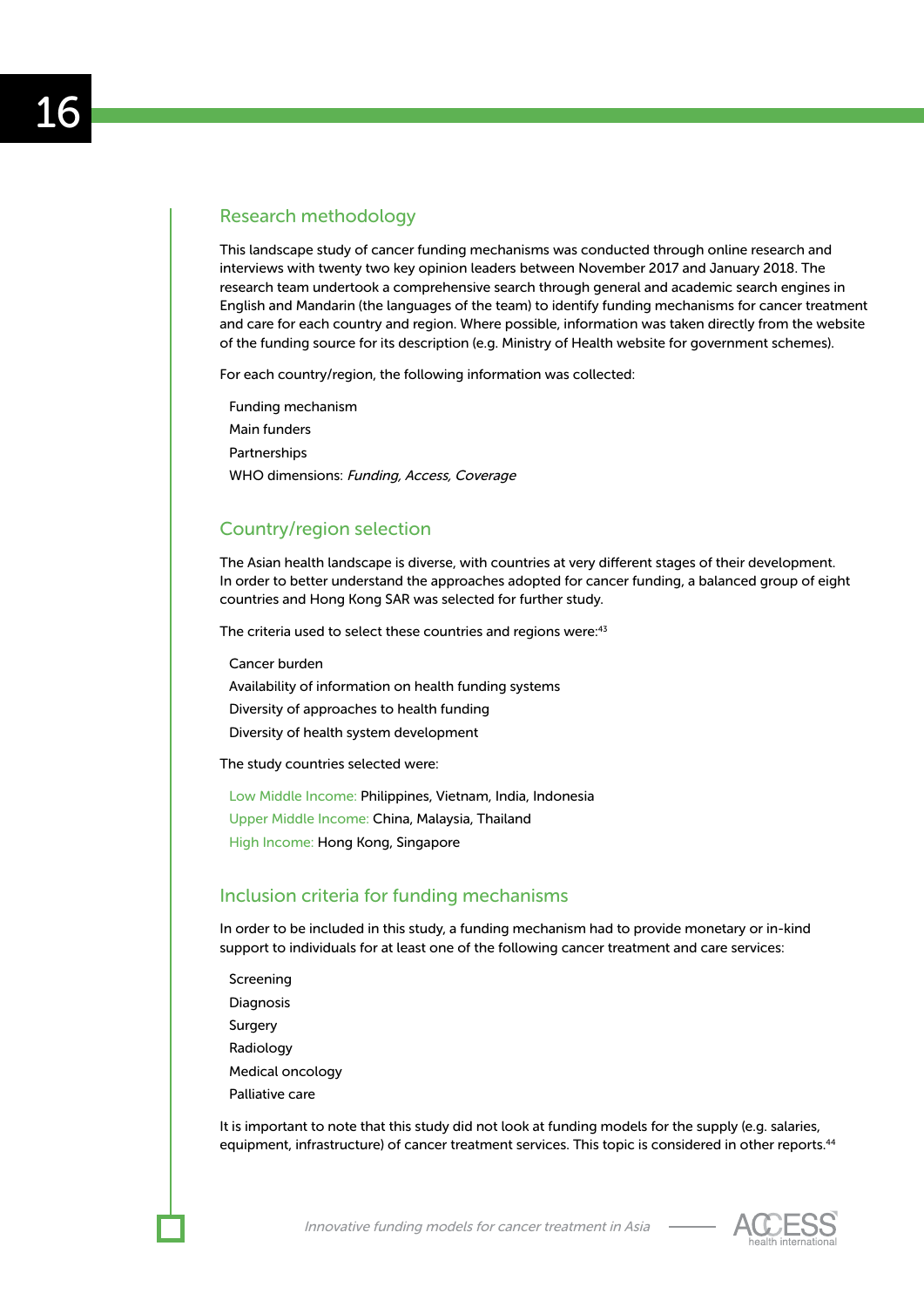#### The three health financing dimensions: funding, access, coverage

The World Health Organization has recognized three key dimensions of health systems which are important for universal health coverage: the proportion of health costs covered (funding), who is covered (access), and which health services are covered (coverage).45

We have used this model to examine the extent to which cancer services are covered in this study. We define these dimensions in relation to cancer as follows:

Funding: the amount of financial protection from external sources that help offset the out of pocket burden for cancer care.

Access: the extent to which the entire population has access to funding to pay for cancer services and the extent to which cancer funding is equitable among different population groups.

Coverage: the extent to which cancer funding prioritizes each of the basic cancer and treatment care services: screening, diagnostics, radiology, surgery, medical oncology, and palliative care.

The absence of financial resources impacts each of these dimensions, increasing the out of pocket burden on patients, reducing access for groups in the population and diminishing the extent of coverage for people who do have access. Asian countries are increasingly seeking to use innovative funding approaches to address identified gaps in one or more of these dimensions. This report seeks to analyze these approaches, consider the role they can play in supporting improvements in cancer care, as well as make recommendations that might maximize their impact.

#### Defining innovation

The chief purpose of this study was to identify new and innovative models of cancer funding in the region. Therefore, we need to clearly define what we mean by innovative. We have deemed a funding model to be innovative if it either enhances existing arrangements – extending them to a new demographic group or a new part of the treatment pathway – or adopts an entirely new approach to address one or more of the three gaps outlined at the outset of this report, namely funding, access, and coverage. According to this definition, nearly one fifth (40/208) of the mechanisms surveyed in our study brought an 'innovative' approach to cancer funding.

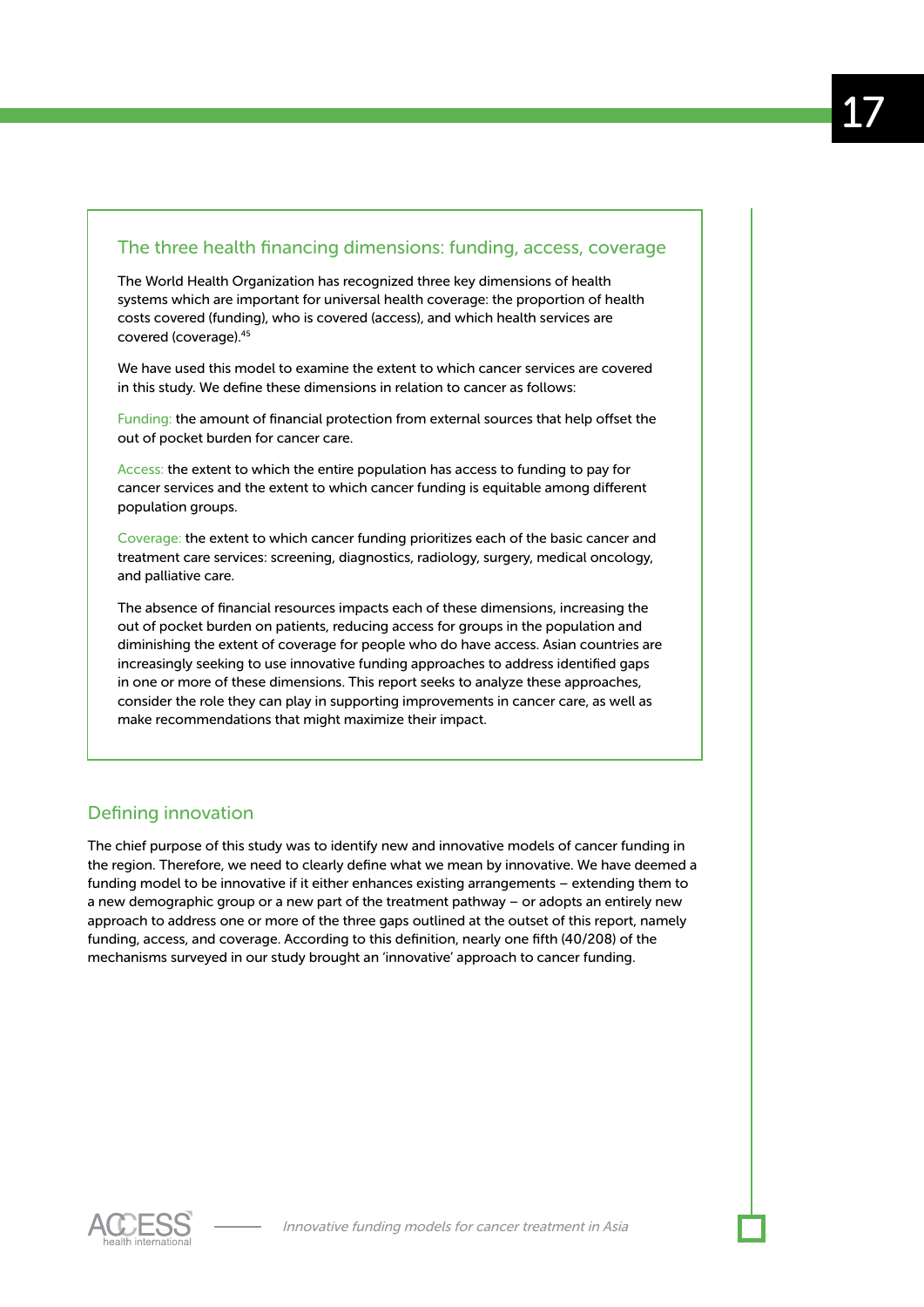

# 3 | Traditional models of funding cancer treatment and care in Asia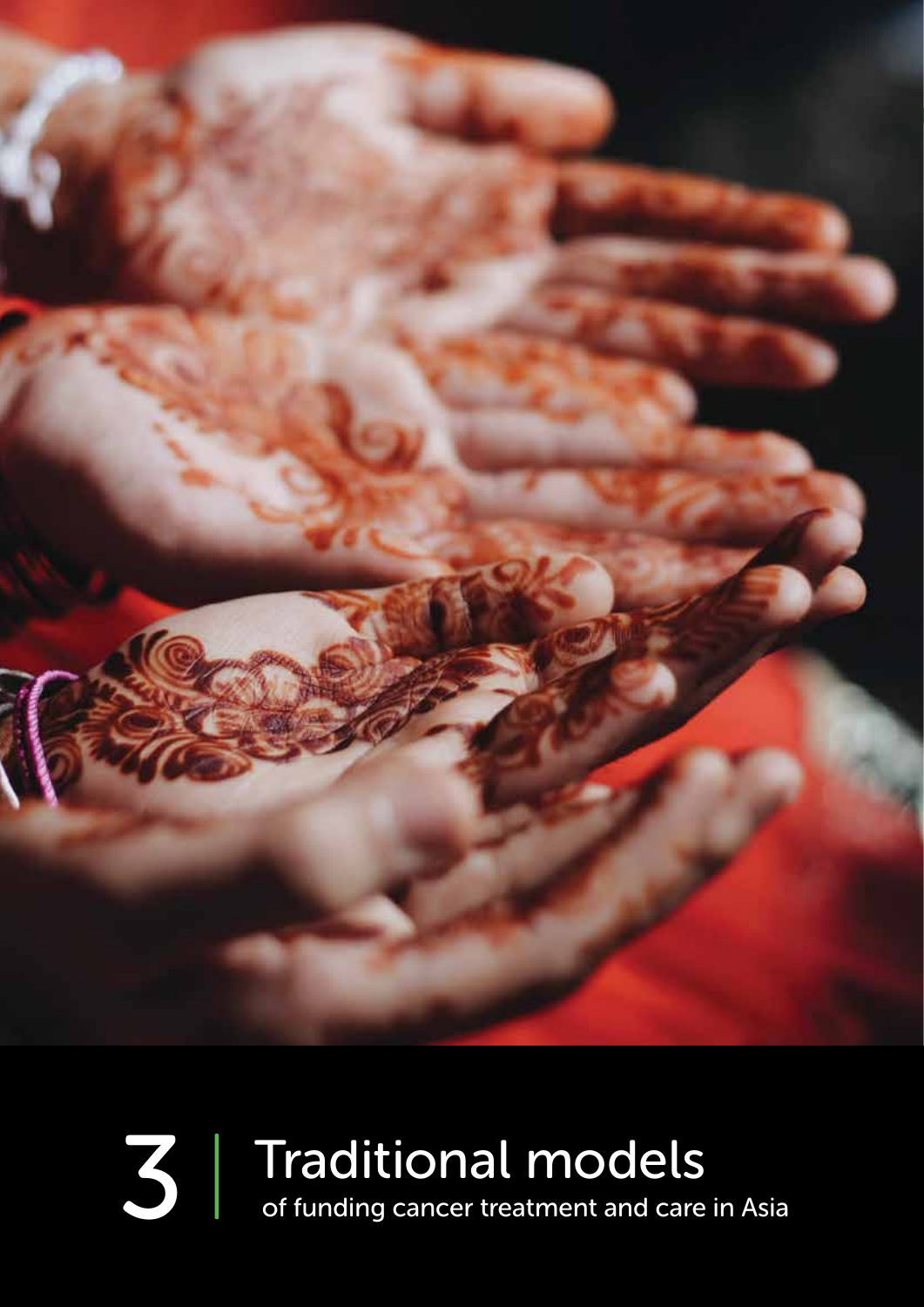As set out in Chapter 1, better funded health systems tend to deliver better cancer outcomes. The goal of all funding models – whether innovative or traditional – should be to efficiently and fairly provide the funding required to deliver high quality cancer care that protects patients from financial exposure, provides access to as many people as possible, and covers the broadest range of clinically effective services.

Each of the countries and regions surveyed in this study approaches this task in a different way. This chapter examines the current, traditional models in cancer funding in the region before looking at innovations that are changing this landscape.

#### Health funding is a mixed picture in Asia

The countries analyzed in this study have very different levels of funding and access arrangements, as set out in Table 2.

| Country/<br>region      | <b>System</b><br>funding (USD)                  | <b>System</b><br>access                                                                                | Cancer<br>coverage                                                                                                                                                                                                                                                                                                 |
|-------------------------|-------------------------------------------------|--------------------------------------------------------------------------------------------------------|--------------------------------------------------------------------------------------------------------------------------------------------------------------------------------------------------------------------------------------------------------------------------------------------------------------------|
| China                   | \$420<br>per capita<br>per year <sup>46</sup>   | 97% of population<br>covered by<br>government run<br>Social Health Insurance<br>(SHI) as of 2016. $47$ | Most cancer treatment funding<br>comes through government<br>social health insurance and out of<br>pocket payments. Private insurers<br>cover 30% of the population, but<br>represents only 2% of national<br>health expenditures. <sup>48</sup>                                                                   |
| Hong Kong<br><b>SAR</b> | \$2,198<br>per capita<br>per year <sup>49</sup> | N/A                                                                                                    | Hong Kong provides funding<br>for cancer care through budget-<br>based public financing, which<br>accounts for 48% of total health<br>expenditures, although coverage<br>remains low and there is a high<br>out of pocket burden. <sup>50</sup>                                                                    |
| India                   | \$79<br>per capita<br>per year <sup>51</sup>    | 15% of population<br>covered by government<br>health insurance<br>as of 2017.52                        | Cancer treatment funding in<br>India is heavily reliant on out of<br>pocket expenditures. The national<br>government provides health<br>financing through specialized<br>schemes for the poor and civil<br>servants, but funding is minimal.<br>The extent of government support<br>for cancer is state dependent. |

Table 2: Health system overview and cancer funding landscape across countries/regions

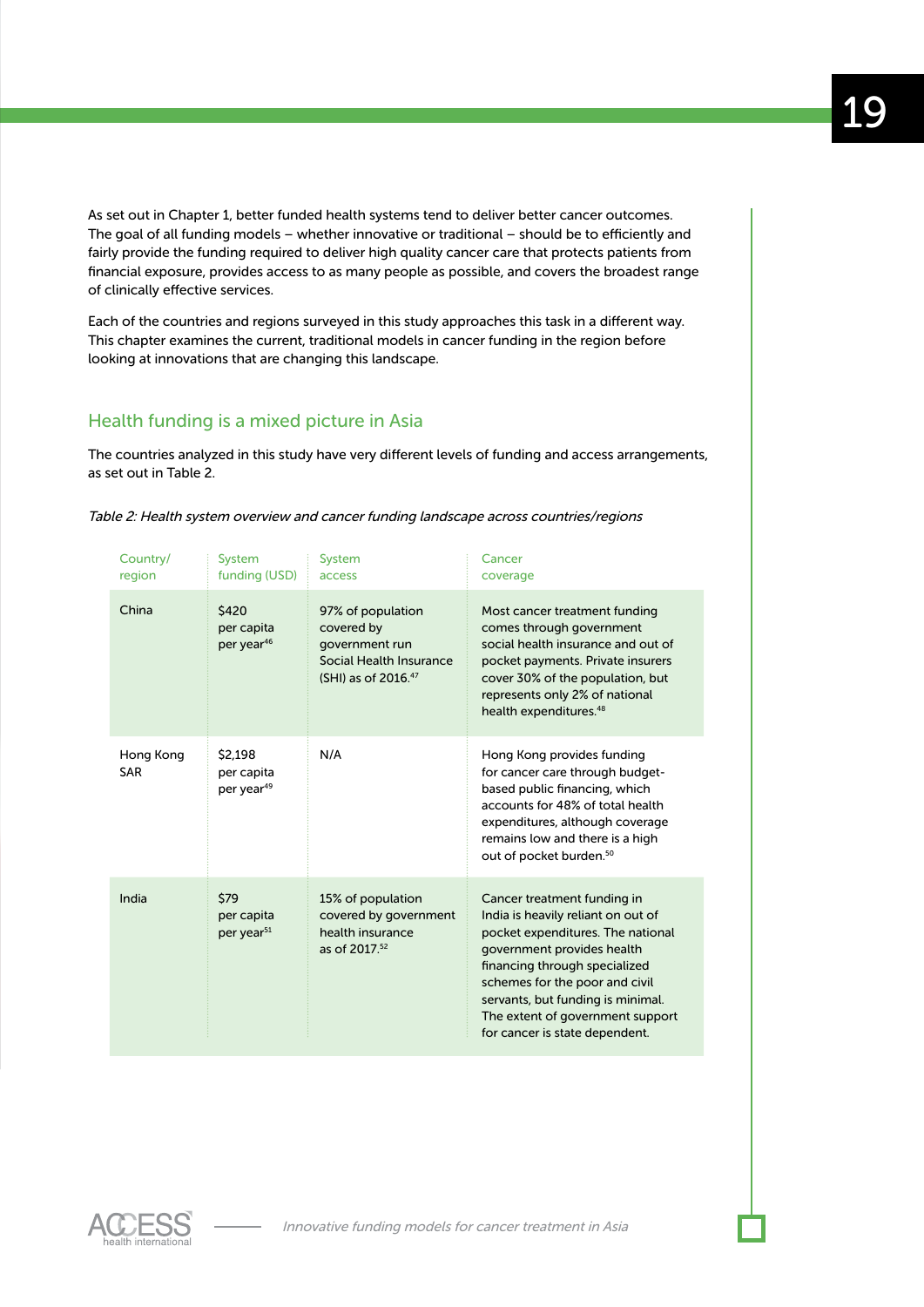| Country/<br>region        | System<br>funding (USD)                         | <b>System</b><br>access                                                                                                                         | Cancer<br>coverage                                                                                                                                                                                                                                                                                                                                 |
|---------------------------|-------------------------------------------------|-------------------------------------------------------------------------------------------------------------------------------------------------|----------------------------------------------------------------------------------------------------------------------------------------------------------------------------------------------------------------------------------------------------------------------------------------------------------------------------------------------------|
| Indonesia                 | \$99<br>per capita<br>per year <sup>53</sup>    | 70% of population<br>able to access health<br>care through the state<br>run, single payer<br>Jaminan Kesehatan<br>Nasional (JKN). <sup>54</sup> | While universal health coverage<br>intends to provide comprehensive<br>coverage, it provides minimal funding<br>per capita. <sup>55</sup> Patients seeking more<br>than very basic cancer treatment face<br>a high out of pocket payment burden.                                                                                                   |
| Malaysia                  | \$456<br>per capita<br>per year <sup>56</sup>   | Government<br>taxation-based<br>universal healthcare<br>covers the entire<br>population. <sup>57</sup>                                          | Malaysia's taxation-based universal<br>coverage system provides access to<br>some early detection programs and<br>"satisfactory clinical management<br>of common cancers." <sup>58</sup> Patients pay<br>out of pocket payments for access<br>to innovative treatments.                                                                            |
| <b>The</b><br>Philippines | \$135<br>per capita<br>per year <sup>59</sup>   | 90% of population<br>covered under<br>PhilHealth, the<br>government run<br>national health<br>insurance scheme. <sup>60</sup>                   | The Philippines is a primarily an<br>out of pocket market for cancer<br>treatment and care. The government<br>offers health care benefit packages<br>through PhilHealth but the level<br>of service is basic. <sup>61</sup>                                                                                                                        |
| Singapore                 | \$2,752<br>per capita<br>per year <sup>62</sup> | 100% of population<br>covered by MediShield<br>Life and 67% covered<br>by Integrated Shield<br>Plan. <sup>63</sup>                              | Singapore provides funding for<br>high quality cancer care through<br>mandatory social health insurance. <sup>64</sup><br>Funding and coverage of services is<br>augmented through public private<br>partnerships with private insurers.<br>Patients 'top-up' their plans with out<br>of pocket payments for access to<br>innovative technologies. |
| Thailand                  | \$228<br>per capita<br>per year <sup>65</sup>   | Over 99% of the<br>population covered by<br>three public insurance<br>schemes as of 2015.66                                                     | Thailand has a developed system<br>of universal health coverage that<br>provides early detection and good<br>clinical management of cancer. <sup>67</sup>                                                                                                                                                                                          |
| Vietnam                   | \$142<br>per capita<br>per year <sup>68</sup>   | 81.7% of population<br>covered by<br>government sponsored<br>insurance plans<br>as of 2017.69                                                   | While Vietnam is working towards<br>universal health coverage, the level<br>of funding under government social<br>health insurance is not adequate to<br>provide comprehensive high quality<br>cancer services. <sup>70</sup> Out of pocket<br>payments for innovative treatments<br>are therefore significant.                                    |

#### Table 2 (continued): Health system overview and cancer funding landscape across countries



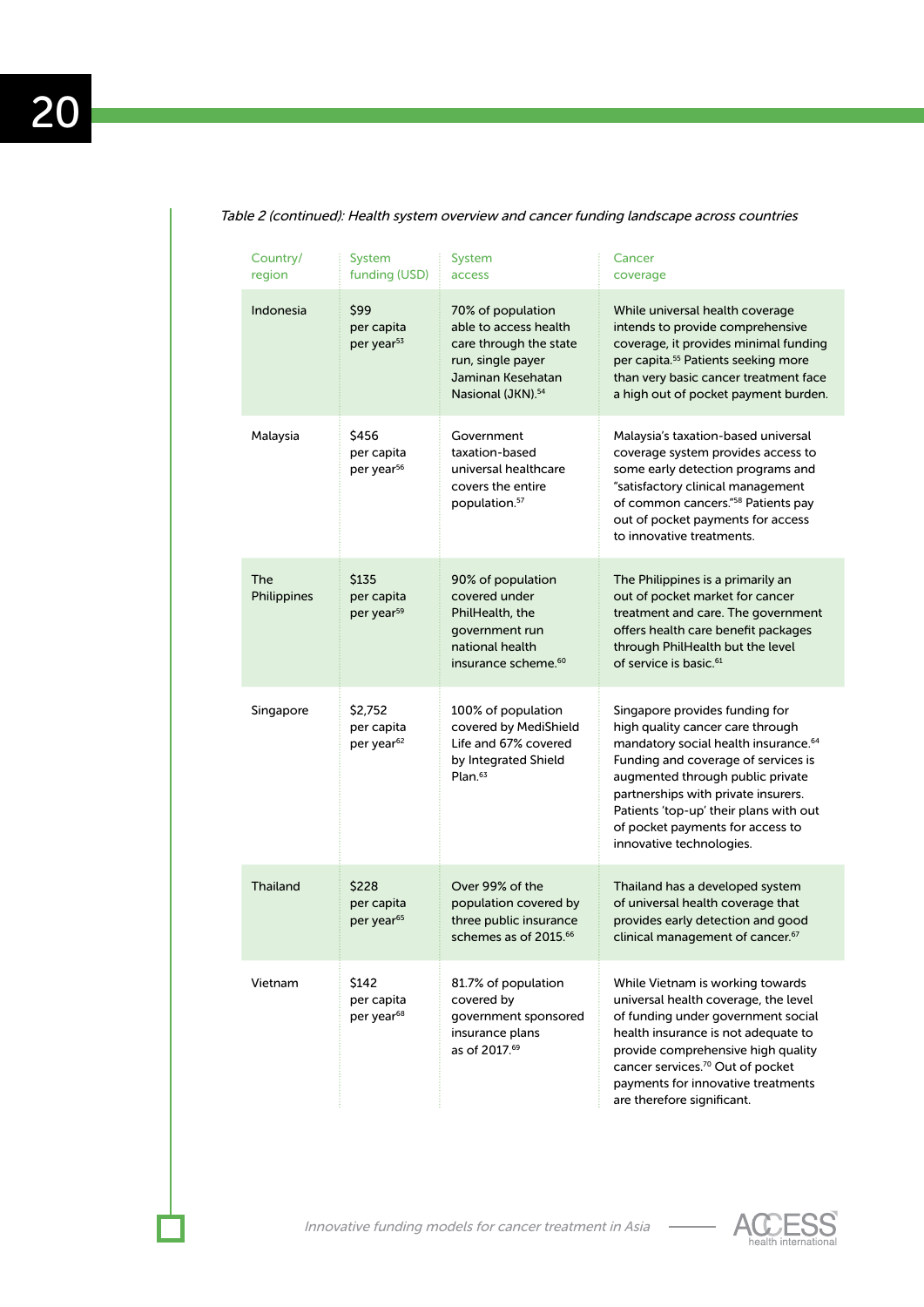#### Traditional funders

Over eighty percent of the 208 funding mechanisms for cancer services identified by this study can be classified as 'traditional'. Traditional funders include:

- $\triangleright$  Individuals making out of pocket payments
- $\triangleright$  Governments funding health through general taxation or social insurance
- $\triangleright$  Private insurers providing cover
- $\triangleright$  Nonprofit organizations offering assistance
- $\triangleright$  The health care industry (e.g. pharmaceutical, diagnostics or medical device maker) offering financial support programs

The characteristics associated with traditional models are set out below in Table 3.

#### Table 3: Traditional models of funding for cancer treatment and care in Asia

| <b>Funders</b>                 | Mechanisms                                                                                                                                                                                        | Main role                                                                                                 |
|--------------------------------|---------------------------------------------------------------------------------------------------------------------------------------------------------------------------------------------------|-----------------------------------------------------------------------------------------------------------|
| Individual                     | Individuals make out of pocket payments<br>at the time of service.                                                                                                                                | Individuals have to pay<br>out of pocket for any cost<br>related not covered by<br>other funders.         |
| Government                     | Government finances health care services<br>through either taxation-based funding or<br>social health insurance. Entitlement programs<br>assist special groups.                                   | Government is the main<br>entity providing cancer<br>funding through general<br>health financing schemes. |
| Private<br>insurers            | Funding for cancer services occur primarily<br>through an insurance plan that covers a wide<br>spectrum of critical illnesses. Standalone cancer<br>insurance products exist but are less common. | Insurers complement<br>governments via private<br>systems of risk pooling.                                |
| Health care<br><b>Industry</b> | Assistance programs offering either general<br>financial support or targeted aid towards<br>specific cancer treatment and care services.                                                          | Patient support programs<br>provide low cost or free<br>cancer services to those<br>in need.              |

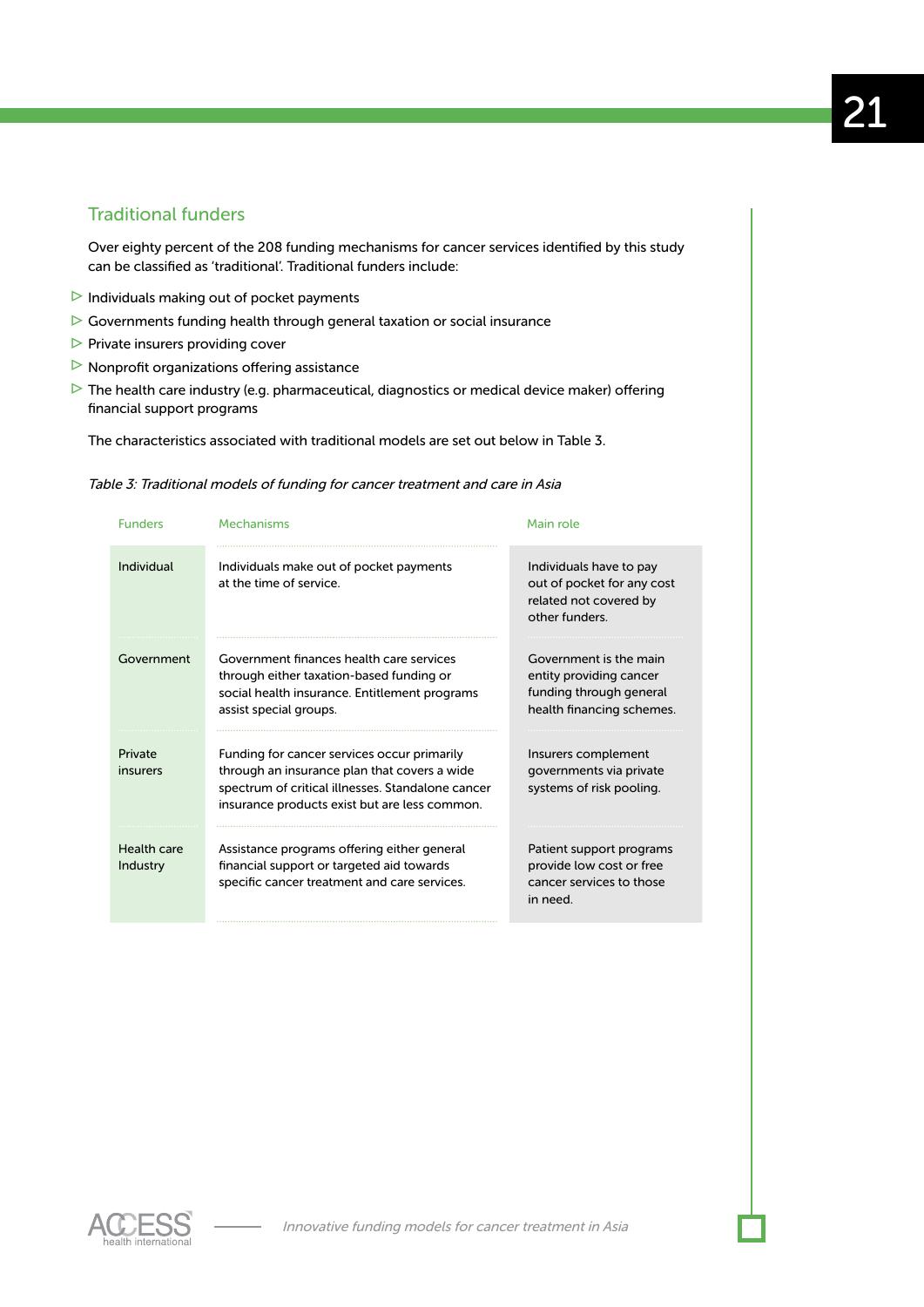#### Impact on funding, access and coverage

Each traditional funder can play an important role in providing financing for cancer services. Their approach and the mechanisms they adopt result in different effects on the dimensions of funding (financial protection), access, and coverage:

#### $\triangleright$  Funding:

While governments are a major source of cancer treatment funding for the population, they often provide low levels of financial protection for the individual seeking high quality cancer care and treatment, especially in low and middle income countries.

In contrast, all other funders contribute little to overall funding at the population level but are important in reducing out of pocket payments for certain groups of cancer patients. Private insurance provides higher levels of funding to those who can afford it, but leaves poorer citizens unable to purchase more comprehensive support. Nonprofit organizations and health care industries step in to supplement other mechanisms, reducing out of pocket burden when other funding options are exhausted.

#### Access: ᐅ

Access is easiest in government-backed schemes that cover entire populations and offer supplementary protection to the poor. Although all governments in this study have one or more such welfare schemes, the level of funding support is minimal.

Nonprofit and health care industry programs are not widely accessible to the broad population; they usually target support at lower income groups. In contrast, private insurance is highly inequitable as it is tied to an individual's economic and health status, thereby favouring younger, healthier groups. In five of the surveyed countries, the level of private insurance coverage was below ten percent.

#### ▷ Coverage:

Government and private insurers mostly fund costs incured in hospitals, and their funding mechanisms tend not to be specifically focused on cancer. The governments of India, Singapore, and the Philippines have gone a step further by providing free or subsidized screening.

By contrast, nonprofit organizations and health care industries provide the most direct financial support for an individual's specific treatment and care costs, focusing on screening, novel technologies, and palliative care, which are often neglected by government or private insurance funders.

Although funders and mechanisms are similar across all the countries, the level of overall health care expenditure shapes the role they play and the quality of cancer services offered. For example, in Singapore and Hong Kong, higher per capita expenditure enables greater investment in cancer care, whereas in China, Indonesia, Philippines, and Vietnam, low per capita health expenditures translate into reduced access to high quality cancer services.

Despite these differences, a common theme across every health system is that 'traditional' funders are seeking to introduce innovative financing approaches to address gaps in funding, access, and coverage. Chapter 4 analyzes the different types of innovative funding model that are developing as a result.

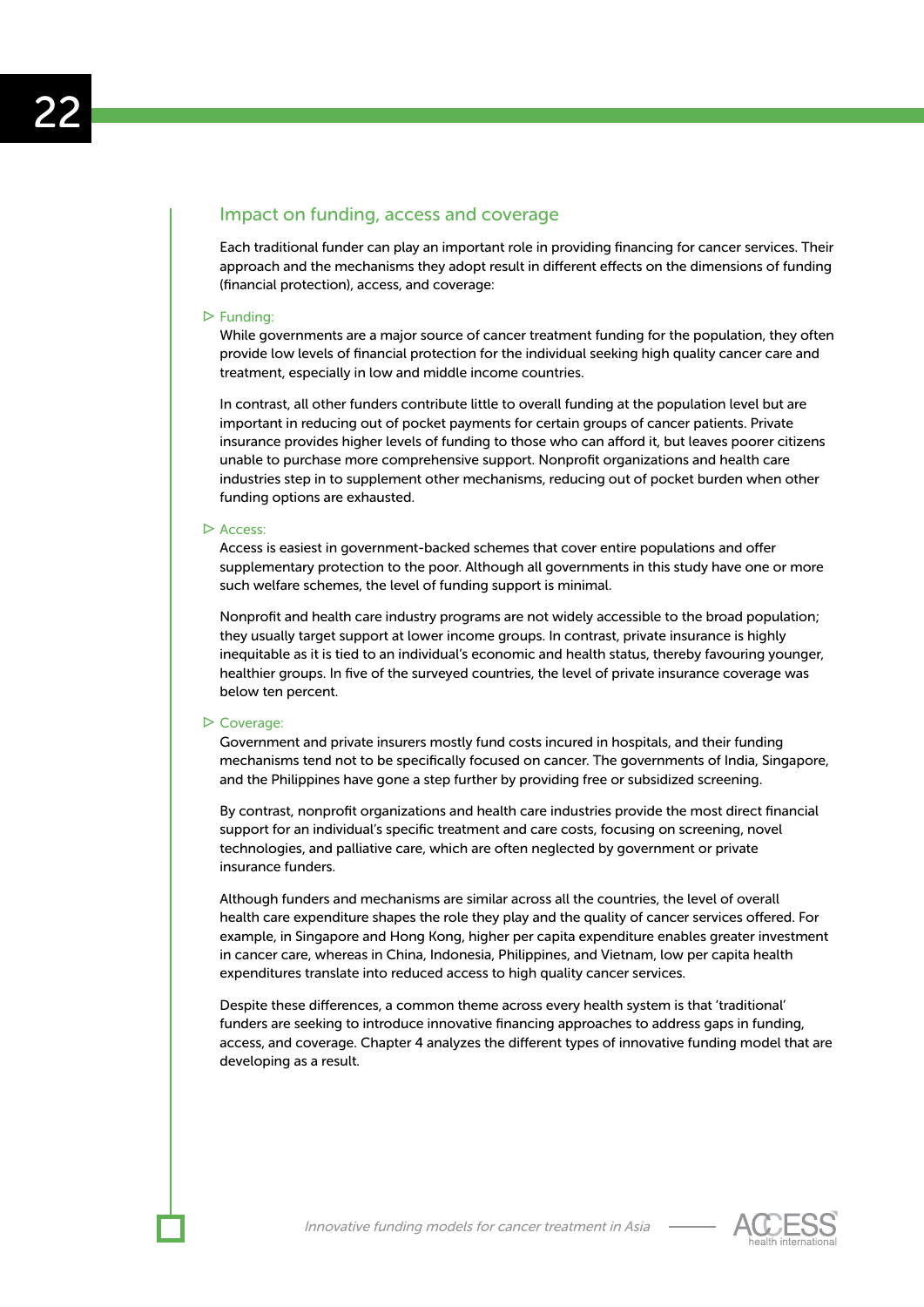

# 4 | Innovative models of funding for cancer treatment and care in Asia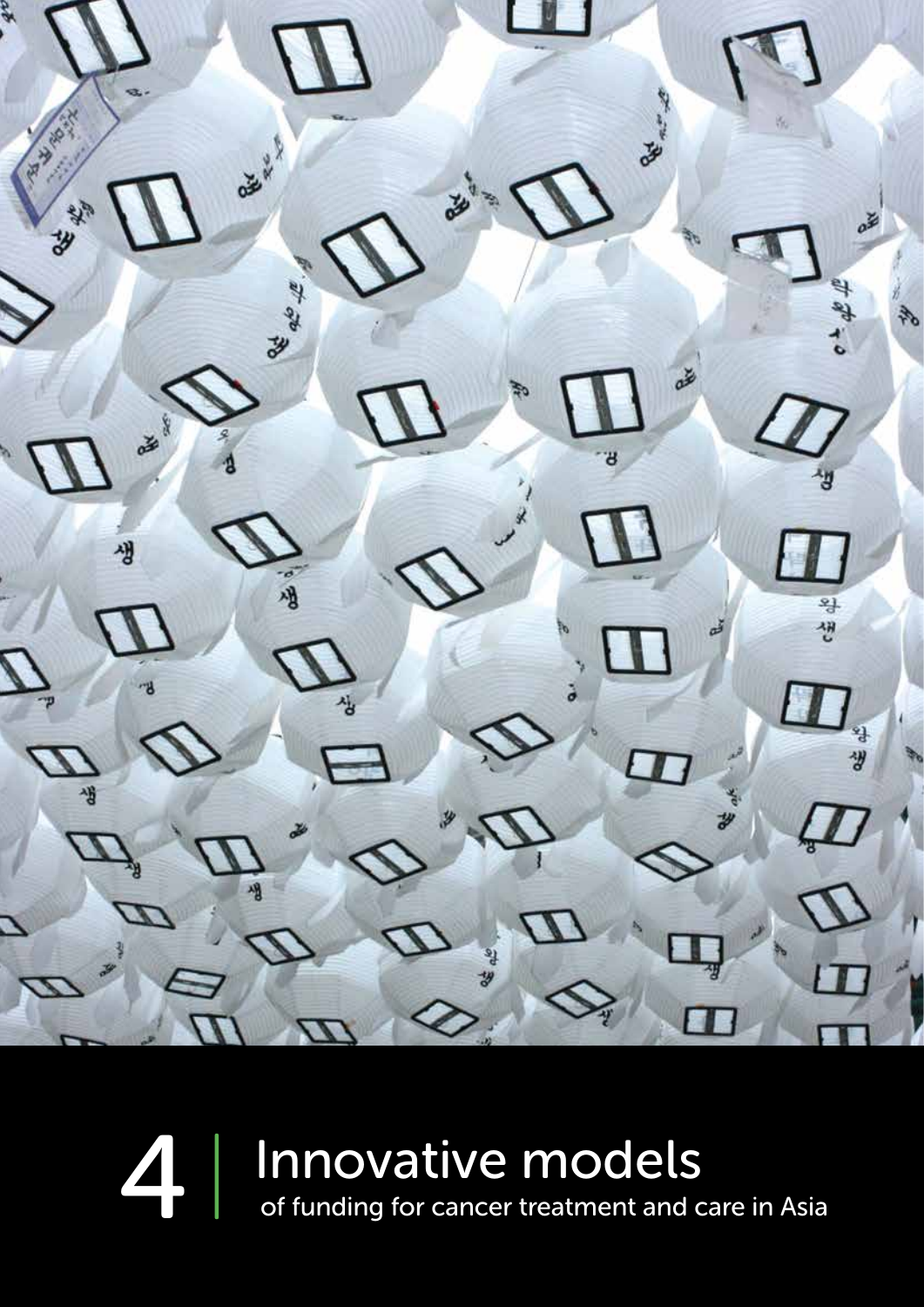To date, traditional models of funding have been unable to address the growing funding gap for cancer services. As the impact of cancer in Asia grows and demand for access to quality cancer beyond the basic package provided under universal health coverage increases, additional funding solutions will be needed. This study reveals the number and diversity of innovative approaches to cancer funding which are being developed across the Asian countries and regions we studied. These models have been developed to meet the specific needs of very different health systems. As such, they vary in structure, origin, and focus.

Table 4 summarizes the forty examples of innovation identified in this report by country.

| Country/<br>region      | <b>Universal</b><br>health<br>coverage | <b>Examples of innovative funding models</b>                                                                                                                                                                                                                                                                                                                                                                            |  |
|-------------------------|----------------------------------------|-------------------------------------------------------------------------------------------------------------------------------------------------------------------------------------------------------------------------------------------------------------------------------------------------------------------------------------------------------------------------------------------------------------------------|--|
| The<br>Philippines      | Developing                             | The Philippines Charity Sweepstake Office<br>My Child Matters (Sanofi)<br>iCare (Merck)<br>Ating Didibin (Pfizer)<br>Glivec International Patient Assistance Program (Novartis)<br>Philam Life Group Insurance Care                                                                                                                                                                                                     |  |
| China                   | Developing                             | National health savings accounts<br>Beijing Genomics Institute Home Screening Insurance Package<br>National Insurance Programme for Catastrophic Diseases<br>Zhong'An Colorectal Cancer Insurance<br>Iressa/Cardinal Health (AstraZeneca)<br>Tagrisso Fee Compensation (AstraZeneca)<br>Anti-cancer Insurance Plan of Agricultural Bank of China<br>Anti-cancer Plan for the Young and Middle-Aged of Shuidi Mutual Aid |  |
| Singapore               | Strong                                 | Medishield and Integrated Shield Plans<br>Medisave<br><b>AIA Prime Critical Cover</b><br>Axa 360 Care                                                                                                                                                                                                                                                                                                                   |  |
| Vietnam                 | Developing                             | SeALady Cashback<br>We Care for Her<br>K-Care package<br>HPV program<br>Novartis Glivec International Patient Assistance Program<br>Novartis VPAP Aid programs                                                                                                                                                                                                                                                          |  |
| Hong Kong<br><b>SAR</b> | Strong                                 | <b>Radi Collaboration</b><br><b>SunHealth Cancer Shield</b><br><b>Manulife Silvercare</b>                                                                                                                                                                                                                                                                                                                               |  |

#### Table 4: Summary of examples identified by country/region

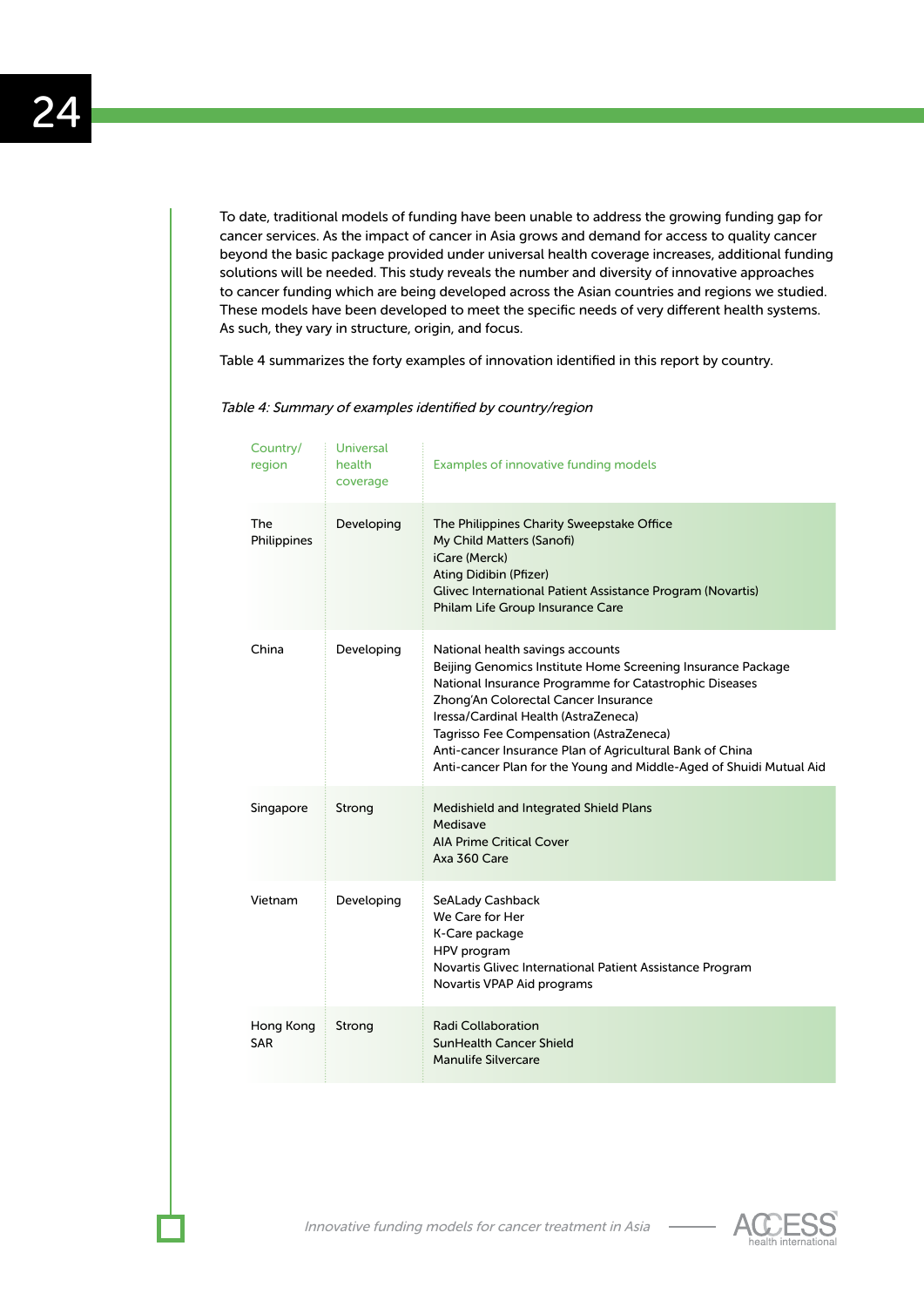25

#### Table 4: (continued) Summary of examples identified by country/region

| Country/<br>region | Universal<br>health<br>coverage | <b>Examples of innovative funding models</b>                                                                                                                                                                                                                                                                                                                                    |
|--------------------|---------------------------------|---------------------------------------------------------------------------------------------------------------------------------------------------------------------------------------------------------------------------------------------------------------------------------------------------------------------------------------------------------------------------------|
| India              | Weak                            | Kios Invest Breast Cancer (HER-2+) Development Impact Bond<br>New India Insurance Cancer Insurance Scheme<br>Indian Cancer Society Cancer Cure Fund<br>Sparsh by Dr. Reddy<br>The Blue Tree Program (Roche)<br>Detect Early Save Her (DESH) by Piramal<br>Novartis Oncology Access Program<br>Karuna Trust<br>Action for Community Organisation, Rehabilitation and Development |
| Thailand           | Strong                          | Glivec International Patient Assistance Program (Novartis)<br>Axios Cost Sharing Programs<br>My Child Matters (Sanofi)                                                                                                                                                                                                                                                          |
| Malaysia           | Strong                          | AXA Affin 360 CancerCare                                                                                                                                                                                                                                                                                                                                                        |

This chapter seeks to analyze the themes that underpin these schemes, identifying similarities and opportunities for learning.

#### Categorizing innovation

In order to better understand the types of innovations that are developing and to make recommendations to inform future policy, we sought to categorize the innovative models according to their essential characteristics. In grouping the various funding models that exist within the region, we looked at:

- $\triangleright$  The lead funding entity, whether they acted alone (single) or in partnership (multiple)
- $\triangleright$  The degree of innovation, whether the model built on a traditional mechanism (enhanced) or adopted an entirely different approach (new)
- $\triangleright$  The problem or gap that they sought to address (examined in Chapter 5)

Using these as our determinants, we separated innovative funding models into four distinct groups:

Single entity new Multiparty new Single entity enhancements Multiparty enhancements

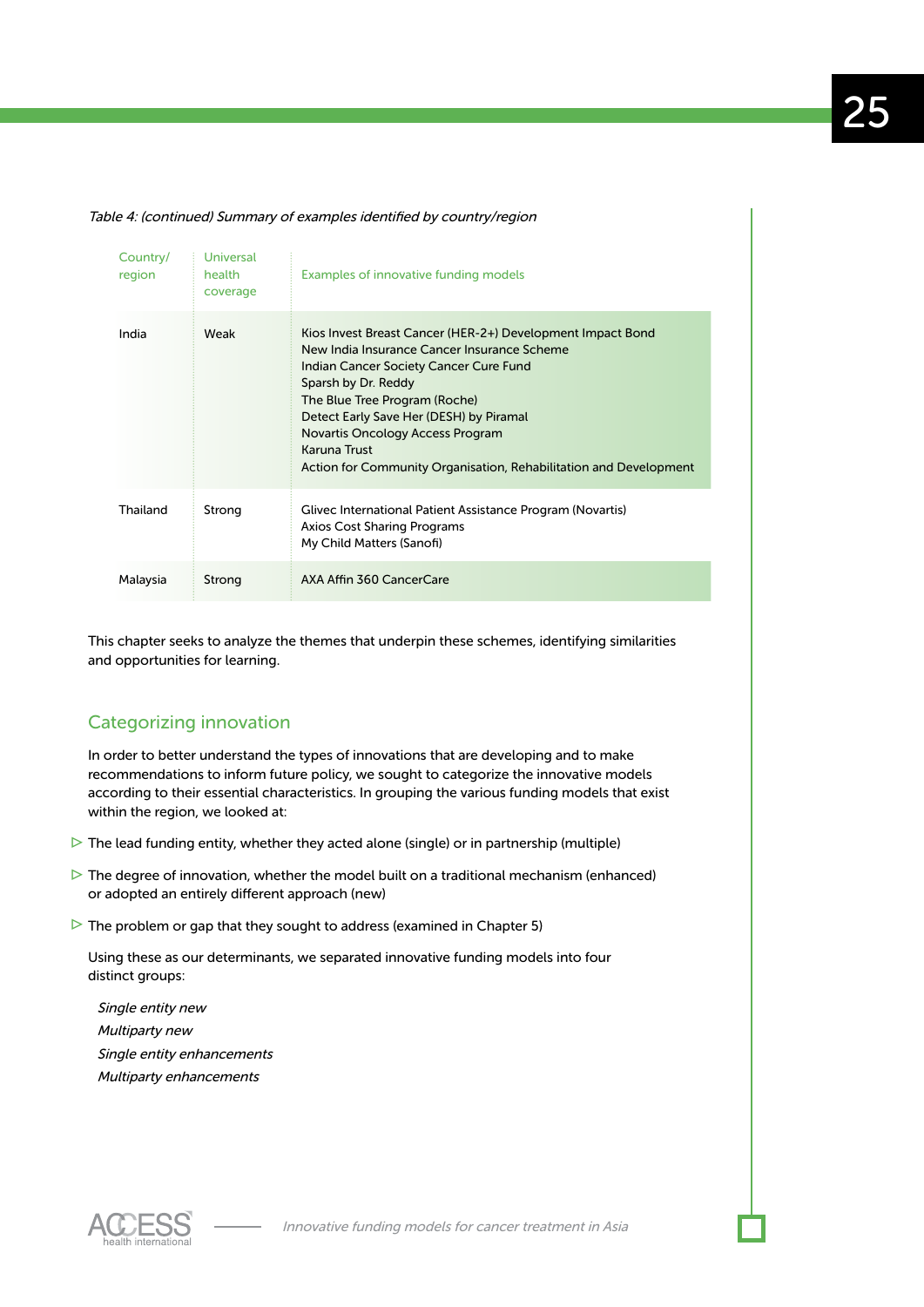

Figure 4: Matrix of innovation

Stakeholder participation

#### Single entity new mechanisms

Single entity new mechanisms describe traditional funders that employ entirely new funding mechanisms to address one or more of the three gaps.

These are not common in the region and not specific to cancer. Our research only identified three instances where these models were used for (but not limited to) cancer treatment and care, all of which are run by governments.

In other regions of the world, there is growing interest in the use of so called 'sin taxes,' with some countries hypothecating revenue from these taxes to fund specific causes, including health or cancer services. Where no such tax is already in existence, this approach would also be considered a single entity new mechanism.

The purpose of a sin tax is to discourage a behaviour that can be expected to cause ill health while also raising revenue for services. Examples of sin taxes include:

- $\triangleright$  Tobacco duties
- $\triangleright$  Alcohol taxes
- $\triangleright$  Levies on the purchase of sugary drinks
- $\triangleright$  Salt taxes
- $\triangleright$  Gambling duties

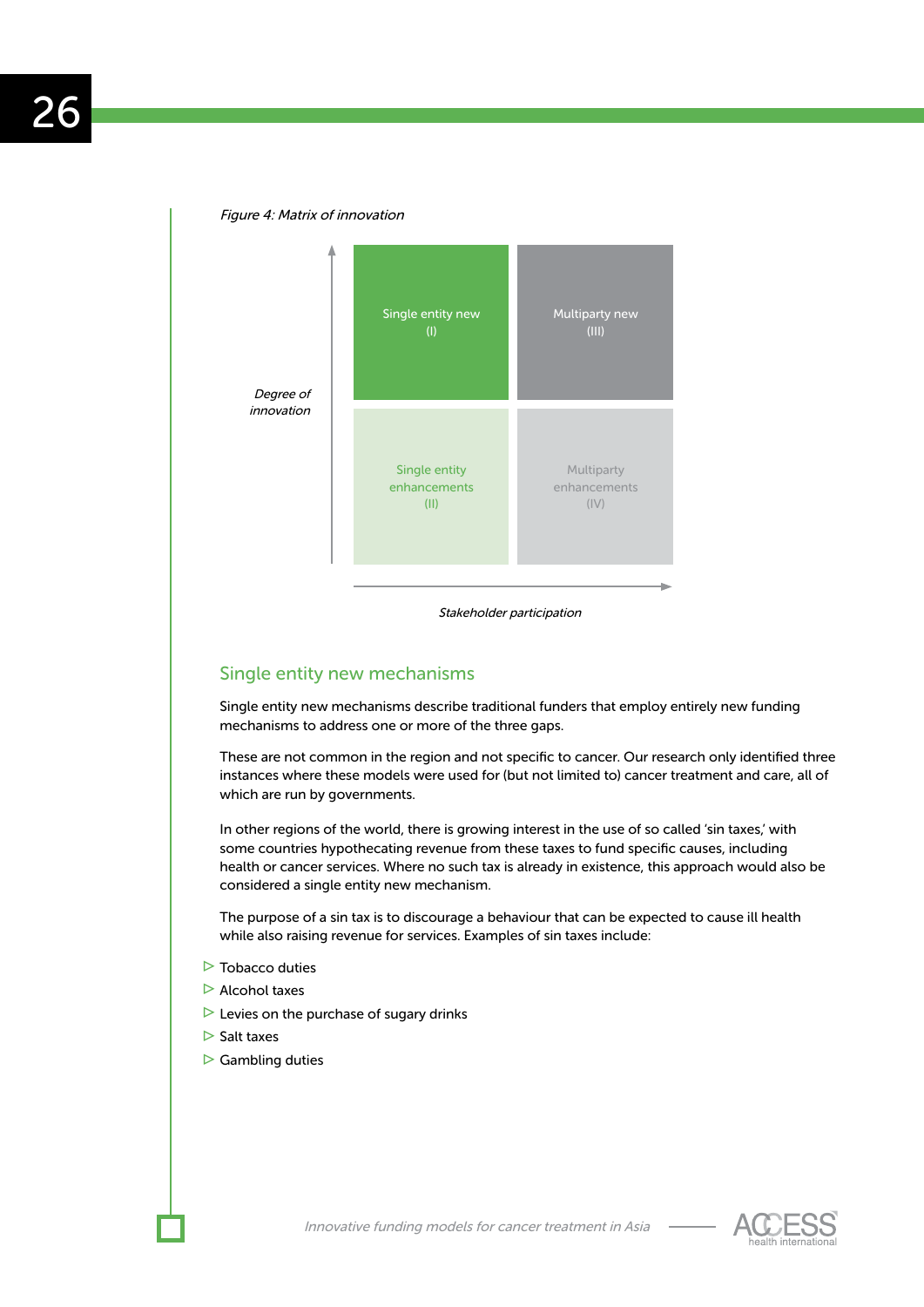Costa Rica, for example, has introduced duties on sugar, alcohol, and tobacco. These taxes have proven to be relatively popular with the public, particularly when revenues are explicitly linked to additional expenditure on health services.

However, there are some drawbacks to sin taxes. Notably, if the objective is to change behavior, then the tax will not be a sustainable source of revenue as consumption, and therefore income, will reduce over time.

We are aware that there is interest in the greater use of sin taxes in Asia. The Philippines, for example, has devoted revenue from sin taxes to fund PhilHealth,<sup>72</sup> but other such plans are in their infancy and have yet to be translated into law. In these cases, they have not been included in our analysis.

#### Case study 1: Philippine Charity Sweepstakes Office

The Philippine Charity Sweepstakes Office is a government agency responsible for providing funds for national health initiatives, medical assistance programs, and charities that provide health services. By conducting charitable sweepstakes, races, and lotteries, the Philippine Charity Sweepstakes Office aims to maintain and expand the government's capability to provide a sustainable source of funding for health and welfare related projects.

The Philippine Charity Sweepstakes Office represents a new attempt from the government of the Philippines to diversify the source of funding for patients suffering from illnesses such as cancer. It boasts several projects that provide financial assistance to people affected by catastrophic diseases, including but not limited to cancer.

The Individual Medical Assistance Program, for instance, provides funding for cancer treatment such as chemotherapy and radiotherapy. Through the issuance of guarantee letters to hospitals or partner health facilities, the Individual Medical Assistance Program shoulders a certain amount of medical expenditure that would otherwise come from patients.

Another example is the At Source Ang Processing Program, in which the Philippine Charity Sweepstakes Office enters into an agreement with several private and government hospitals willing to provide chemotherapy drugs to cancer patients at a twenty percent discount rate in addition to providing the health services required by Individual Medical Assistance Program.71

#### Single entity enhancements

Single entity enhancements are mechanisms run by one of the four traditional funders that extend a current service to address a funding, coverage, or access gap.

Our research has identified eight such mechanisms across nine countries, four of which are private insurance plans that extend their offerings to an underserved market or provide holistic coverage with screening and palliative care.

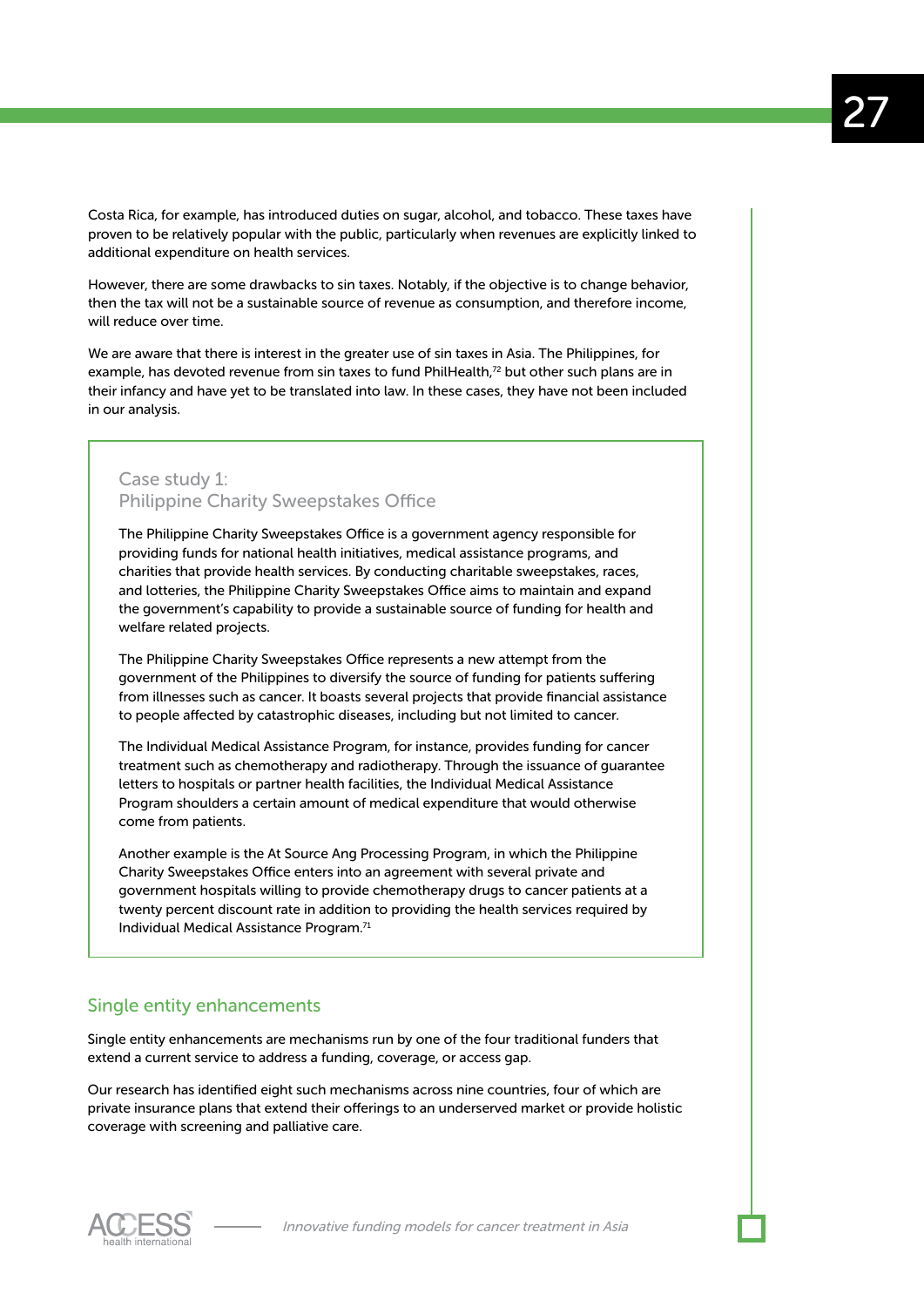#### Case study 2: Health savings accounts in China and Singapore

Health savings accounts are government run schemes that earmark individuals' savings for expenditure on designated health services.

In China, health savings accounts have been used for a long time to cover the expenses of items reimbursable under Social Health Insurance. In Singapore, health savings accounts mandate contributions from individuals to create a minimum level of savings that can only be used for health expenditures. Although existing for several decades in China and Singapore, they are not common in the region and other countries may only consider such savings accounts to boost personal financial protection against catastrophic illnesses.73,74

#### Multiparty new mechanisms

Multiparty new mechanisms are partnerships between funders (traditional or new) that employ completely new approaches to address one or more of the three funding gaps.

Our research identified nine such mechanisms, compared to only four single entity new mechanisms, suggesting that partnerships are the main driver for the creation of completely new models in cancer financing.

#### Case study 3: Beijing Genomics Institute Canseq Cervical Cancer Home Screening and Insurance Package

The Beijing Genomics Institute's home screening and insurance package allows women to test themselves for human papillomavirus (HPV) in a private setting.

In partnership with Henan Zhongyuan Life Science Research Institute Co., Ltd., who is the main funder for the program, The Beijing Genomics Institute applies its cutting edge genome sequencing technologies to the detection of all sixteen HPV strains. After paying for one of the three plans (three years, nine years, or lifelong), users not only receive a home testing kit but also an anti-cervical cancer insurance plan attached to the screening package.

The scope and content of the insurance is contingent upon the screening result. However, it is not only a negative result that will activate the plan – a positive result can also act as a trigger, on the condition that, through treatment deemed appropriate by the program, the screening result turns negative in one year's time. All fees associated with screening, diagnostics, and treatment are fully covered by the Canseq program.<sup>75</sup>

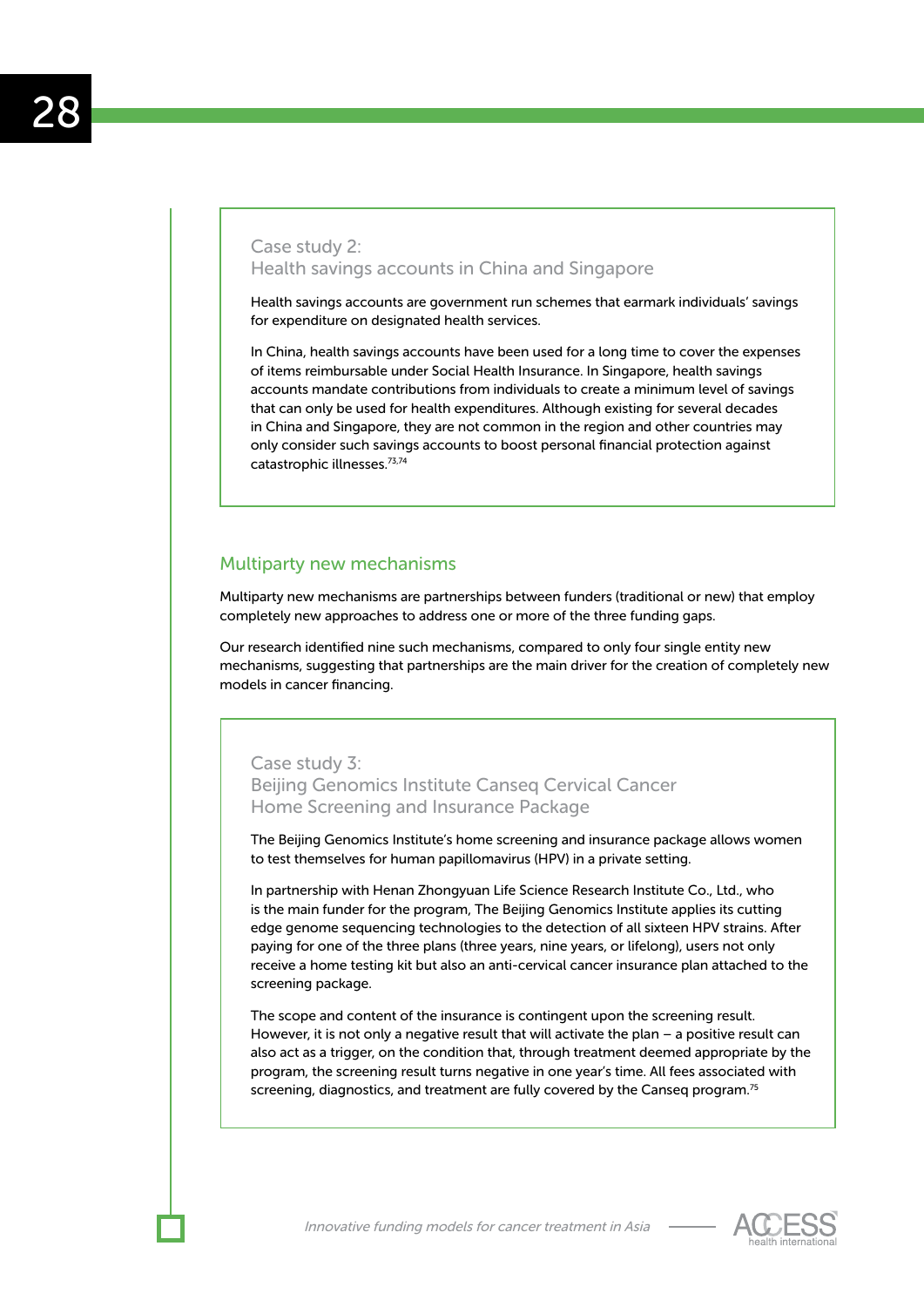#### Multiparty enhancements

Multiparty enhancements are partnership arrangements that extend an existing mechanism of funding to new populations or services.

Multiparty enhancements are the most common form of innovation in the region. All traditional funders have engaged in partnership arrangements that either extend donation based support programs (e.g. through extended coverage in patient support programs) or further develop existing insurance models. All new funders have entered the realm of cancer financing through partnerships with one or more traditional funders.

#### Case study 4: Insurance Program for Catastrophic Diseases in China

The Insurance Program for Catastrophic Diseases is an integral component of China's Social Health Insurance scheme and an extension to the Basic Medical Insurance program.

A partnership between the government and private insurers, Insurance Program for Catastrophic Diseases covers designated portions of medical expenditures exceeding the maximal reimbursable amount of Basic Medical Insurance, thereby offering enrolees additional financial protection against severe illnesses, including but not limited to cancer. In this partnership, private insurers are responsible for the administration of the insurance plan, while the government manages the provision of funding to insurers. In most cases, Insurance Program for Catastrophic Diseases has a standalone funding pool that draws funds from the funding pools of other Social Health Insurance schemes.

Specific policies of the Insurance Program for Catastrophic Diseases vary from one locality to another, with national policies serving primarily as guidance for local policy making. Breaking from the national norm of two-tiered structures, Shenzhen, for instance, has a three-tiered system that considerably extends the financial protection of the enrolees.

#### The importance of partnerships

Of the forty innovative models identified in our research, seventy percent were driven by partnerships. The necessity for such partnerships is born out of the complex web of funding and service gaps, which cannot be resolved by any one party working alone. By pooling complementary expertise and capabilities, traditional funders have been able to address specific service gaps to meet particular patient needs.

We found a range of different types of partnership during our research. Common forms included:

- $\triangleright$  Public private partnerships
- $\triangleright$  Cross industry partnerships
- $\triangleright$  Nonprofit private partnerships
- $\triangleright$  Government international organization partnerships

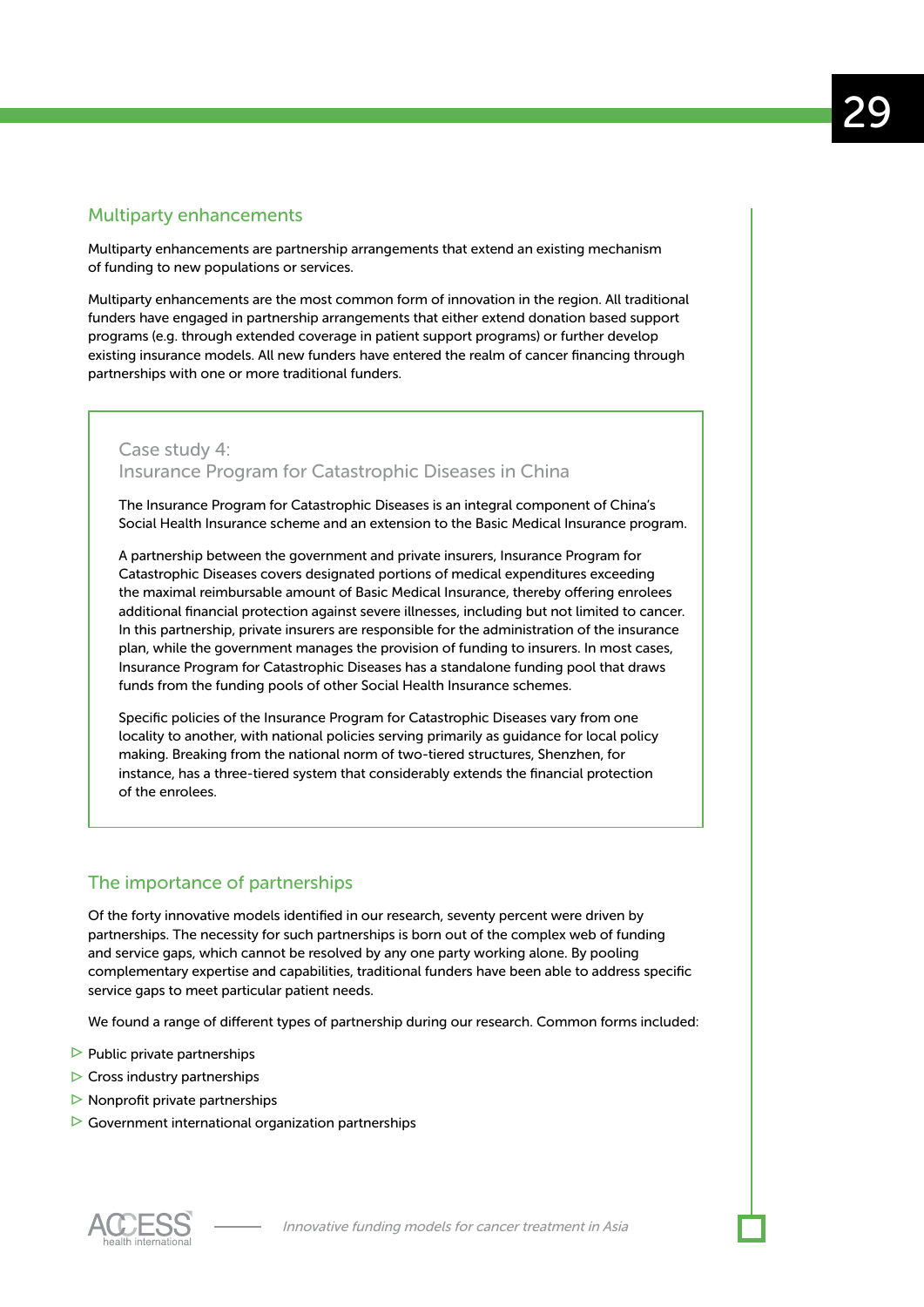"The future of innovative models such as instalment payment and outcome based insurance lies in collaborating with social insurance or private insurance as opposed to replacing them."

Mr. Xiaodong Zhang, CEO, Shanghai Meditrust Co., Ltd.

It is striking that, within these partnership models, private sector organizations have played a crucial role in driving collaborations. While their involvement is normally targeted at specific parts of the pathway where there is a commercial rationale to instigate partnerships, their contributions have consistently served as a catalyst for innovation more broadly, leading to improved outcomes across the board.

This can be ascribed to a number of key qualities unique to private sector organizations, namely valuable experience of working in a range of international health environments and strong understanding of the cancer in question.

"[In India], the public health schemes are providing too little financing help in the terms of coverage. The traditional way of out of pocket expenditure still remains a major mechanism of cancer financing."

Dr. Anup Karan, Associate Professor at Indian Institute of Public Health

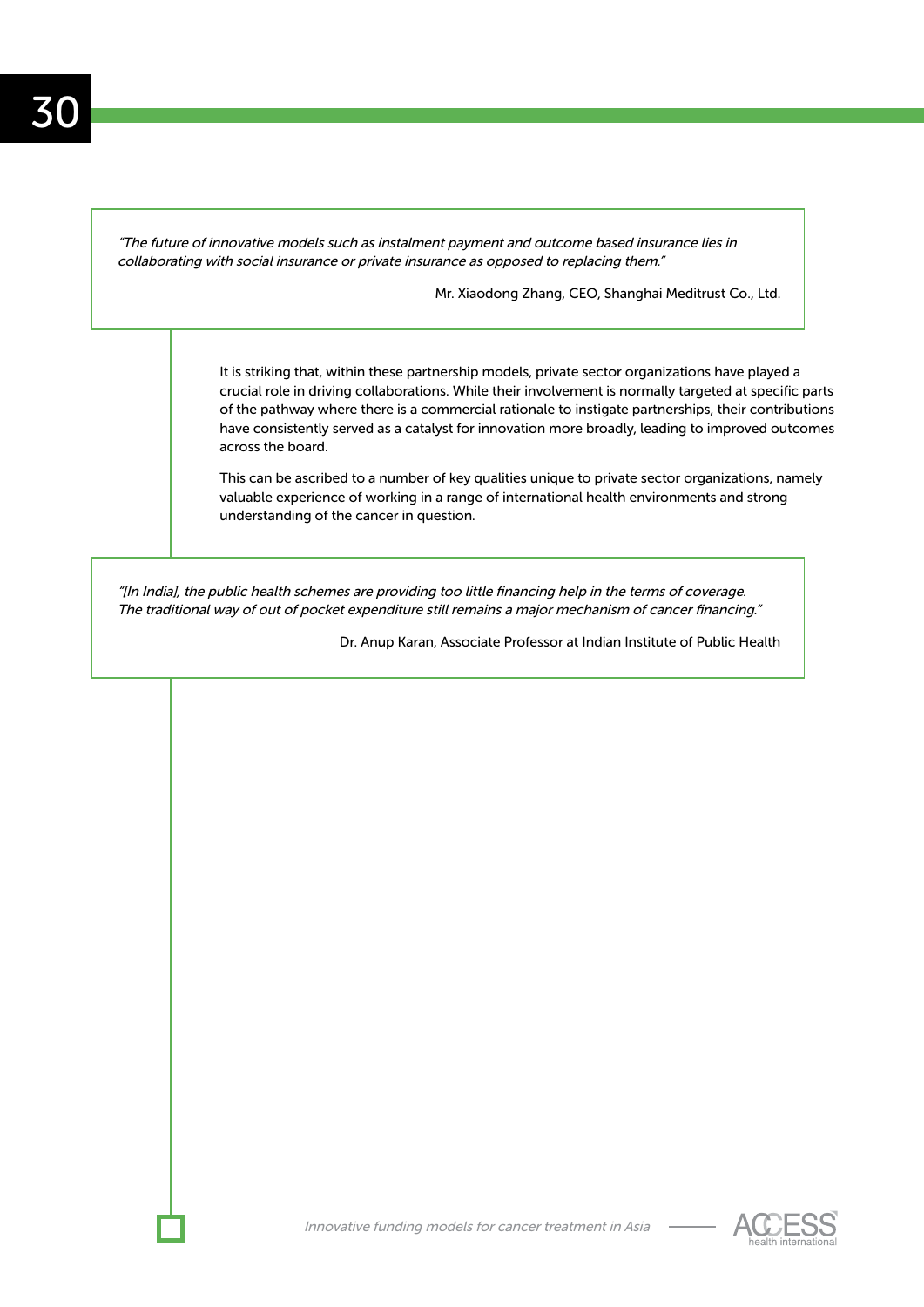

# 5 | The focus of innovative funding models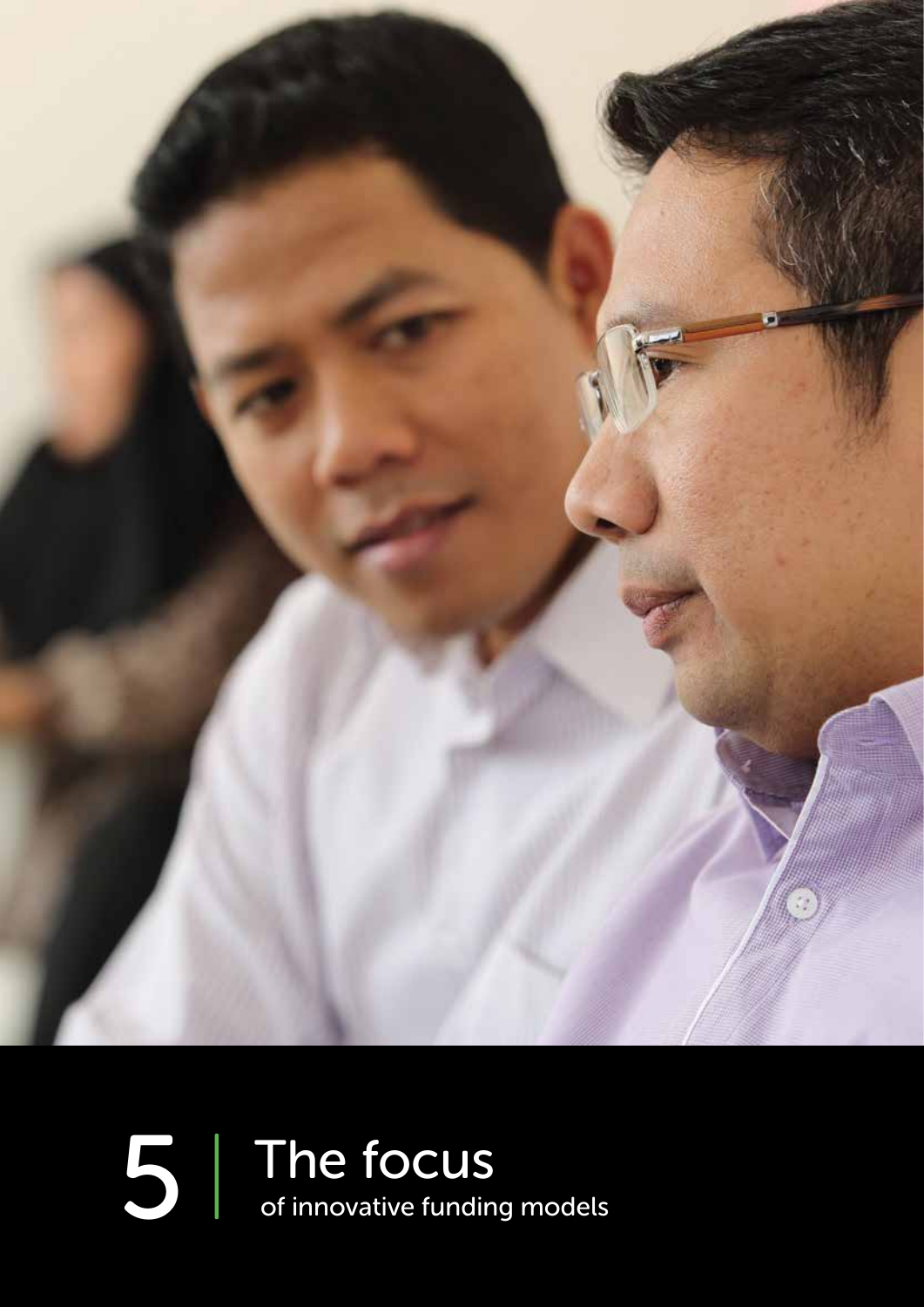The purpose or focus of the innovative funding models we identified varies as much as their structure and origin. Innovative models can be developed to address specific gaps in one or more of the funding, access, and coverage dimensions discussed earlier in the report. They can also be be used to bring additional funding into the system, thereby strengthening cancer services as a whole. This chapter examines in more detail the gaps which different schemes address.

#### Broader focus models to address gaps in funding, access, or coverage

Some models have a very broad focus, seeking to strengthen and grow overall funding for cancer treatment and care. A prime example of this is the Philippine Charity Sweepstake Office, explored in Chapter 4, which provided an entirely new revenue stream for the government's attempts to expand cancer treatment services. It is not only governments, however, who have worked to this end. Increasingly, private sector organizations are helping to increase the overall capacity of Asian health care systems to fund cancer treatment, both through the creation of new income sources and the development of innovative insurance programs.

#### Case study 5: SeALady Cashback in Vietnam

SeALady Cashback is a Vietnamese sales based donation scheme – a type of funding model in which one or more private companies pledge to donate to a social cause by allocating a portion of a product's sales to charity.

These schemes typically involve the company including a brand or logo that identifies to consumers that sales from their purchase will be directed to a specific cause. While the approach has been successfully used on a larger scale elsewhere, namely with (Red) products for HIV/AIDS and Pink Ribbon products for breast cancer, it is yet to be rolled out extensively in Asia.<sup>76,77</sup>

SeALady Cashback is an exception to this rule. A collaboration between SeABank and the Brighter Future Foundation, it aims to boost funding for breast cancer patients. For every VND 1 million that SeABank credit card users spend, they have the opportunity to contribute VND 2,000 to the Bright Future Foundation.

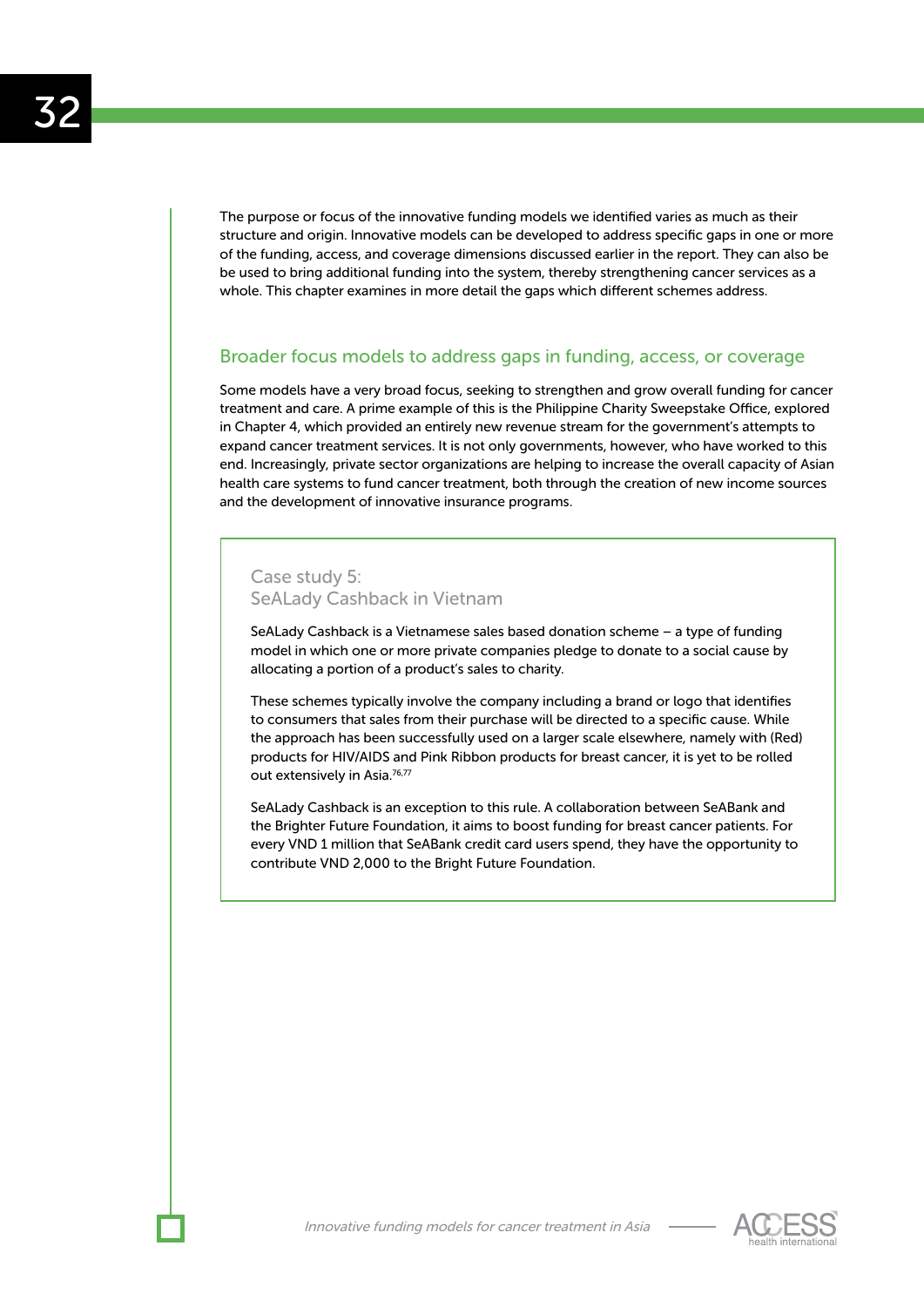#### Case study 6: Medishield and Integrated Shield Plans in Singapore

Across the region, different financing entities have come together to develop risk mitigation strategies that strengthen incentives to increase funds available for cancer treatment. In China, Vietnam, and India, these have resulted in new insurance offerings that extend treatment services to a wider populace.

An excellent working example of this can be found in Singapore, where a public private partnership has emerged between Singapore's Central Provident Fund Board and six private health insurers. The insurance package that has emerged is composed of two parts: the state backed Medishield Life, which offers protection for all Singaporean citizens and permanent residents against significant hospitalization charges, and an additional private insurance component known as Integrated Shield Plans. As of the end of 2016, sixty seven percent of Singapore's resident population had Integrated Shield Plan coverage and the remaining thirty three percent had Medishield Life coverage.

This partnership sees public and private schemes working in tandem. Specifically, in terms of cancer funding, the maximum amount offered for cancer treatment within an Integrated Shield Plan may exceed the maximum reimbursable amount under Medishield Life alone, as within Medishield there are significant caps on chemotherapy and brachytherapy. The six private insurers administer the additional private insurance component and also assist the Central Provident Fund Board with premium collection and claims disbursement for Medishield Life.

#### Targeted approaches to improving coverage

The majority of innovative models focus on addressing an identified need, either in a particular area of the cancer pathway or a particular group of the population. They tend to seek to address gaps in service coverage.

#### Focus on prevention

Much of cancer prevention is based on lifestyle changes, which can be challenging to design funding models around. However, there are examples focused on funding specific interventions intended to prevent cancer.

#### Case study 7: HPV initiative in Vietnam

In Vietnam, the HPV initiative brings in multiple UN agencies to help provide widespread and affordable access to the vaccine against HPV, a virus commonly linked to cervical cancer. The vaccine has been recognized as an important prevention technology, but is largely unaffordable for the population. In Vietnam, international organizations have stepped in to co-finance access to the vaccine.<sup>80</sup>

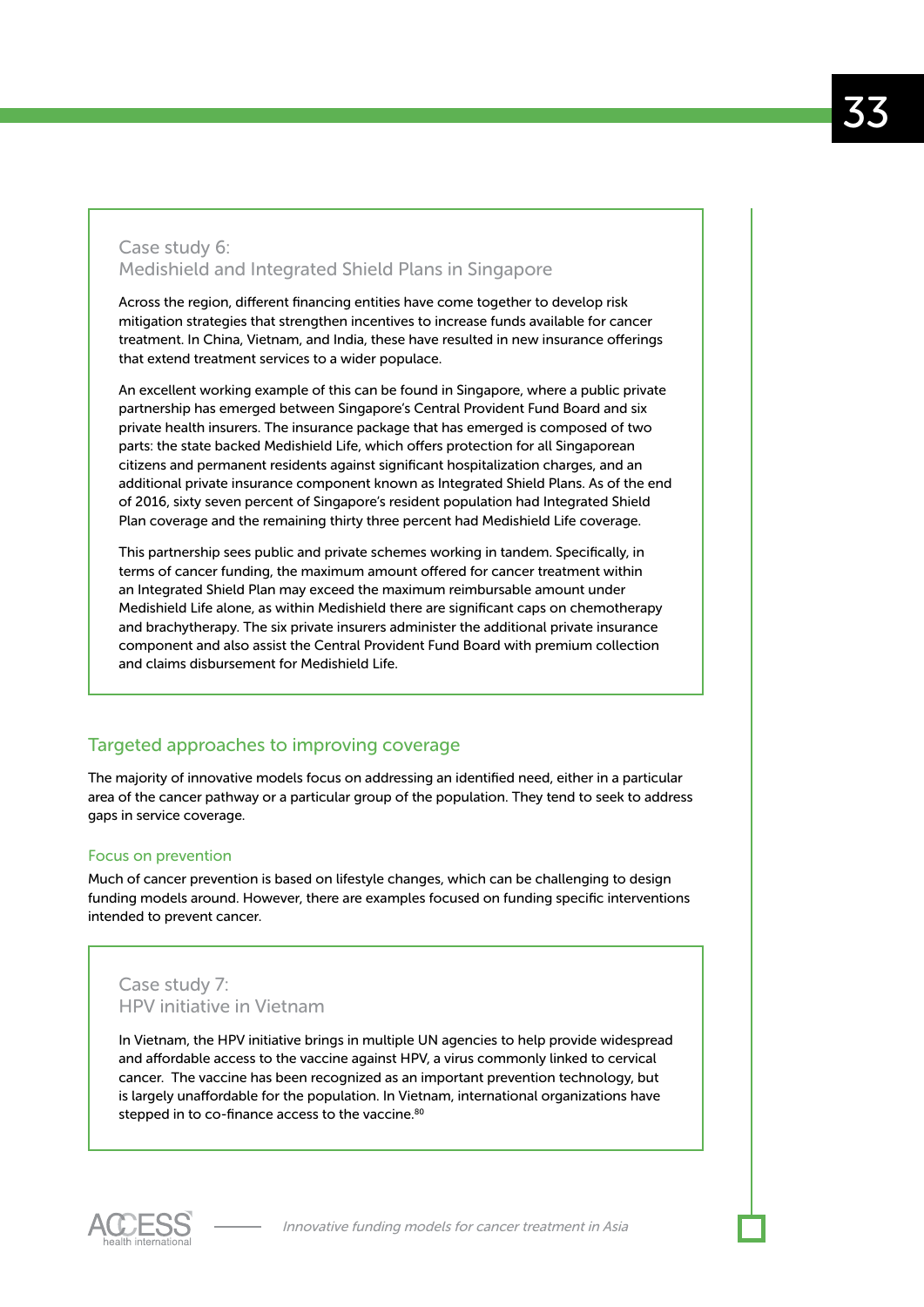#### Focus on early diagnosis

In less well developed health systems, access to primary care, diagnostics, and support for suspected cancer can be limited. There are innovative funding models which are specifically intended to address this gap.

#### Case study 8: Early diagnosis programs in the Philippines and China

Screening and early diagnosis programs were a recurring theme in the funding models that we surveyed. These are concentrated largely in systems significantly lacking universal health coverage, especially those where rural health care is poorly developed.

One public private partnership, the 'My Child Matters' program between Sanofi and the government of the Philippines, improved access to early diagnosis and cancer treatment services for children with retinoblastoma and leukemia.<sup>81</sup>

As was the case with the Canseq Cervical Cancer home screening and insurance package (case study 3), many of these programs are used to tailor health care insurance plans. For example, Zhong'An Colorectal Cancer Insurance in China incentivizes customers to get screened by requiring potential scheme users to undergo a mandatory screening procedure.<sup>82</sup>

#### **Treatment**

Innovative funding mechanisms to support specific cancer treatments are common, particularly where there is a gap in coverage, which would otherwise prevent patients from accessing a clinically appropriate treatment. There are many examples of pharmaceutical patient support programs across the region but few that extend access and coverage in innovative ways.

#### Case study 9: Pharmaceutical out of pocket payment schemes in China

These mechanisms provide financial support by allowing individuals to pay for specific drug treatments through instalments.

In China, two pharmaceutical programs have enabled patients to defer and space out payments. They are the Iressa and the Tagrisso fee compensation schemes.

The more recent Tagrisso program allows enrolees to spread the payment over twelve months, thereby reducing the financial barrier of patients to access treatment at the outset. The other component of the program, an outcome based insurance program, compensates patients if the medication did not result in improved health outcomes, thereby providing additional reassurance to users of the scheme.

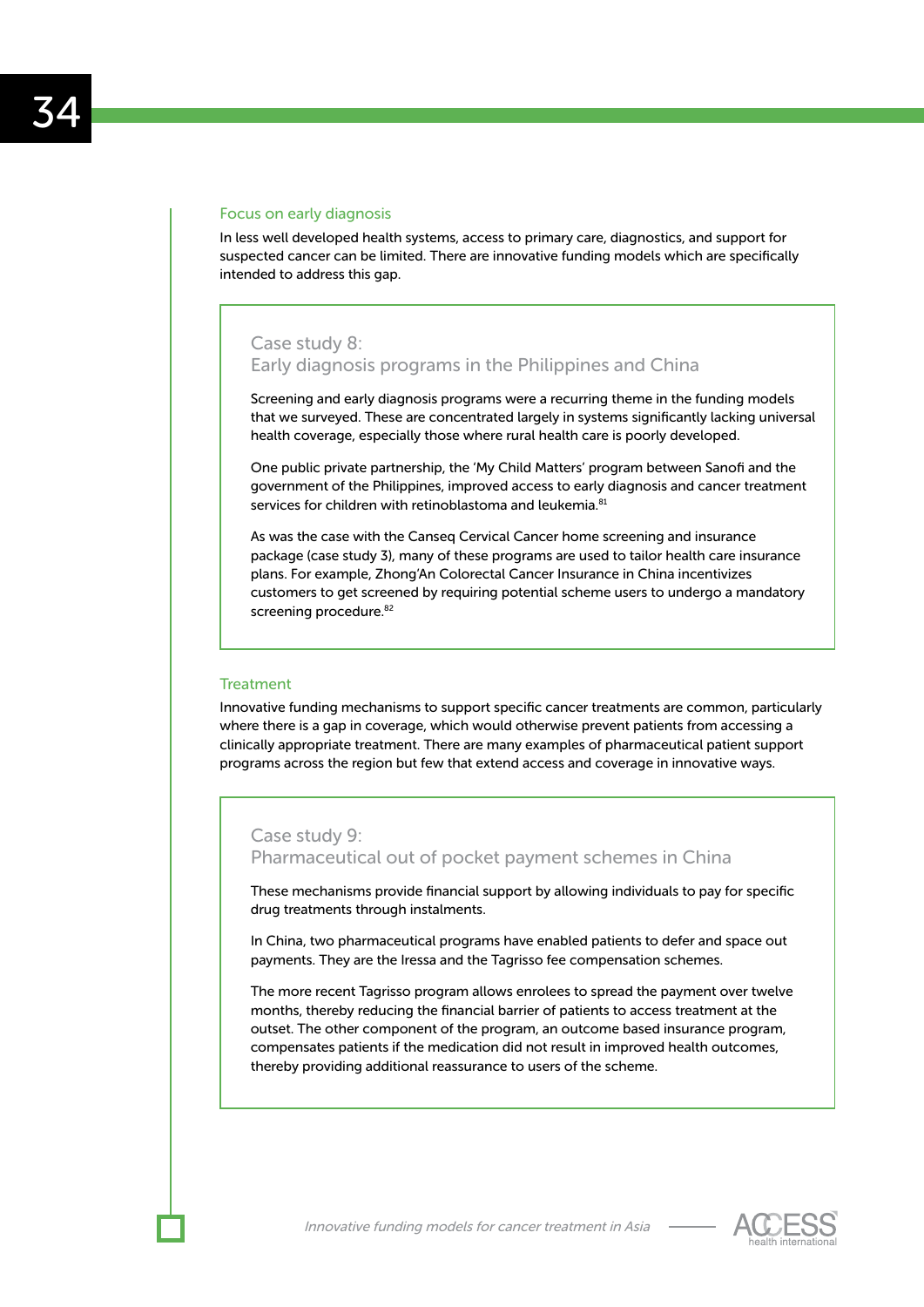#### Case study 10: Development Impact Bond for HER-2+ breast cancer patients in India

The Development Impact Bond for HER-2+ breast cancer is a new practice of financing cancer care in India. The Development Impact Bond was developed by Kois Invest, in collaboration with Roche and Tata Memorial Hospital, as a response to the inequitable access to HER-2+ breast cancer treatment in India. Although the project is only at the stage of a feasibility study, the governments of Assam and Karnataka have shown great interest in the model.

The main objective of the Development Impact Bond is to reduce per patient cost of treatment for breast cancer. The program provides financial support for patients unable to pay out of pocket or through insurance for HER-2+ breast cancer treatment and care. Additionally, The Development Impact Bond allows each social investor to fund five to six hospitals in India, which would increase the success rate of HER-2+ breast cancer treatment at these hospitals to seventy to seventy five percent or even higher. Other possible interventions of the Development Impact Bond for HER-2+ patients include creating awareness of breast cancer screening, implementing standardized care for HER-2+ treatment on par with that available in the best hospitals in India, and providing post care support and follow up services over a period of five years.<sup>85</sup>

#### Palliative Care

As identified in Chapter 3, funding for palliative care services is a weakness in many Asian health systems. There are some examples of where innovative funding models have been developed to address this gap, providing coverage for services which would have otherwise been unavailable.

#### Case study 11: AXA 360 Cancer Care in Singapore

The AXA 360 Cancer Care plan is a comprehensive insurance scheme offering financial support for cancer patients for their full range of needs, including those at the end of a patient's life.

Representing the growing trend in private health insurance towards value based and patient centred services, the AXA 360 Care Plan is the first insurance policy in Singapore that takes a holistic approach to cancer, including support for screening, treatment at all stages of illness, and comprehensive after care services. The latter includes palliative care, medications for side effects, home visits by a nurse, and psychological support. Additionally, the AXA 360 Care Plan includes a concierge initiative that can help with the arrangement of a variety of services, like home and palliative care, that work to make the patient journey seamless.<sup>86</sup>

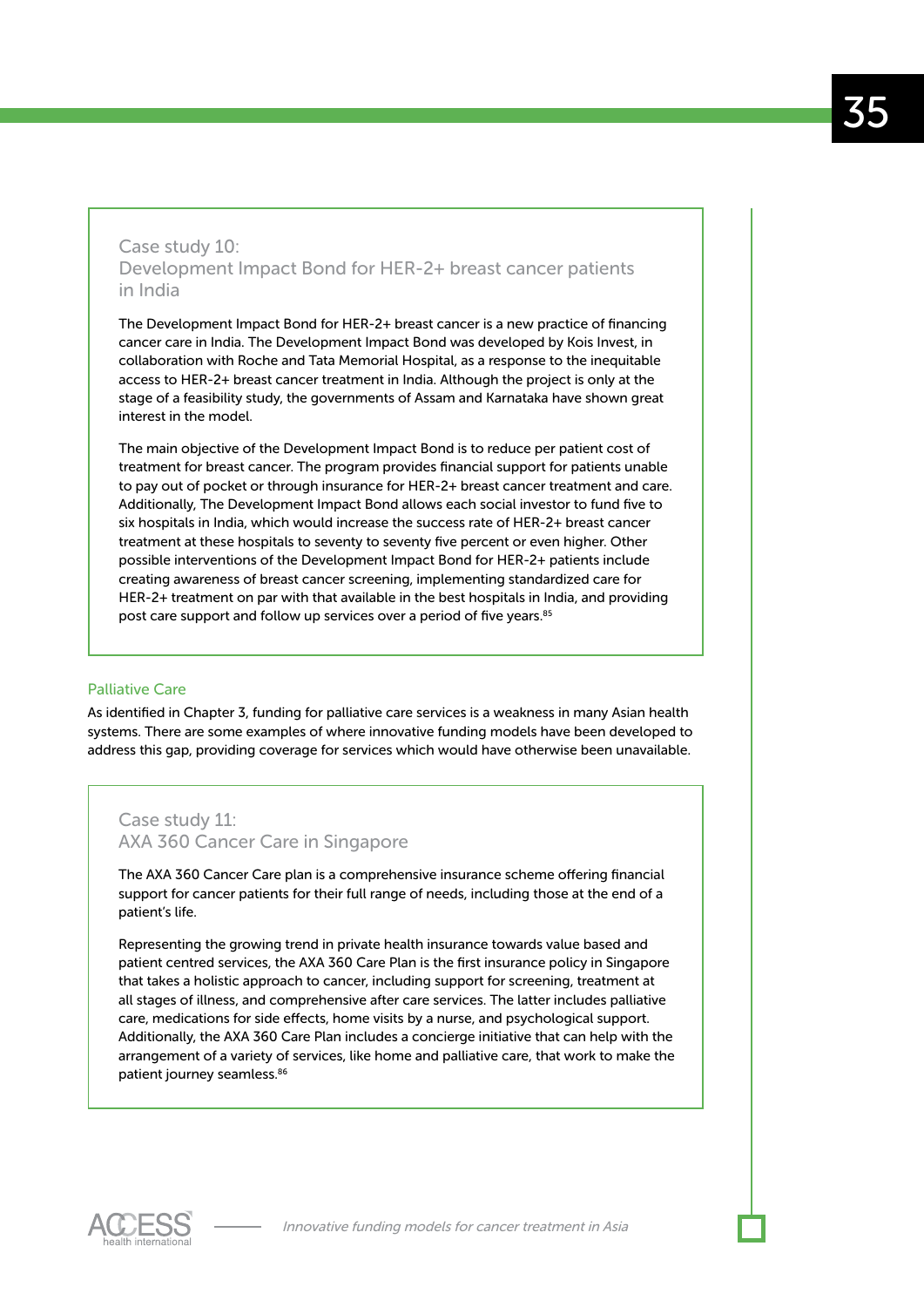#### Support for specific groups in the population to address gaps in access

There are also examples of innovative funding models which have been developed to support specific groups in the population in having access to cancer services. These include deprived groups and older people.

#### Case study 12: ManuSilver Care in Hong Kong

ManuSilver Care, an insurance package offered by Manulife Hong Kong, specifically targets those between the ages of fifty to eighty. This is the age demographic most vulnerable to cancer, with research showing that over sixty percent of cancers occur amongst people over sixty years of age.

The insurance package has a particularly strong cancer focus. It offers an 'early stage cancer benefit,' which provides each user with twenty five percent of the notional amount for each diagnosis of carcinoma-in-situ, and a 'major cancer benefit', amounting to one hundred percent of the notional amount if late stage cancer is diagnosed. Holders who pay the premium up to the age of eighty five are covered until the age of a hundred, thereby ensuring that the most high risk segment of the population receives adequate protection.87

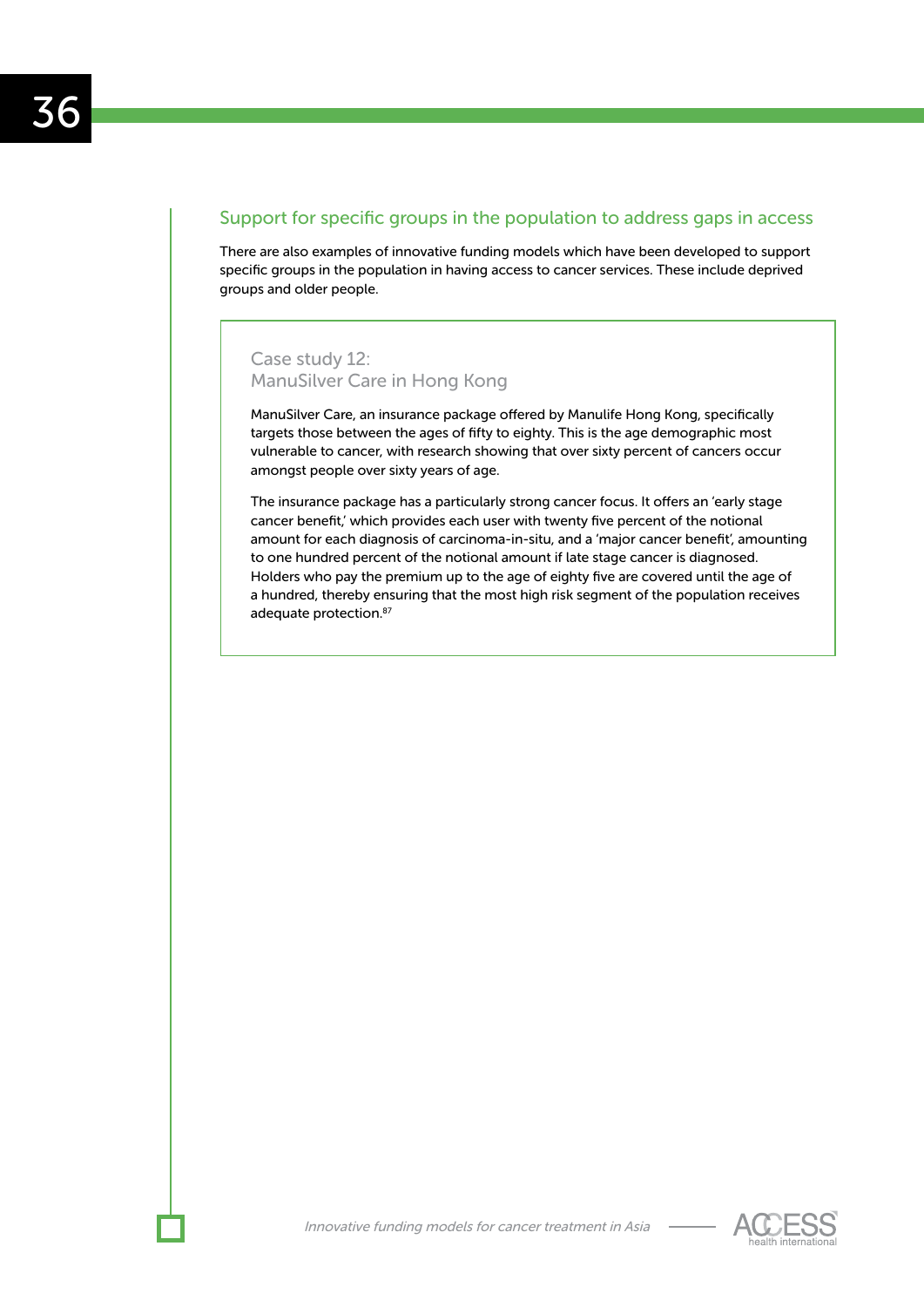

# | Conclusions and recommendations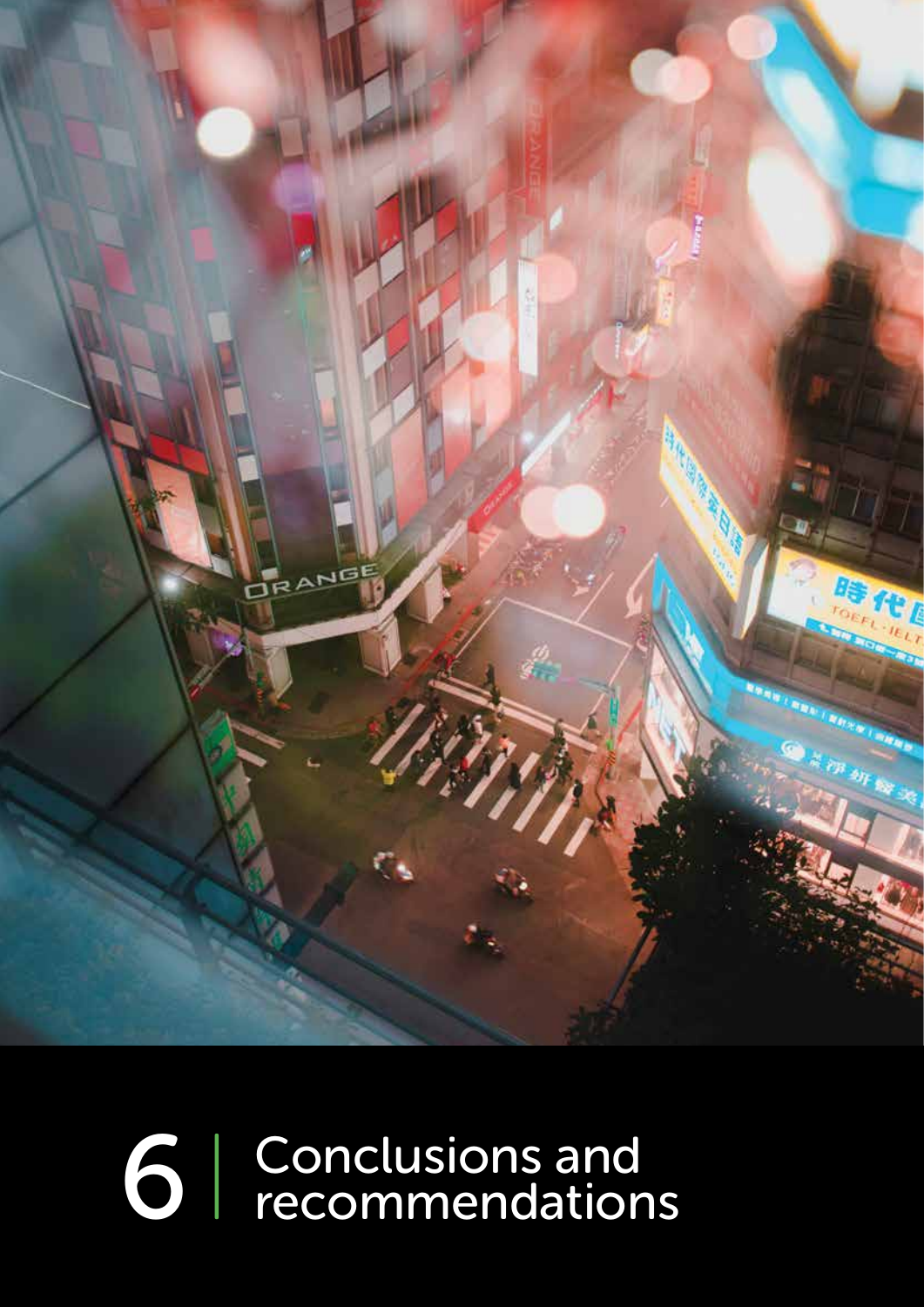The funding challenges posed by cancer in Asia are unavoidable. For individuals, health systems, and economies, the financial impact of cancer is set to grow considerably. Although measures can and should be taken to contain costs, more funding will be required to deliver better outcomes. The question then becomes how it should be delivered.

#### More funding will be required for cancer services

Traditional funding models contribute the vast majority of cancer funding across the countries included in this study, and it is likely that they will continue to do so. Irrespective of the level of funding currently provided for health care or the level of development within the health system, the contribution made by governments will need to continue to grow if health needs are to be met and the opportunities to improve cancer outcomes are to be realized.

#### Innovative funding models can play their part but governments will need to encourage them

This study discovered a range of exciting and innovative funding models. Although these tend to be focused on addressing particular issues or gaps within cancer care, collectively they can make a big contribution to those currently paying out of pocket for cancer services. The task for governments will be to identify the models most appropriate for their health system and the needs of their population, and to take action to adopt them in a sustainable way.

#### Collaboration creates opportunities to test new models

Innovations are frequently being driven by collaborations between different funding partners with a shared interest in improving cancer care and minimizing financial hardship. Increasingly, innovation is being driven by the private sector (health care industries or private insurers and financers) seeking partnerships with traditional funders. Further study of the relative outcomes and success of innovative funding mechanisms is needed to understand the crucial ingredients for effective collaborations.

"For improvement to take place [to expand access to cancer services], we need to change the conversation between pharma, device manufacturers, hospitals, and insurers to bring creative solutions to the patients."

Mr. Steven Conway, Regional Head of Health at Allianz Asia Pacific

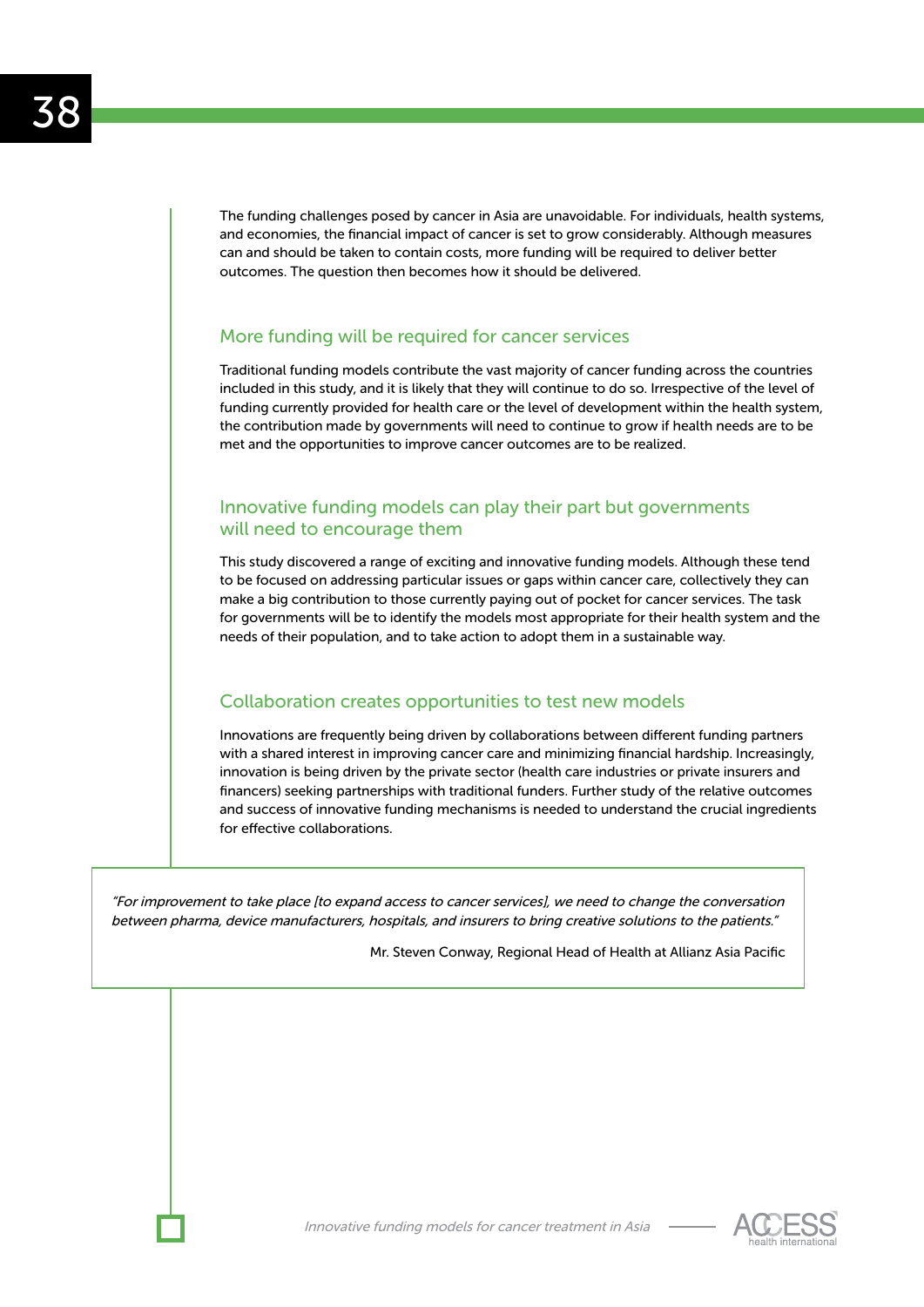#### Innovative approaches should be tailored to the level of development of universal health coverage

While any of the innovative approaches to cancer funding identified here could be considered by any country, governments should tailor their approach according to the level of universal health coverage and their ambition for raising patient outcomes. Countries that enjoy good access to and coverage for basic cancer care should focus less on expanding the reach of their services and instead concentrate on improving the availability of the latest, most advanced medical innovations to the groups that need them most, which in turn will yield better outcomes. This can be achieved by supporting novel funding approaches that either strengthen services for high risk groups or widen access to new technologies that treat prevalent tumor types.

#### The time for action is now

The funding gap for cancer care is significant and, without action, will grow. If countries in Asia wish to improve cancer outcomes and ensure patients benefit from the scientific and technological advances in this field, this challenge will need to be addressed. Communities, governments, nonprofit organizations, and the private sector all have a role to play in addressing the funding gap.

#### Governments should:

- $\triangleright$  Increase health budgets and raise per capita health expenditures in line with the growing burden of noncommunicable dieases, including cancer.
- $\triangleright$  Strengthen, fund, and implement national cancer control plans, with specific goals to improve cancer outcomes and measurable indicators of current and future cancer expenditures.
- $\triangleright$  Work with public and private funders to initiate and/or enable innovative approaches to cancer funding, exploring partnerships that will fill funding gaps, and cover populations and services not reached by existing funding mechanisms.

#### Private insurers and financial institutions should:

- $\triangleright$  Explore partnership and risk sharing models that increase access to affordable financing for people with cancer in countries with high out of pocket costs and/or where there is demand for treatment and services not covered by current funding and universal health coverage.
- $\triangleright$  Partner with providers and other funders to develop new financing models to support groups who face obstacles in accessing funding for health care, including low income individuals, older adults, and vulnerable populations.

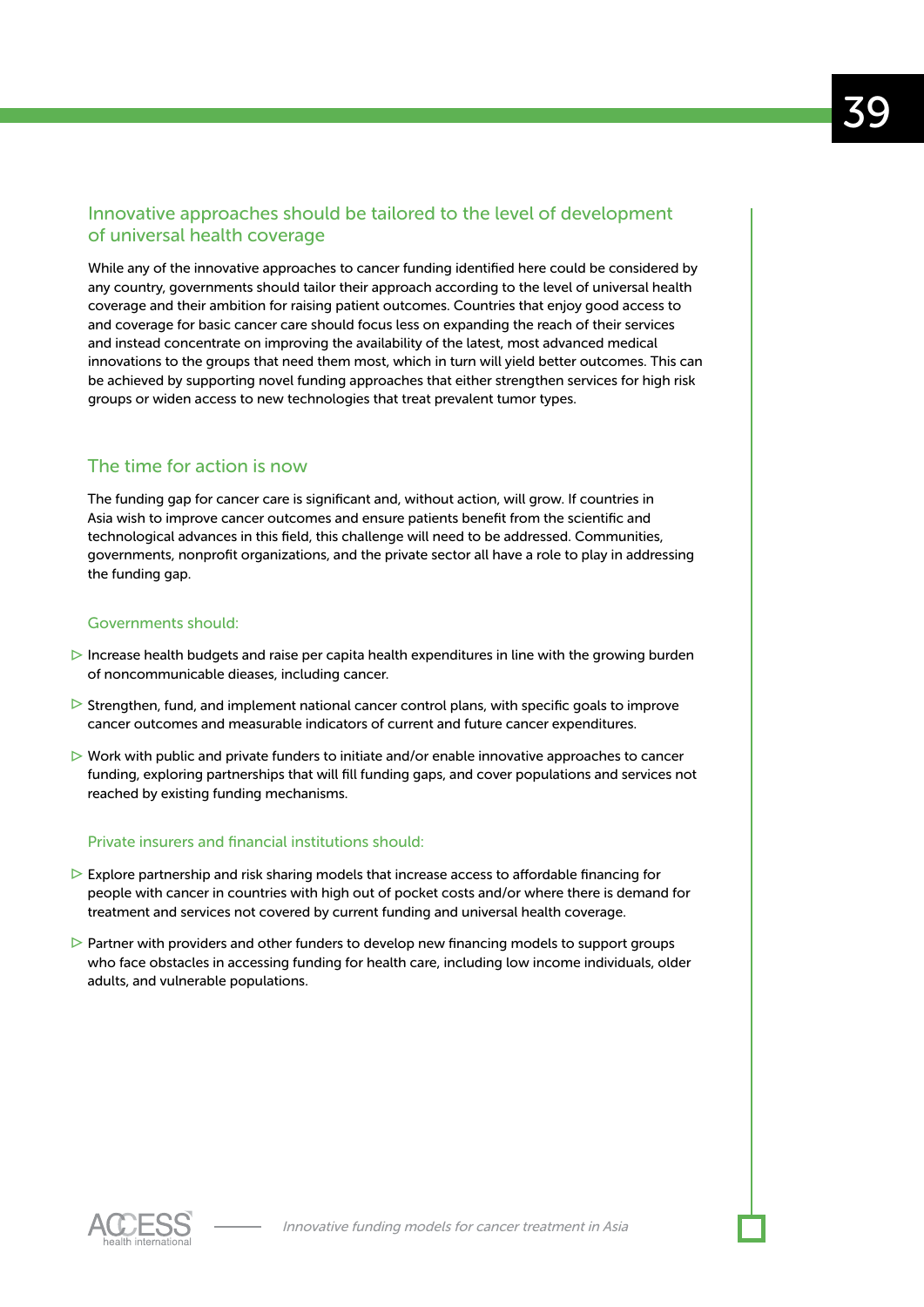#### Health care industries should:

- $\triangleright$  Partner with traditional funders to develop new funding models that expand access to the treatment and services that they provide, through access programs, knowledge sharing, and co-financing partnerships.
- $\triangleright$  Seek partnerships that extend financial support for cancer services beyond their own products, in areas where health funding options are minimal, focusing on populations who have the greatest need and the least ability to pay.
- $\triangleright$  Bring their global experience of health care financing mechanisms to bear through collaborations with governments, nongovernmental organizations and international organizations to identify, spread, and scale innovative funding models across countries.

#### Health and cancer nonprofit organizations should:

- $\triangleright$  Explore partnership opportunities with governments, insurers, and financial institutions to develop patient centric, affordable insurance and other health financing options, as well as improving awareness of the support that already exists.
- $\triangleright$  Raise awareness of and encourage debate on the importance of adequate and sustainable financing that supports improvements in patient outcomes, and hold partners accountable for the delivery of funded cancer control plans.

#### International donors and international organizations should:

- $\triangleright$  Recognize the urgency of tackling cancer in Asia and worldwide by placing cancer treatment and care high on the agenda for international cooperation and ensuring accountability for national governments in developing and implementing national cancer control plans with appropriate funding.
- $\triangleright$  Commit resources to programs that reduce the funding gap for cancer treatment and care in low and middle income countries, through targeted programs that address specific, underserved populations.

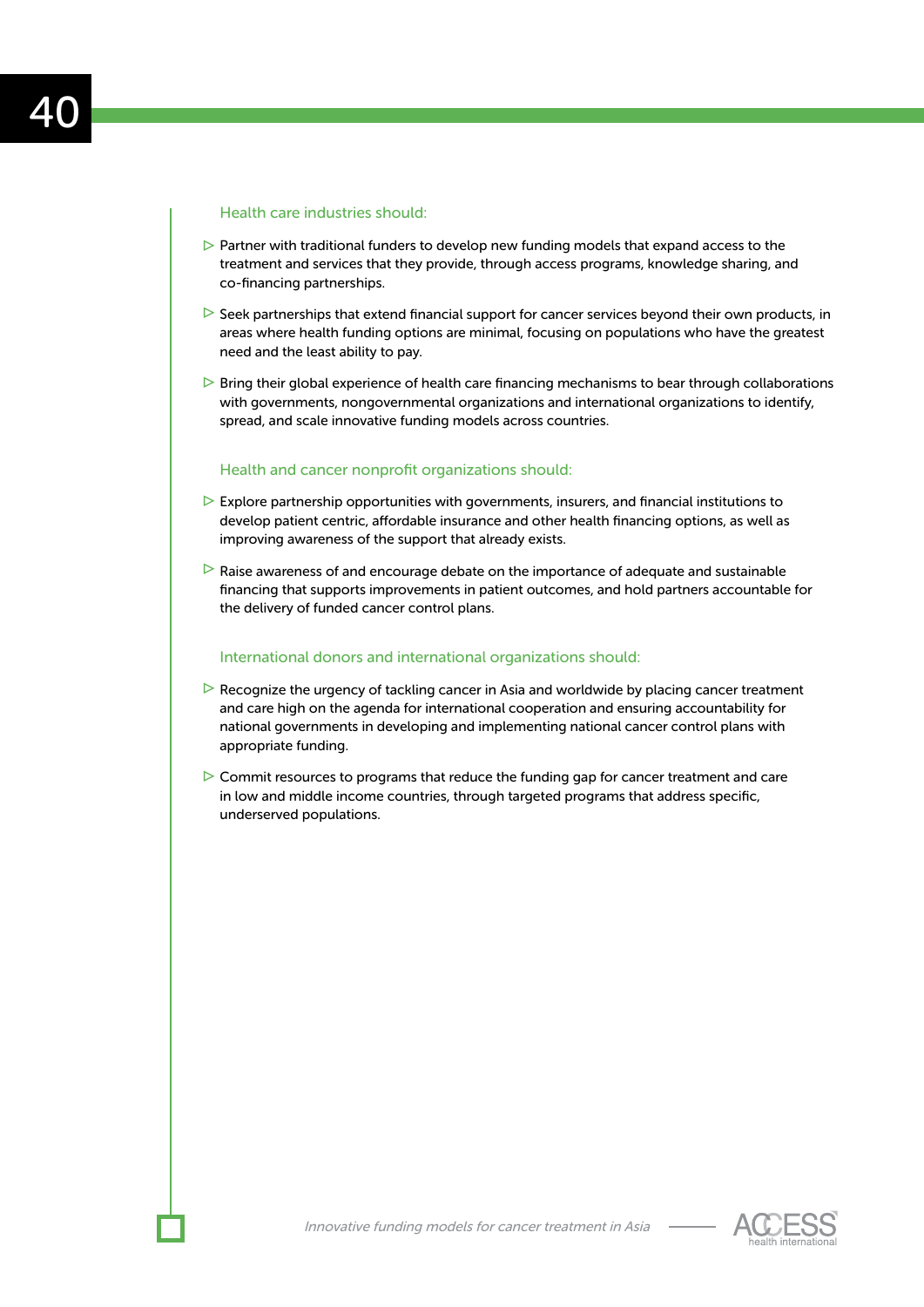#### Access

The extent to which the entire population has access to funding to pay for cancer services and the extent to which cancer funding is equitable among different population groups.

#### **Brachytherapy**

A type of radiation therapy in which radioactive material sealed in needles, seeds, wires, or catheters is placed directly into or near a tumor.

#### **Chemotherapy**

The treatment of disease using chemical agents or drugs that are selectively toxic to the causative agent of the disease, such as a microorganism.

#### **Coverage**

The extent to which cancer funding prioritizes each of the basic cancer and treatment care services: screening, diagnostics, radiology, surgery, medical oncology, and palliative care.

#### **Diagnosis**

The determination of the cause of a patient's illness or suffering by the combined use of physical examination, patient interview, laboratory tests, review of the patient's medical records, knowledge of the cause of observed signs and symptoms, and differential elimination of similar possible causes.

#### Funding

The amount of financial protection from external sources that help offset the out of pocket burden for cancer care.

#### HER-2+ breast cancer

A form of breast cancer in which there are high levels of HER2 protein, which stimulate the cancer cells to divide and grow.

#### Human papilloma virus (HPV)

A virus that infects the skin and the cells lining body cavities. It is spread through close skin to skin contact, often during sexual activity. Some forms of HPV can cause cancer, particularly cervical, anus, and vulva cancer.

#### Leukemia

A cancer which starts in blood-forming tissue, usually the bone marrow. It leads to the over production of abnormal white blood cells, the part of the immune system which defends the body against infection.

#### Medical oncology

A branch of medicine that deals with the prevention, diagnosis, and treatment of cancer.

#### Multiparty enhancement

Partnership arrangements that enhance an existing mechanism of funding cancer treatment and care to address a funding, coverage, or access gap.

#### Multiparty new

Partnerships employing completely new approaches to address a funding, coverage, or access gap.

#### Noncommunicable diseases

Diseases that tend to be of long duration and are the result of a combination of genetic, physiological, environmental and behaviours factors. They include cardiovascular diseases, cancers, chronic respiratory diseases, and diabetes.

#### Out of pocket costs

Expenses for medical care that are not reimbursed, either by insurance or by the state.

#### Palliative care

Support provided to a person to alleviate or manage the symptoms of their cancer or the side effects of its treatment.

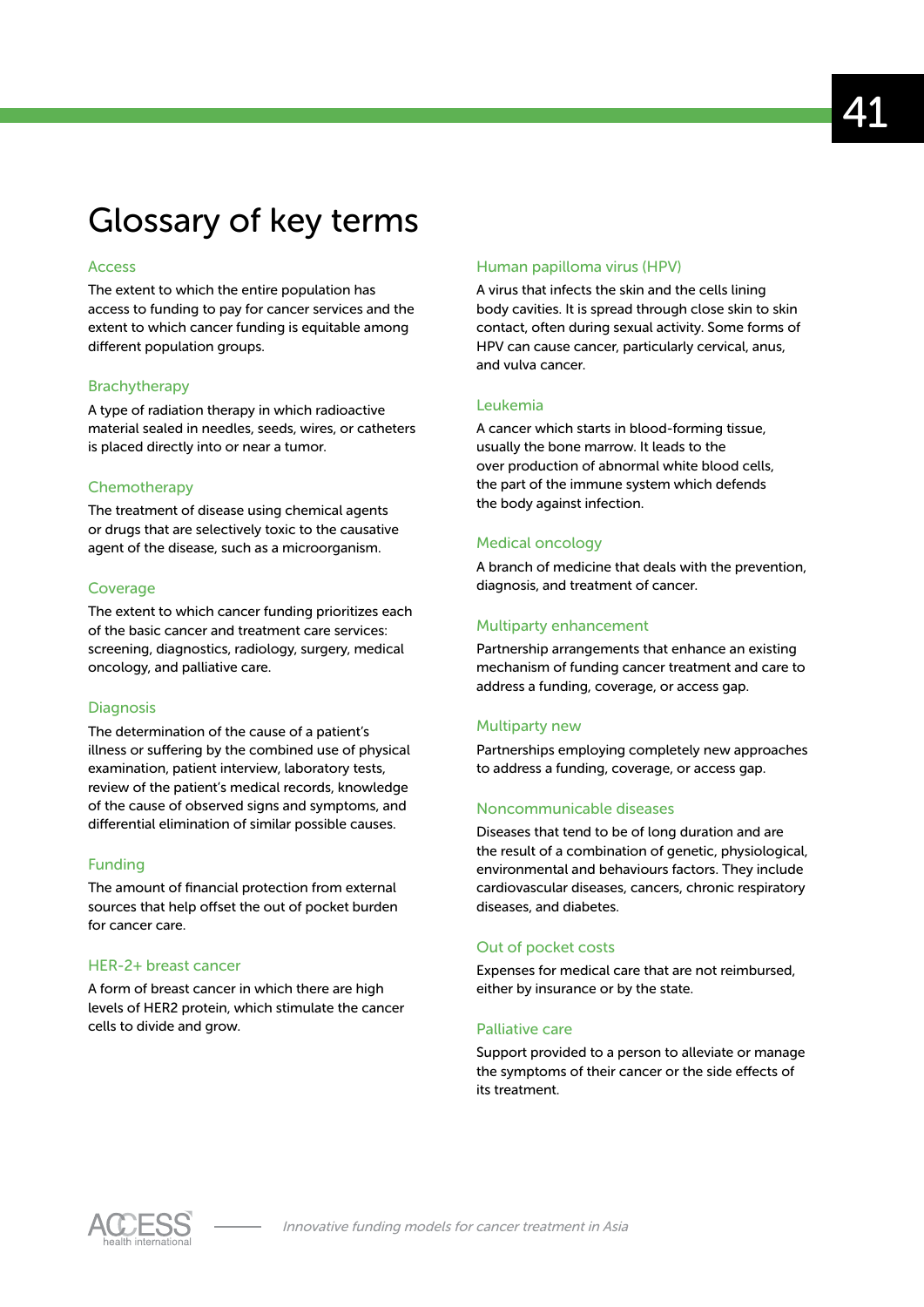#### Prevention

Specific, population based and individual based interventions that aim to minimize the burden of diseases and associated risk factors.

#### Radiology

The branch of medical science dealing with use of x-rays, radioactive substances, and other forms of radiant energy in diagnosis and treatment of disease.

#### Retinoblastoma

A cancer that starts in the retina, the very back part of the eye. It is the most common type of eye cancer in children.

#### Screening

The process of testing a defined population of people who do not have symptoms of a disease with a view to diagnosing a condition at an earlier and more manageable stage.

#### Single entity enhancement

Mechanisms run by one of the four traditional funders that extend a current service to address a funding, coverage, or access gap.

#### Single entity new

Mechanisms run by traditional funders that employ entirely new funding mechanisms to address a funding, coverage, or access gap.

#### Social health insurance

A form of financing and managing health care based on risk pooling. It takes into account the health risks of the people on one hand, and the contributions of individuals, households, enterprises, and the government on the other.

#### **Surgery**

Medical treatment in which someone's body is cut open so that a diseased or damaged part can be repaired, removed, or replaced.

#### Sustainable development goals

A UN sponsored universal call to action to end poverty, protect the planet and ensure that all people enjoy peace and prosperity. They address climate change, economic inequality, innovation, and sustainable consumption.

#### **Treatment**

Interventions given with a view to managing a person's cancer, thereby extending their life and improving its quality.

#### Universal health coverage

The ability of all people and communities to use the promotive, preventive, curative, rehabilitative and palliative health services they need, of sufficient quality to be effective, while also ensuring that the use of these services does not expose the user to financial hardship.

#### WHO Essential Medicines List

An internationally recognizable set of selected medicines that helps countries choose how to treat their priority health needs. The chosen medicines are required to be available at all times in adequate amounts and in appropriate dosage forms, at a price the community can afford.

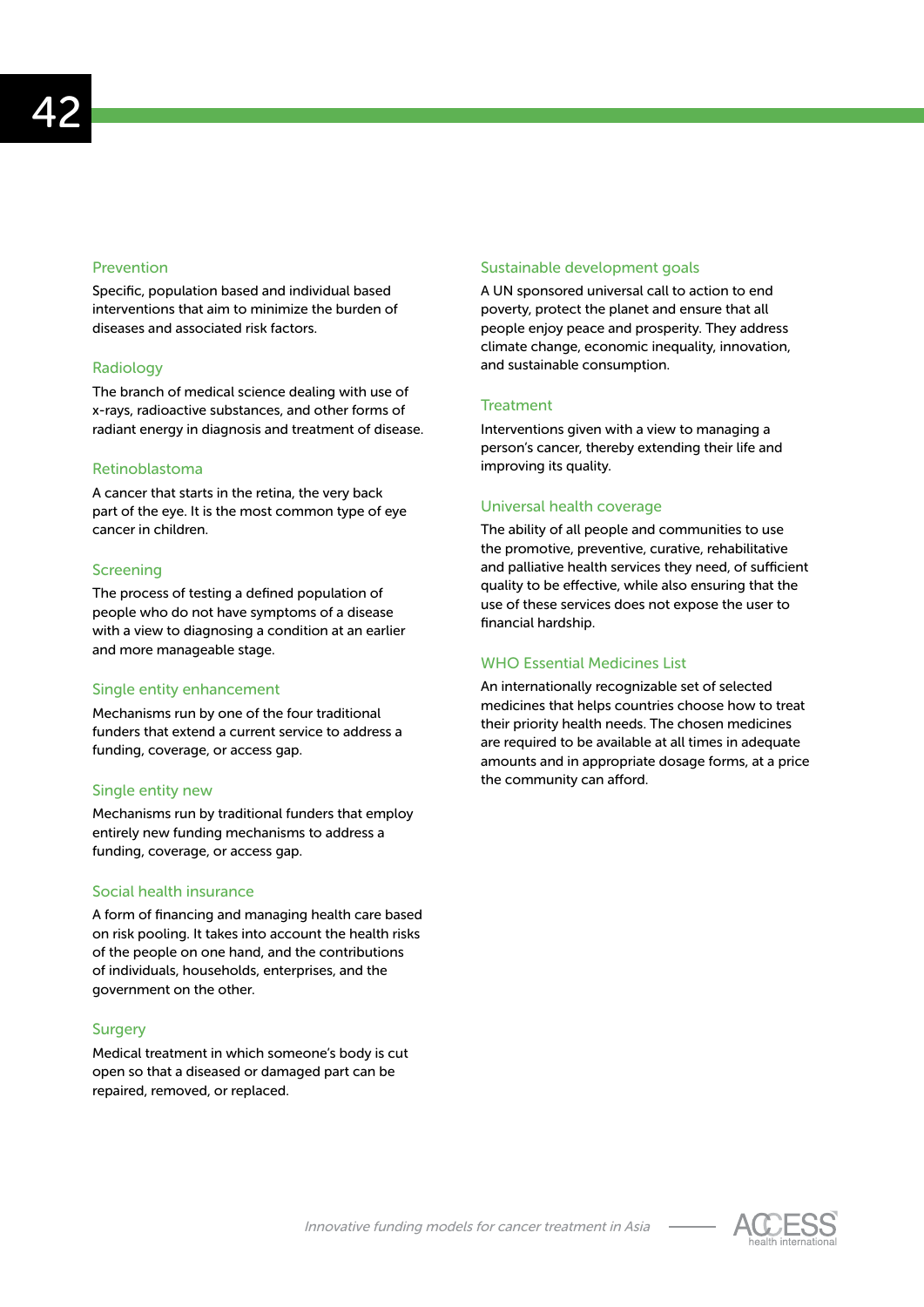## References

- 1. Allemani, et al. Global surveillance of trends in cancer survival 2000–14 (CONCORD-3): analysis of individual records for 37 513 025 patients diagnosed with one of 18 cancers from 322 population-based registries in 71 countries. The Lancet, Volume 0, Issue 0. Published online on January 30, 2018. http://www.thelancet.com/pdfs/journals/lancet/PIIS0140- 6736(17)33326-3.pdf
- 2. Knaul F. et al. "Chapter 17 Financing Cancer Care in Low-Resource Settings." Cancer Disease Control Priorities, Third Edition (Volume 3). 1 November 2015.
- 3. Web article. "The Burden. Cancer in Southern, Eastern, and Southeastern Asia." The CANCER ATLAS. The American Cancer Society. The International Agency for Research on Cancer. The Union for International Cancer Control. Accessed on February 26, 2018. http://canceratlas.cancer.org/the-burden/cancer-insouthern-eastern-and-southeastern-asia/
- 4. Solidiance, The USD 320 billion healthcare challenge in ASEAN, 2018. https://www.solidiance.com/insights/healing/white-papers /the-usd-320-billion-healthcare-challenge-in-asean
- 5. Web article. "The Burden. Cancer in Southern, Eastern, and Southeastern Asia." The CANCER ATLAS. The American Cancer Society. The International Agency for Research on Cancer. The Union for International Cancer Control. Accessed on February 26, 2018. http://canceratlas.cancer.org/the-burden/cancer-insouthern-eastern-and-southeastern-asia/
- 6. Mallath, Mohandas K et al. "The growing burden of cancer in India: epidemiology and social context." The Lancet Oncology. 2014. Volume 15, Issue 6, e205-e212.
- 7. Kimman M, et al. "The burden of cancer in member countries of the Association of Southeast Asian Nations (ASEAN)." Asian Pac J Cancer Prev. 2012; 13(2):411-20.
- 8. Web article. "The Burden. Cancer in Southern, Eastern, and Southeastern Asia." The CANCER ATLAS. The American Cancer Society. The International Agency for Research on Cancer. The Union for International Cancer Control. Accessed on February 26, 2018. http://canceratlas.cancer.org/the-burden/cancer-insouthern-eastern-and-southeastern-asia/
- 9. Global Cancer Observatory, Globocan 2012: Estimated Cancer Incidence, Mortality and Prevalence Worldwide in 2012. Accessed on 11 May 2018. http://globocan.iarc.fr/Pages/burden\_sel.aspx
- 10. Kyu-Won Jung, MS et al, "Cancer Statistics in Korea: incidence, Mortality, Survival and Prevalence in 2014", Cancer Research and Treatment: Official Journal of Korean Cancer Association, 49(2): 292-305, March 2017
- 11. Web article. "Japan's five-year cancer survival rate at 65.2%, survey of 209 hospitals shows", The Japan Times. Accessed on 11 May 2018. https://www.japantimes.co.jp/news/2017/08/09/national/ science-health/japans-five-year-cancer-survival-rate-65-2 survey-209-hospitals-shows/#.WvVFFS\_Mz8s
- 12. IHS Markit; Index Mundi, Physicians (per 1,000 people). Accessed on 13 May 2018, https://www.indexmundi.com/ facts/indicators/SH.MED.PHYS.ZS
- 13. Perez CA. & Mutic S. "Advances and future of Radiation Oncology." Reports of Practical Oncology & Radiotherapy. Volume 18, Issue 6, November–December 2013, Pages 329-332.
- 14. Datta, NR. et al. "Radiation Therapy Infrastructure and Human Resources in Low- and Middle-Income Countries: Present Status and Projections for 2020." International Journal of Radiation Oncology. Vol. 89, No. 3, pp. 448e457, 2014.21.
- 15. Plevritis SK. et al. "Association of Screening and Treatment With Breast Cancer Mortality by Molecular Subtype in US Women, 2000-2012." The Journal of the American Medical Association. 2018;319(2):154-164. doi:10.1001/jama.2017.19130.
- 16. Global Oncology Trend Report 2016. IMS institute for Health Informatics. https://morningconsult.com/wp-content/uploads/2016/06/ IMS-Institute-Global-Oncology-Report-05.31.16.pdf
- 17. Rengaswamy, S. et al. "Managing the changing burden of cancer in Asia." BMC Medicine. 2014. 12:3.
- 18. Web article. 'Research shows high cancer death rates in Asia". Medical Press, June 8 2016. Accessed on 24 April 2018. https://medicalxpress.com/news/2016-06-high-cancerdeath-asia.html
- 19. UN Resolution A/RES/70. "Transforming our world: the 2030 Agenda for Sustainable Development." 25 September 2015.
- 20. Web article. 1 February 2018. "India unveils 'world's largest' public healthcare scheme." The British Broadcasting Corporation. Accessed on February 28, 2018. http://www.bbc.com/news/world-asia-india-42899402
- 21. Web article. "Universal Health Coverage and Health Care Financing Indonesia." World Health Organization. http://www.searo.who.int/indonesia/topics/hs-uhc/en/
- 22. Noncommunicable Diseases Progress Monitor, 2017. Geneva: World Health Organization; 2017. Licence: CC BY-NC-SA 3.0 IGO. http://apps.who.int/iris/bitstream/10665/258940/1/ 9789241513029-eng.pdf?ua=1

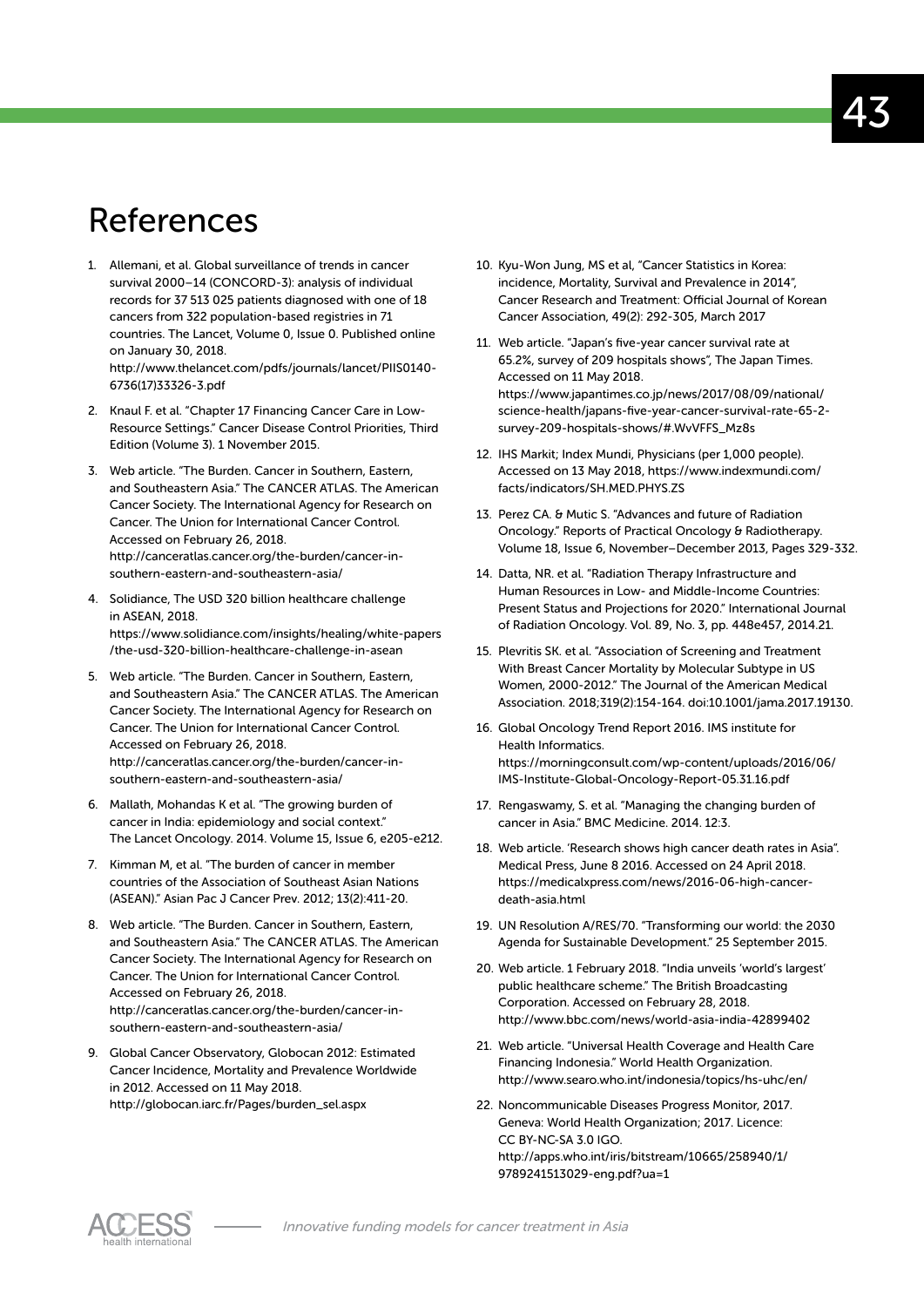- 23. Noncommunicable Diseases Progress Monitor, 2017. Geneva: World Health Organization; 2017. Licence: CC BY-NC-SA 3.0 IGO. http://apps.who.int/iris/bitstream/10665/258940/1/ 9789241513029-eng.pdf?ua=1
- 24. Website. The Cancer Control Portal. International Cancer Control Partnership. Last accessed February 26, 2018. http://www.iccp-portal.org/
- 25. The ACTION Study Group. "Catastrophic health expenditure and 12-month mortality associated with cancer in Southeast Asia: results from a longitudinal study in eight countries." BMC Medicine (2015) 13:190. DOI 10.1186/s12916-015-0433-1.
- 26. Maruthappu M. "Economic downturns, universal health coverage, and cancer mortality in high-income and middle-income countries, 1990-2010: a longitudinal analysis." The Lancet. 2016 Aug 13;388(10045):684-95. Epub 2016 May 25.
- 27. The ACTION Study Group. "Catastrophic health expenditure and 12-month mortality associated with cancer in Southeast Asia: results from a longitudinal study in eight countries." BMC Medicine (2015) 13:190. DOI 10.1186/s12916-015-0433-1.
- 28. Maruthappu M. "Economic downturns, universal health coverage, and cancer mortality in high-income and middle-income countries, 1990-2010: a longitudinal analysis." The Lancet. 2016 Aug 13;388(10045):684-95. Epub 2016 May 25.
- 29. Worldbank Open Data. World Development Indicators. Last accessed February 26, 2018. https://data.worldbank.org/indicator/SH.XPD.OOPC.TO.ZS
- 30. Worldbank Open Data. World Development Indicators. Last accessed February 26, 2018. https://data.worldbank.org/indicator/SH.XPD.OOPC.TO.ZS
- 31. Worldbank Open Data. World Development Indicators. Last accessed February 26, 2018. https://data.worldbank.org/indicator/SH.XPD.OOPC.TO.ZS
- 32. Website. Actuarial Society of Hong Kong. Presentation. "Hong Kong's Health System Service Model and Financing: Problems and way ahead." Last accessed February 26, 2018. http://actuaries.org.hk/upload/File/LM060427.pdf
- 33. Shijith VP and Sekher TV. "Who gets health insurance coverage in India?: New findings from nationwide surveys. 2013. XXVII IUSSP International Population Conference. Busan, Korea, Republic.
- 34. Chassat P et al. "Private Health Insurance in Southeast Asia." 2013. Roland Berger Strategy Consultants.
- 35. Chassat P et al. "Private Health Insurance in Southeast Asia." 2013. Roland Berger Strategy Consultants.
- 36. Chassat P et al. "Private Health Insurance in Southeast Asia." 2013. Roland Berger Strategy Consultants.
- 37. Web article. 15 July 2017. "The Good, the Bad, the Ugly of Integrated Shield Plans." http://www.businesstimes.com.sg/brunch/the-good-thebad-and-the-ugly-of-integrated-shield-plans
- 38. Chassat P et al. "Private Health Insurance in Southeast Asia." 2013. Roland Berger Strategy Consultants.
- 39. Chassat P et al. "Private Health Insurance in Southeast Asia." 2013. Roland Berger Strategy Consultants.
- 40. World Bank. 2017. Tracking universal health coverage: 2017 global monitoring report (English). Washington, D.C.: World Bank Group. http://documents.worldbank.org/curated/en/64012151309 5868125/Tracking-universal-health-coverage-2017-globalmonitoring-report
- 41. World Bank Open Data. World Development Indicators. https://data.worldbank.org/indicator/SH.XPD.PCAP?locations  $=$ OE-4E
- 42. Solidiance, The USD 320 billion healthcare challenge in **ASEAN, 2018.** https://www.solidiance.com/insights/healing/white-papers/ the-usd-320-billion-healthcare-challenge-in-asean
- 43. Web article. "World Bank Country and Lending Groups." Country classification. The World Bank. Last accessed on February 26, 2018. https://datahelpdesk.worldbank.org/knowledgebase/ articles/906519
- 44. Union for International Cancer Control (UICC). C/CAN City Cancer Challenge: Financing City Cancer Treatment Infrastructure Report. Dalberg. UICC. January 2017. https://www.dalberg.com/system/files/2017-07/CCan 2025.pdf
- 45. Web article. "Universal coverage three dimensions." Health financing for universal coverage. Last accessed on February 26, 2018. http://www.who.int/health\_financing/strategy/ dimensions/en/
- 46. World Bank Open Data. World Development Indicators. https://data.worldbank.org/indicator/SH.XPD.PCAP
- 47. Web article. "The rise of private health insurance in China." Ernest & Young LLP. Last accessed on February 23, 2018. http://www.ey.com/Publication/vwLUAssets/EY-the-riseof-private-health-insurance-in-china/\$FILE/EY-the-rise-ofprivate-health-insurance-in-china.pdf

Innovative funding models for cancer treatment in Asia

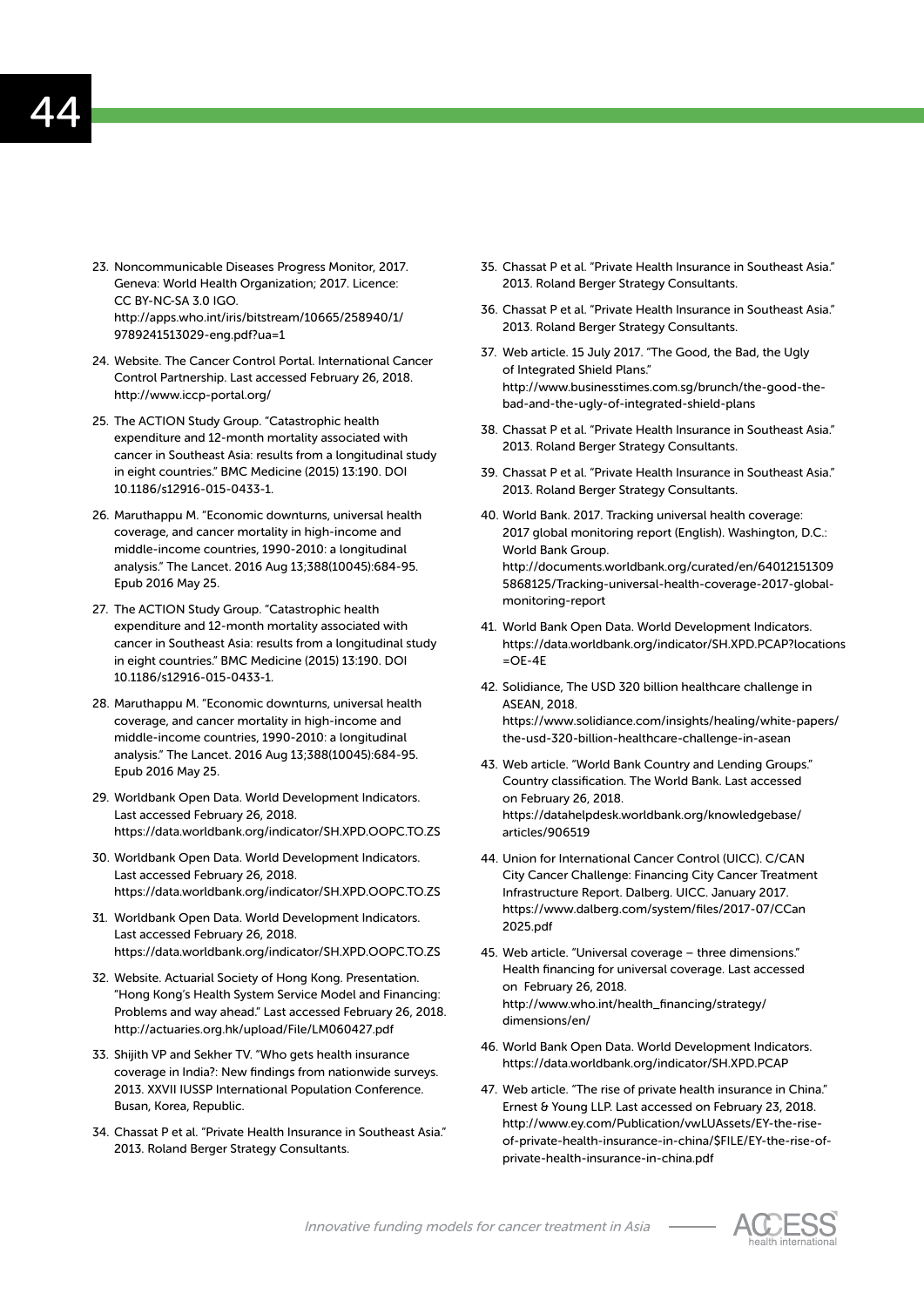- 48. Jing, T. & Shu, Y. "The Position and Development Status of Commercial Health Insurance in the Multi-level Medical Insurance Systems." China Health Insurance.
- 49. Web ariticle. "Health Facts of Hong Kong, 2017 Edition." Department of Health. Last accessed on February 26, 2018. http://www.dh.gov.hk/english/statistics/statistics\_hs/files/ Health\_Statistics\_pamphlet\_E.pdf
- 50. Web article. "Domestic Health Accounts." Food and Health Bureau, the Government of Hong Kong Special Administrative Region. Last accessed on March 12, 2018.
- 51. World Bank Open Data. World Development Indicators. https://data.worldbank.org/indicator/SH.XPD.PCAP
- 52. Web article. "India Healthcare." The International Trade Administration, U.S. Department of Commerce. Last accessed on February 3, 2018. https://www.export.gov/article?id=India-Healthcareand-Medical-Equipment
- 53. Web article. Medisave. Ministry of Health of Singapore. Last accessed on February 26, 2018. https://www.moh.gov.sg/content/moh\_web/home/costs \_and\_financing/schemes\_subsidies/medisave.html
- 54. Web article. "70% of the Indonesian Population Joins Universal Healthcare Program." Indonesia Investments. Last accessed on March 5, 2018. https://www.indonesia-investments.com/news/todaysheadlines/70-of-the-indonesian-population-joinsuniversal-healthcare-program/item8209?
- 55. Web article. "Why break a perfectly decent public healthcare system?" Malaysiakini. Last accessed on March 12, 2018. https://www.malaysiakini.com/ columns/363145#yJ11Tq5Z5IbpxwHY.99Website. Actuarial Society of Hong Kong. Presentation. "Hong Kong's Health System Service Model and Financing: Problems and way ahead." Last accessed February 26, 2018. http://actuaries.org.hk/upload/File/LM060427.pdf
- 56. World Bank Open Data. World Development Indicators. https://data.worldbank.org/indicator/SH.XPD.PCAP
- 57. Chua H, Cheah J. Financing universal coverage in Malaysia: a case study. BMC Public Health. 2012; 12(Suppl 1): S7.
- 58. Rengaswamy, S. et al. "Managing the changing burden of cancer in Asia." BMC Medicine. 2014. 12:3.
- 59. World Bank Open Data. World Development Indicators. https://data.worldbank.org/indicator/SH.XPD.PCAP
- 60. Realeza MAP. "PhilHealth Updates NAPC-VDC on New Policies." PhilHealth official website. Last accessed on March 5, 2018. https://www.philhealth.gov.ph/news/2018/updates\_ napc.html
- 61. Rengaswamy, S. et al. "Managing the changing burden of cancer in Asia." BMC Medicine. 2014. 12:3.
- 62. World Bank Open Data. World Development Indicators. https://data.worldbank.org/indicator/SH.XPD.PCAP
- 63. Web article. "Chart of the Day: Two-thirds of Singapore's population covered by insurance programme." Singapore Business Review. Last accessed on February 15, 2018. http://sbr.com.sg/healthcare/news/chart-day-two-thirdssingapores-population-covered-insurance-programme
- 64. Rengaswamy, S. et al. "Managing the changing burden of cancer in Asia." BMC Medicine. 2014. 12:3.
- 65. World Bank Open Data. World Development Indicators. https://data.worldbank.org/indicator/SH.XPD.PCAP
- 66. World Health Organization. Regional Office for the Western Pacific. "The Kingdom of Thailand health system review." Manila : WHO Regional Office for the Western Pacific. Health systems in transition vol.5, no.5. ISBN: 9789290617136. http://iris.wpro.who.int/handle/10665.1/11359
- 67. Rengaswamy, S. et al. "Managing the changing burden of cancer in Asia." BMC Medicine. 2014. 12:3.
- 68. World Bank Open Data. World Development Indicators. https://data.worldbank.org/indicator/SH.XPD.PCAP
- 69. Tuplano RD. "Health coverage improves as Vietnam experiences demographic changes." VIETNAMNET Bridge. Last accessed on March 3, 2018. http://english.vietnamnet.vn/fms/business/175296/healthcoverage-improves-as-vietnam-experiences-demographicchanges.html
- 70. Rengaswamy, S. et al. "Managing the changing burden of cancer in Asia." BMC Medicine. 2014. 12:3.
- 71. Web article. Philippine Charity Sweepstakes Office. Mandatory Contributions. Last accessed on on February 26, 2018. http://www.pcso.gov.ph/pages-services/mandatory\_ contributions.aspx
- 72. Web article. "'Sin Taxes" and Health Financing in the Philippines". Harvard Medical School, October 2015. Accessed on 24 April 2018 https://www.globalhealthdelivery.org/files/ghd/files/ghd-030\_philippines\_tobacco\_control\_teaching\_case.pdf

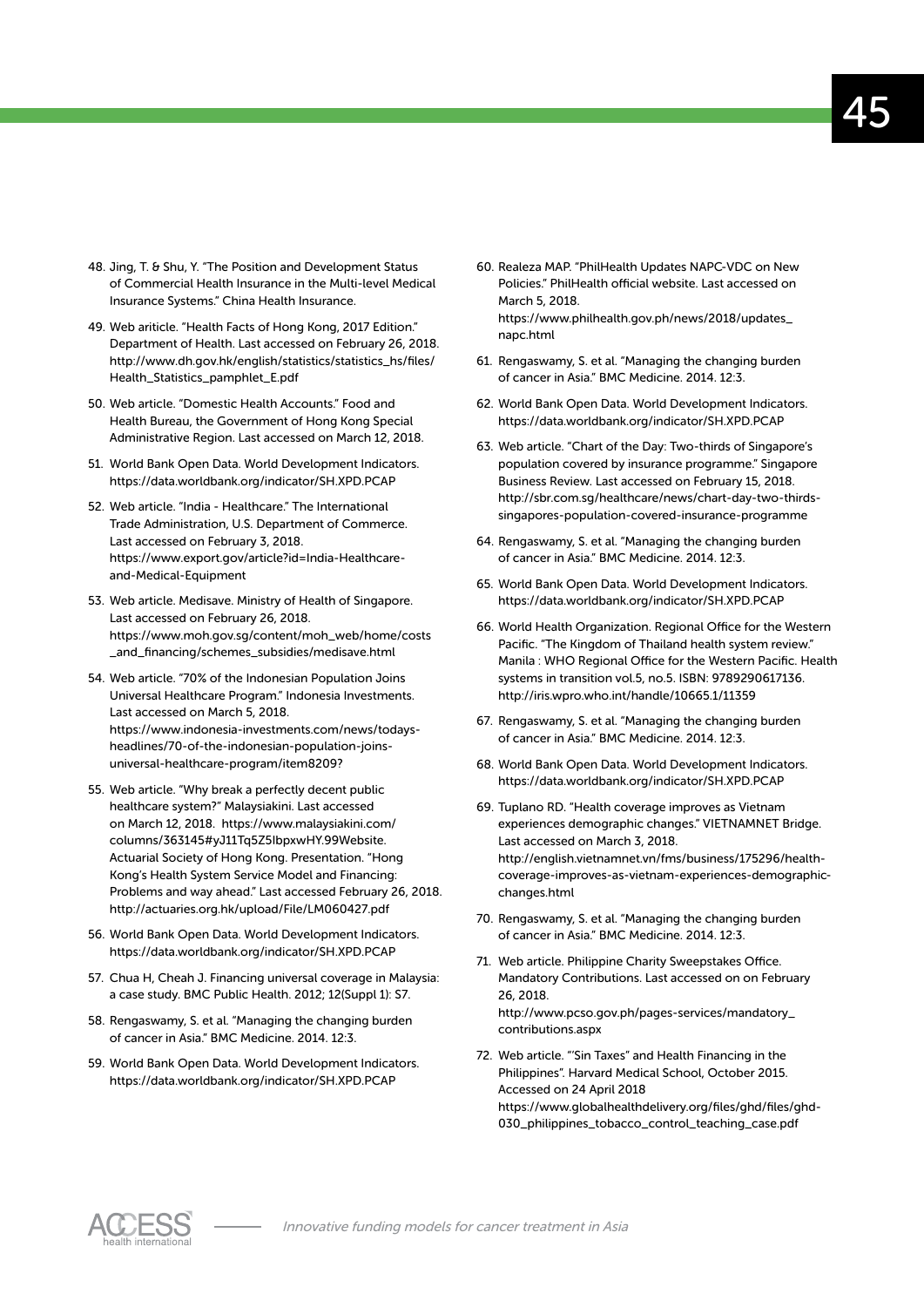- 73. Web article. Medisave. Ministry of Health of Singapore. Last accessed on February 26, 2018. https://www.moh.gov.sg/content/moh\_web/home/costs and financing/schemes subsidies/medisave.html
- 74. Web article. "Individual Social Health Savings Accounts Can be Used to Purchase Private Insurance." NetEase Finance. Last accessed on February 26, 2018. http://money.163.com/17/0117/00/CAULTB4G00258 1PP.html
- 75. Web article. "Canseq: towards the Elimination of Cervical Cancer." Canseq WeChat Subscription Account. Last accessed on February 26, 2018. https://mp.weixin.qq.com/s/1XJjVhuKxQaivU\_CsixELw
- 76. The I-8 Group. Leading Innovative Financing for Equity (L.I.F.E) Innovating financing for development. December 2009. http://www.un.org/esa/ffd/documents/InnovativeFin ForDev.pdf
- 77. Website. "Pink ribbon products." Estee Lauder Companies Breast Cancer Campaign. Last accessed on February 26, 2018. http://www.bcacampaign.com/pink-ribbon-products/
- 78. Web article. "Medishield Life. About Integrated Shield Plans (IPs)" Ministry of Health of Singapore. . Last accessed on February 26, 2018. https://www.moh.gov.sg/content/moh\_web/medishield -life/integrated-shield-plans/about-integrated-shieldplans--ips-.html
- 79. Strategic direction paper. UNFPA 9th Country Programme Viet Nam. (2017-2021). http://vietnam.unfpa.org/sites/default/files/submissions/Viet %20Nam%20CP9%20Strategic%20Direction%20Paper.pdf
- 80. Strategic direction paper. UNFPA 9th Country Programme Viet Nam. (2017-2021). http://vietnam.unfpa.org/sites/default/files/submissions/Viet %20Nam%20CP9%20Strategic%20Direction%20Paper.pdf
- 81. Web article. "Fight against childhood cancer." Sanofi Espoir Foundation. Last accessed on February 26, 2018. http://fondation-sanofi-espoir.com/en/ngo\_childmatters.php
- 82. Web article. "Policy of the Colonrectal Cancer Insurance Plan of Zhong An Online P&C Insurance Co., Ltd." Last accessed on on January 5, 2018. https://open.zhongan.com/open/previewPdf.do?key= openweb/standardProduct/uploadFile/0bbfc44842a137 b82e8c94101a46985f.pdf
- 83. Web article. Program Introduction. Last accessed on February 26, 2018. http://trwy.meditrusthealth.com//view/financeApply.html
- 84. Cardinal Health China. "Cardinal Health Introduced Instalment Payment Program for Cancer Drugs." Cardinal Health China WeChat Subscription Account. Last accessed on February 16, 2018. http://mp.weixin.qq.com/s/la3diRKcsWUcyadlhSLPDw
- 85. HER-2+ Development Impact Bond. Interview with Mr. Ankur Pegu from KIOS Invest. https://www.koisinvest.com/innovative-finance?lightbox =dataItem-jb3fcw6h
- 86. Axa 360o Cancer Care. Axa Insurance Pte Ltd. brochure. Last accessed on on February 26,2018. https://myaxa-singapore.cdn.axa-contento-118412.eu/ myaxa-singapore%2Fc0fdd7b1-32e6-45e9-b483-a084ab 069d23\_cancer\_care\_brochure\_english.pdf
- 87. ManuSilver Care. Manulife brochure. Last accessed on 25 April 2018 https://www.manulife.com.hk/wps/wcm/connect/pws/ ef68d5cf-c0d9-4afe-b520-65a1186c7e01/E1701054 +ManuSilver.pdf?MOD=AJPERES

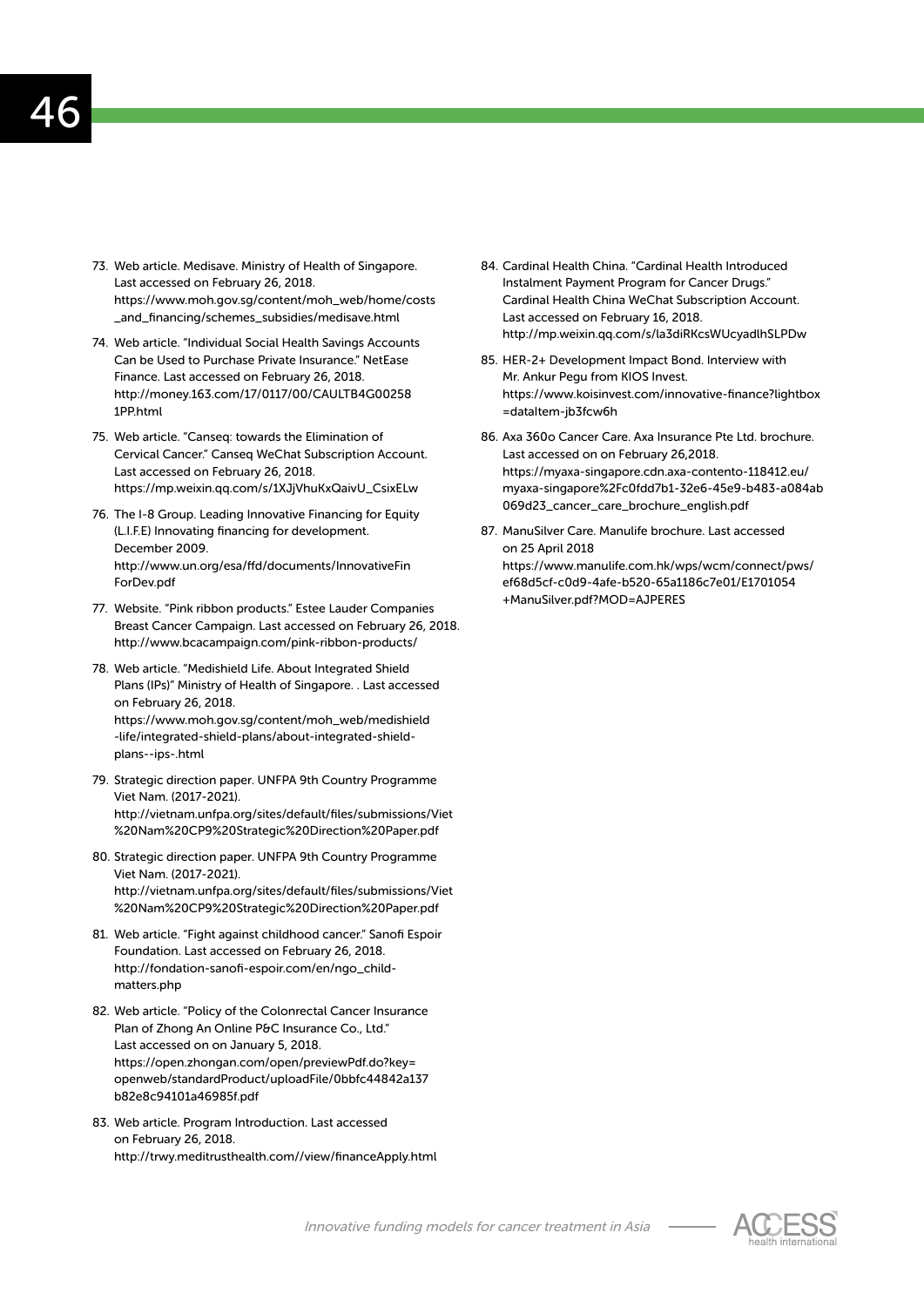### Acknowledgements

This report was compiled by:

ACCESS Health International Southeast Asia Ltd 71 Ayer Rajah Crescent, #02-01, BLOCK71 Singapore 139951

#### This report was commissioned by:

Roche Singapore Pte Ltd. 1 Kim Seng Promenade #15-07/11 Great World City West Tower, Singapore 237994

#### AUTHORS

Sejal Mistry, Senior Consultant ACCESS Health International Singapore

Zeyu (Richard) Zhao, Research Analyst ACCESS Health International China

#### **DESIGNERS**

Fredrik Knoeff, Design Lead ACCESS Health International Singapore

Hui (Leila) Zhang, Design Assistant ACCESS Health International China

#### RESEARCHERS AND CONTRIBUTORS

Linguo Li, Senior Consultant Shuai Shao, Senior Research Manager ACCESS Health International China

Maulik Choksi, Director, Health Systems Deepika Sharma, Consultant Prashanthi Krishnakumar, Consultant ACCESS Health International India

Chang Liu, Managing Director for Singapore, Mainland China, and Hong Kong Radhika Behuria, Regional Coordinator Partnerships ACCESS Health International Singapore

The authors and team thank Incisive Health and the Roche teams for their resounding support.

The authors and team acknowledge the contributions from:

Prof. Anup Karan, Associate Professor, Indian Institute of Public Health Delhi (IIPHD) Mr. Ankur Pegu, Project Manager, Kios Invest (Development Impact Bond Partner with Roche India) Dr. Matin Mellor, President, Malaysia Oncology Society (MOS) Dr. Murallitharan Munisamy, Director, National Cancer Society of Malaysia Mr. Sudhaharan Nair, General Manager, National Cancer Society of Malaysia Mr. Xiaodong Zhang, CEO, Shanghai MediTrust Co., Ltd. Ms. Qinqin Huang, Director, Health Industry Development Department, TK.cn Prof. Vu Huyen, Head of Oncology and Palliative Care Department, National Geriatric Hospital Mr. Robert Suntay, Co-Founder and Executive Director, Carewell Community Foundation, Inc. Dr. Hazbullah Thabrany, Chair, Centre for Health Economics and Policy Studies, Universitas Indonesia Mr. Albert Ching, Chief Executive Officer, Singapore Cancer Society Mr. Steven Conway, Regional Head of Health, Allianz Asia Pacific

#### **PHOTOGRAPHERS**

Joshua Newton (p. 1), Chinh Le Duc (p. 9), Yiran Ding (p. 15), Ravi Sharma (p. 18), Todd Brogowski (p. 23), and Andrew Haimerl (p. 37). With special acknowledgement of www.unsplash.com

Innovative funding models for cancer treatment in Asia: A landscape study of funding trends and innovations

June 2018 © ACCESS Health International